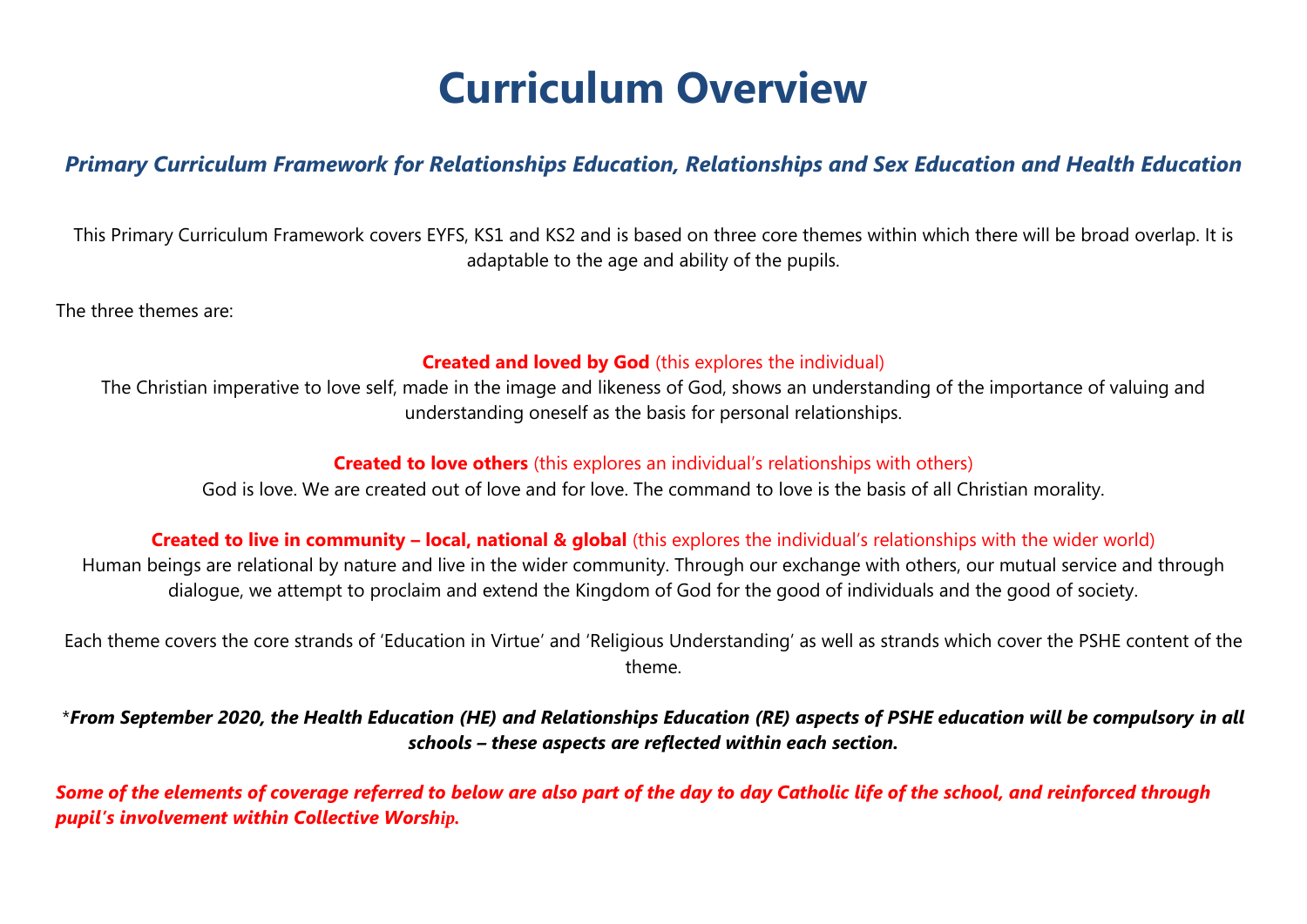|  |                                                               | Come and See                                                                                             | Life to the Full | <b>Statements to Live</b><br>By                | <b>Early Learning</b><br><b>Goals</b>                   | Links to<br><b>CAFOD</b><br><b>Resources</b> | Links to<br>Global<br>Calendar        |
|--|---------------------------------------------------------------|----------------------------------------------------------------------------------------------------------|------------------|------------------------------------------------|---------------------------------------------------------|----------------------------------------------|---------------------------------------|
|  | I know:<br>That I am made by<br>God                           | Myself<br>(Domestic Church-<br>Autumn term)                                                              |                  | 1. We are all<br>special                       |                                                         | Picture my<br>World<br>resource              |                                       |
|  | What I am good at                                             |                                                                                                          |                  | 2. I can say one<br>good thing about<br>myself | Self-confidence<br>and self-awareness<br>$(40-60+mths)$ | Picture My<br>World                          |                                       |
|  | Talk about the good<br>things in my life                      | <b>Myself (Domestic</b><br>Church Autumn<br>term)<br><b>Celebrating (Local</b><br>Church-Spring<br>term) |                  |                                                |                                                         | Picture My<br>World<br>resource              | World<br>Environment<br>Day<br>5 June |
|  | I know:<br>That I am living and<br>growing                    | Growing<br>(Lent/Easter<br>Spring term)                                                                  |                  |                                                | The world<br>$(30 - 50$ mths)                           | Harvest<br><b>Resources</b>                  |                                       |
|  | That a baby grows<br>inside its mother's<br>womb before birth |                                                                                                          |                  |                                                |                                                         |                                              | International<br>Women's<br>Day       |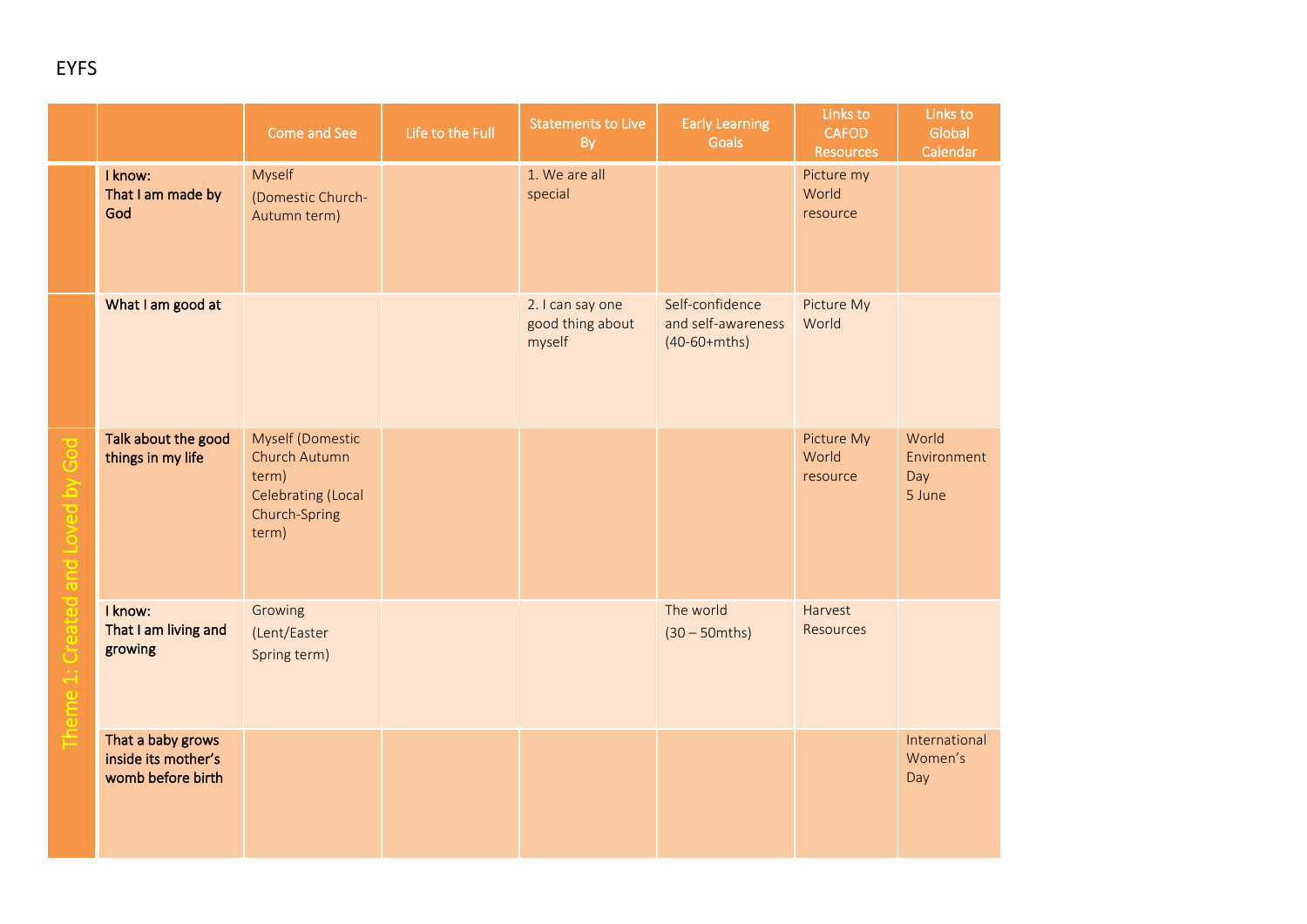|                                                                             | Come and See | Life to the Full | <b>Statements to Live</b><br>By                         | <b>Early Learning</b><br><b>Goals</b>                   | Links to<br><b>CAFOD</b><br><b>Resources</b> | Links to<br>Global<br>Calendar                                   |
|-----------------------------------------------------------------------------|--------------|------------------|---------------------------------------------------------|---------------------------------------------------------|----------------------------------------------|------------------------------------------------------------------|
| I can:<br><b>Identify living things</b>                                     |              |                  |                                                         | Understanding the<br>world<br>$(30 - 50)$               |                                              | World<br>Wildlife day<br>3 March                                 |
| Be patient when I do<br>not get what I want<br>straight away                |              |                  |                                                         | Managing feelings<br>and behaviour<br>$(30-50mths)$     |                                              |                                                                  |
| I know:<br>What I like and<br>dislike                                       |              |                  |                                                         | Self-confidence<br>and self-awareness<br>$(40-60+mths)$ | Picture my<br>world                          |                                                                  |
| <b>Name similarities</b><br>and differences<br>between myself and<br>others |              |                  | 35. I notice we are<br>the same and we<br>are different | The world<br>$(40-60+mths)$                             |                                              | World Day<br>for Cultural<br>Diversity<br>21 June                |
| Keep clean by<br>washing and drying<br>my hands                             |              |                  |                                                         | Health and self-<br>care (30-50mths)                    |                                              | World Health<br>Day<br>7 April<br>World water<br>day 22<br>March |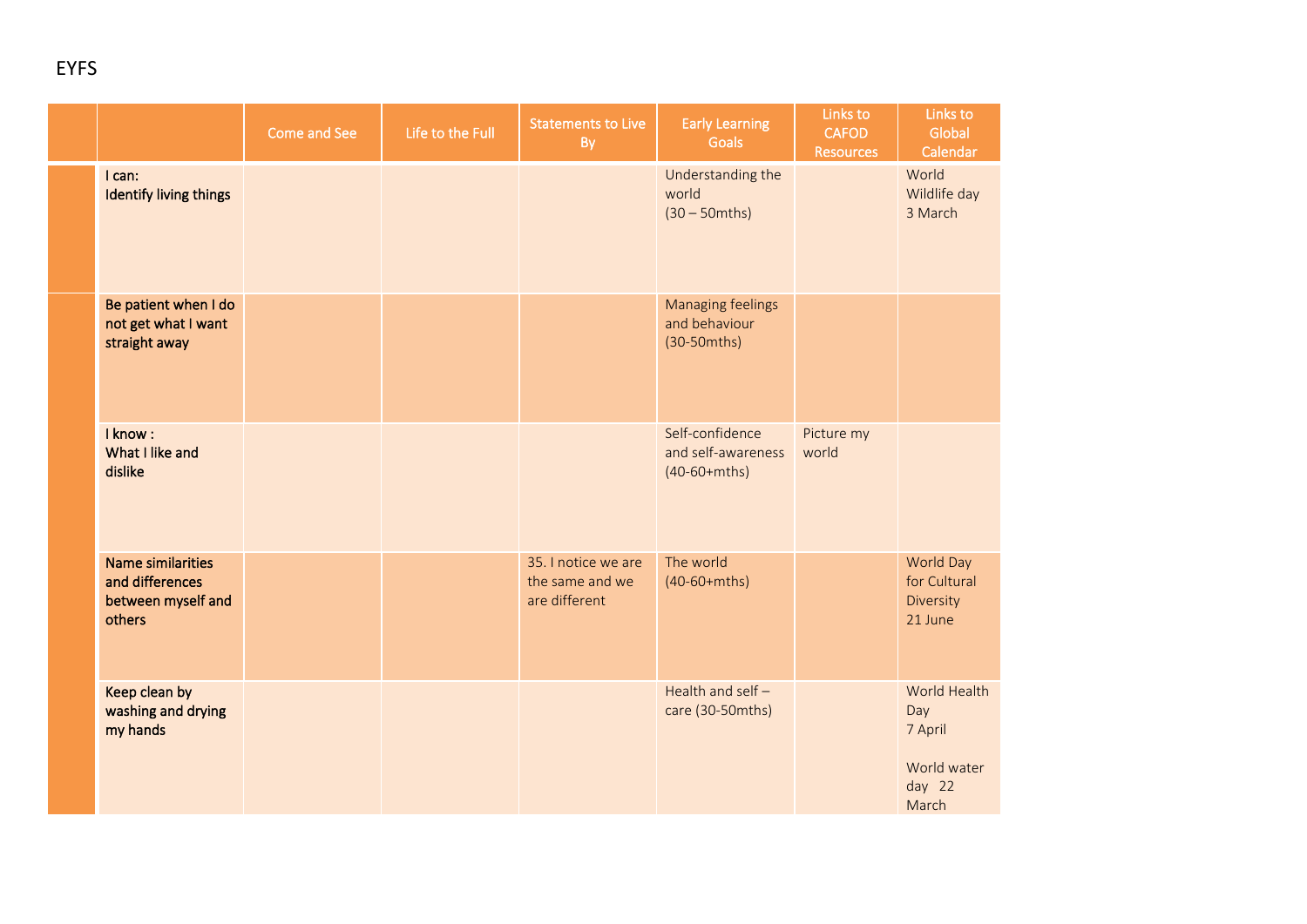|                                                               | Come and See | Life to the Full | <b>Statements to Live</b><br>By | <b>Early Learning</b><br>Goals                          | Links to<br><b>CAFOD</b><br><b>Resources</b> | Links to<br>Global<br>Calendar  |
|---------------------------------------------------------------|--------------|------------------|---------------------------------|---------------------------------------------------------|----------------------------------------------|---------------------------------|
| That a baby grows<br>inside its mother's<br>womb before birth |              |                  |                                 |                                                         |                                              | International<br>Women's<br>Day |
| I know:<br>What I like and<br>dislike                         |              |                  |                                 | Self-confidence<br>and self-awareness<br>$(40-60+mths)$ | Picture my<br>world                          |                                 |
| Say how I feel at<br>different times                          |              |                  |                                 |                                                         |                                              |                                 |
|                                                               |              |                  |                                 |                                                         |                                              |                                 |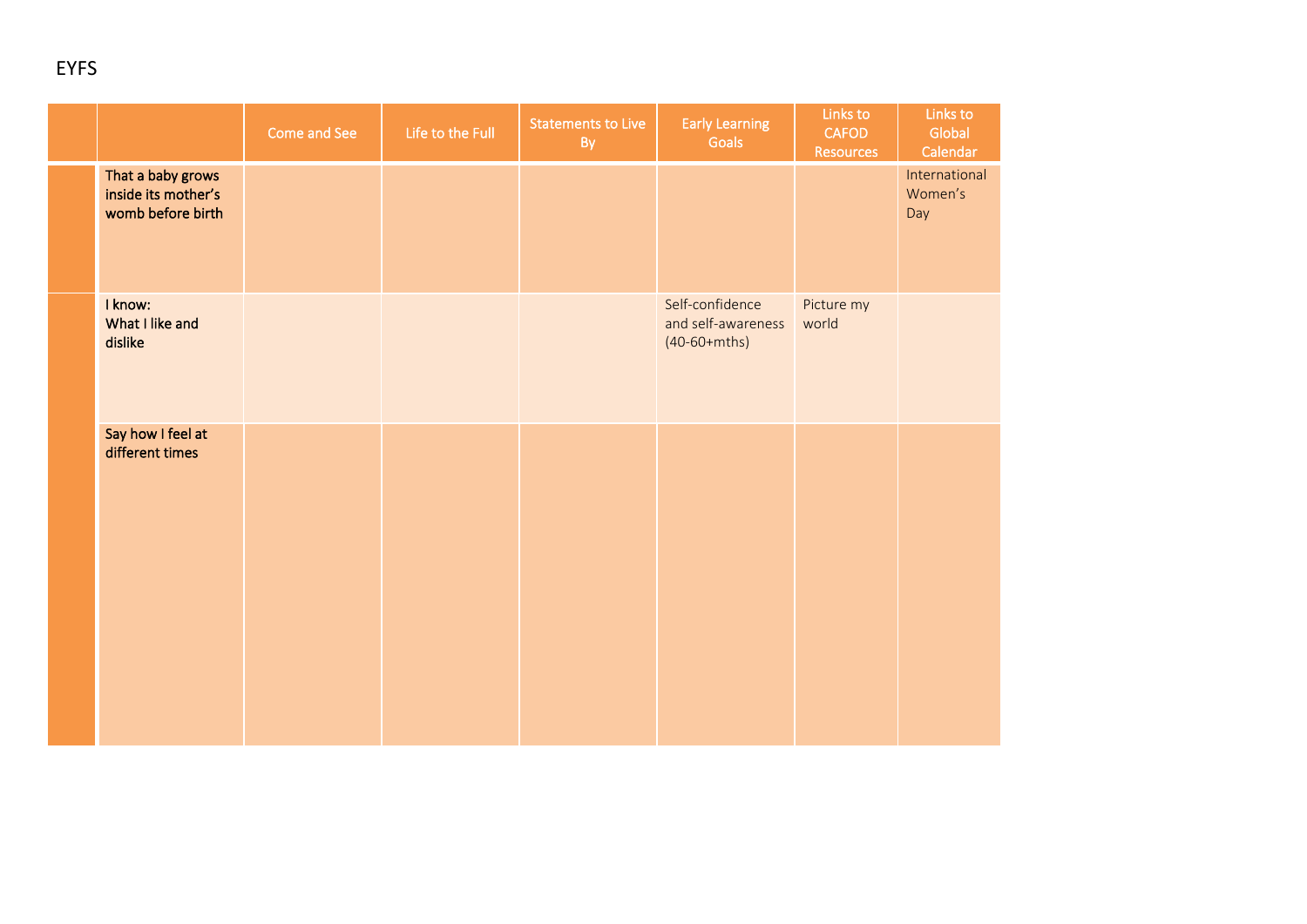| Show care for<br>others                                      | Family<br>(Domestic Church<br>Autumn term)<br><b>Friends</b><br>(Reconciliation-<br>Summer term) | 27. I know how to<br>help others when<br>they are in trouble          | <b>Making</b><br>relationships<br>$(22 - 36)$               |                                 | <b>Fair Trade</b><br>Fortnight<br>February<br>Refugee<br>Week June |
|--------------------------------------------------------------|--------------------------------------------------------------------------------------------------|-----------------------------------------------------------------------|-------------------------------------------------------------|---------------------------------|--------------------------------------------------------------------|
| I can:<br>Say' please' and<br>'thankyou'                     |                                                                                                  | 19. I try to use<br>words that make<br>the world a better<br>place    | <b>Managing feelings</b><br>and behaviour<br>$(40-60+mths)$ | Picture my<br>World<br>resource |                                                                    |
| That God loves me<br>and I can talk to God<br>through prayer | <b>All Topics</b>                                                                                |                                                                       |                                                             |                                 |                                                                    |
| Say 'sorry'                                                  | Friends<br>(Reconciliation-<br>Summer term)                                                      | 31. I know how to<br>show I am sorry                                  | <b>Managing feelings</b><br>and behaviour<br>$(40-60+mths)$ |                                 | International<br>Day of Peace<br>21<br>September                   |
| That Jesus cares for<br>me and I am part of<br>God's family  | Myself<br>(Domestic Church-<br>Autumn term)                                                      |                                                                       |                                                             |                                 | Universal<br>children's day<br>20 November                         |
| That Jesus tells us to<br>love one another                   | Friends<br>(Reconciliation-<br>Summer term)                                                      |                                                                       |                                                             |                                 |                                                                    |
| I know:<br>Who can help me in<br>school                      |                                                                                                  | 25. I know when to<br>ask for help and<br>who to ask for help<br>from | Self-confidence<br>and self-awareness<br>$(30-50mths)$      |                                 |                                                                    |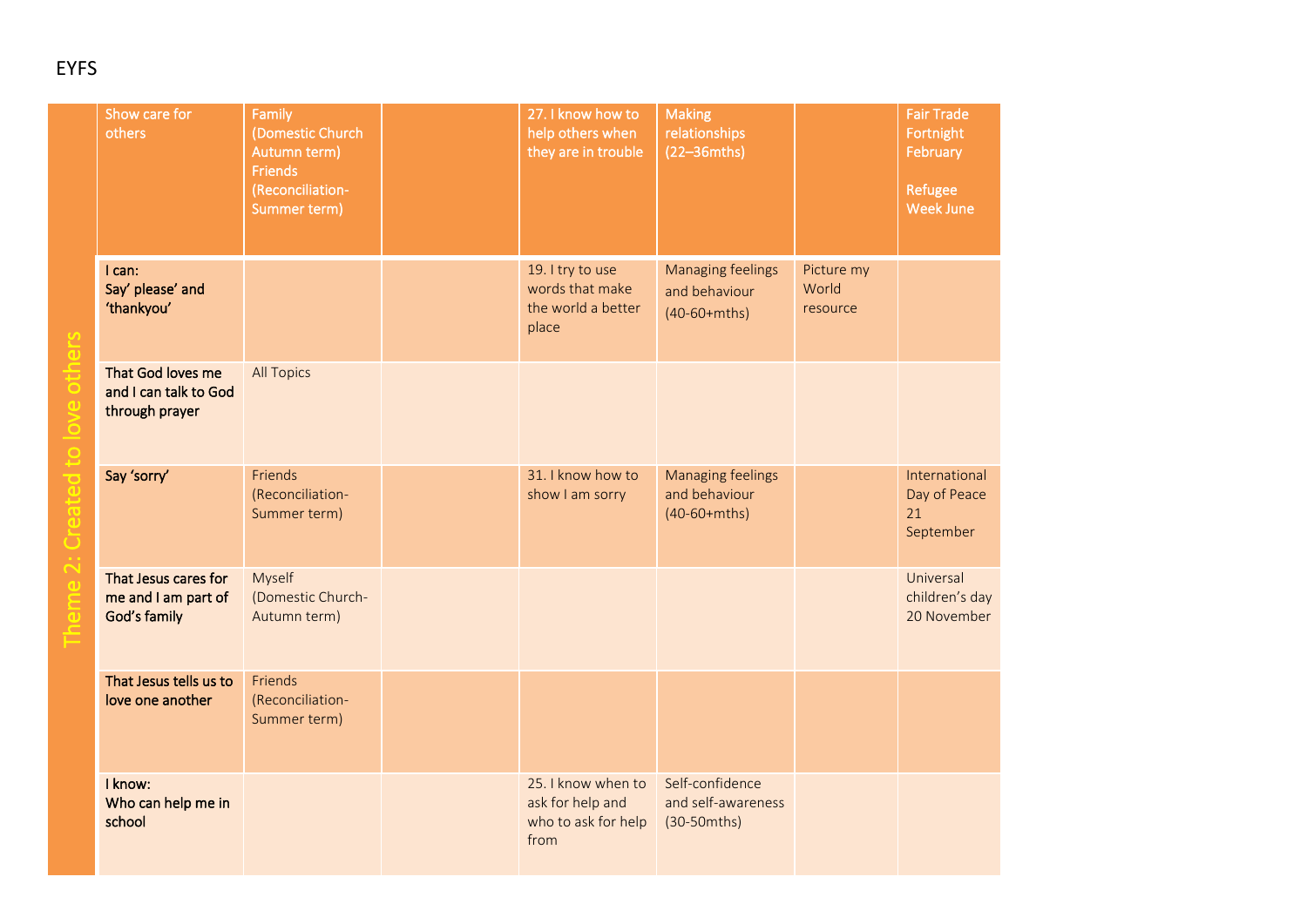| That I belong to a<br>family and can name<br>my family members                  | Myself (Domestic<br>Church Autumn<br>term |                                                       | Understanding the<br>world People and<br>communities(22-<br>36mths) | International<br>Day of<br>Families 15<br>May |
|---------------------------------------------------------------------------------|-------------------------------------------|-------------------------------------------------------|---------------------------------------------------------------------|-----------------------------------------------|
| I can:<br>Identify special<br>people (family,<br>carers, friends) in<br>my life |                                           |                                                       | Making<br>relationships (30-<br>50mths)                             |                                               |
| When people are<br>being unkind to me<br>or others and how<br>to respond        |                                           | 5. I know what to<br>do if I see anyone<br>being hurt | <b>Making</b><br>relationships (30-<br>50mths)                      |                                               |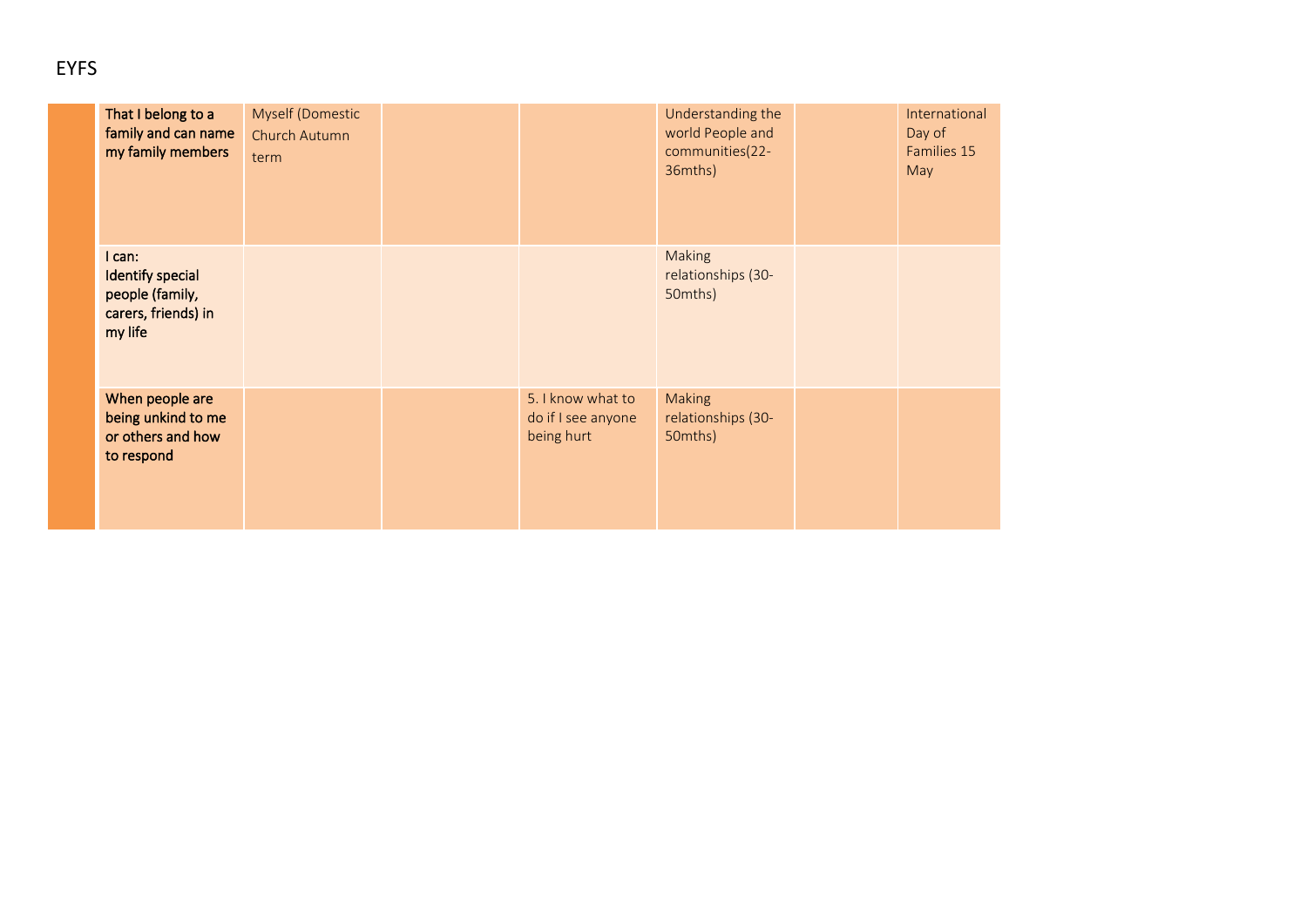| To explore who my<br>neighbour is -<br>locally / globally | Our World<br>(Universal Church<br>Summer term)                                            |                                                                    |                                                             | Picture my<br>World<br>resource |                                                                    |
|-----------------------------------------------------------|-------------------------------------------------------------------------------------------|--------------------------------------------------------------------|-------------------------------------------------------------|---------------------------------|--------------------------------------------------------------------|
| Show care for<br>others                                   | Family<br>(Domestic Church<br>Autumn term)<br>Friends<br>(Reconciliation-<br>Summer term) | 27. I know how to<br>help others when<br>they are in trouble       | Making<br>relationships<br>$(22-36mths)$                    |                                 | <b>Fair Trade</b><br>Fortnight<br>February<br>Refugee<br>Week June |
| <b>Right and wrong</b><br>actions                         | Friends<br>(Reconciliation-<br>Summer term)                                               |                                                                    | <b>Managing feelings</b><br>and behaviour<br>$(40-60+mths)$ |                                 |                                                                    |
| To make the sign of<br>the cross                          |                                                                                           |                                                                    |                                                             |                                 |                                                                    |
| That Jesus tells us to<br>love one another                | Friends<br>(Reconciliation-<br>Summer term)                                               | 19. I try to use<br>words that make<br>the world a better<br>place |                                                             |                                 |                                                                    |
| <b>Show friendly</b><br>behaviour towards<br>others       |                                                                                           |                                                                    | Making<br>relationships (30-<br>50mths)                     |                                 | <b>Fair Trade</b><br>Fortnight<br>February                         |

Theme 3: Created to line in community – local, global & national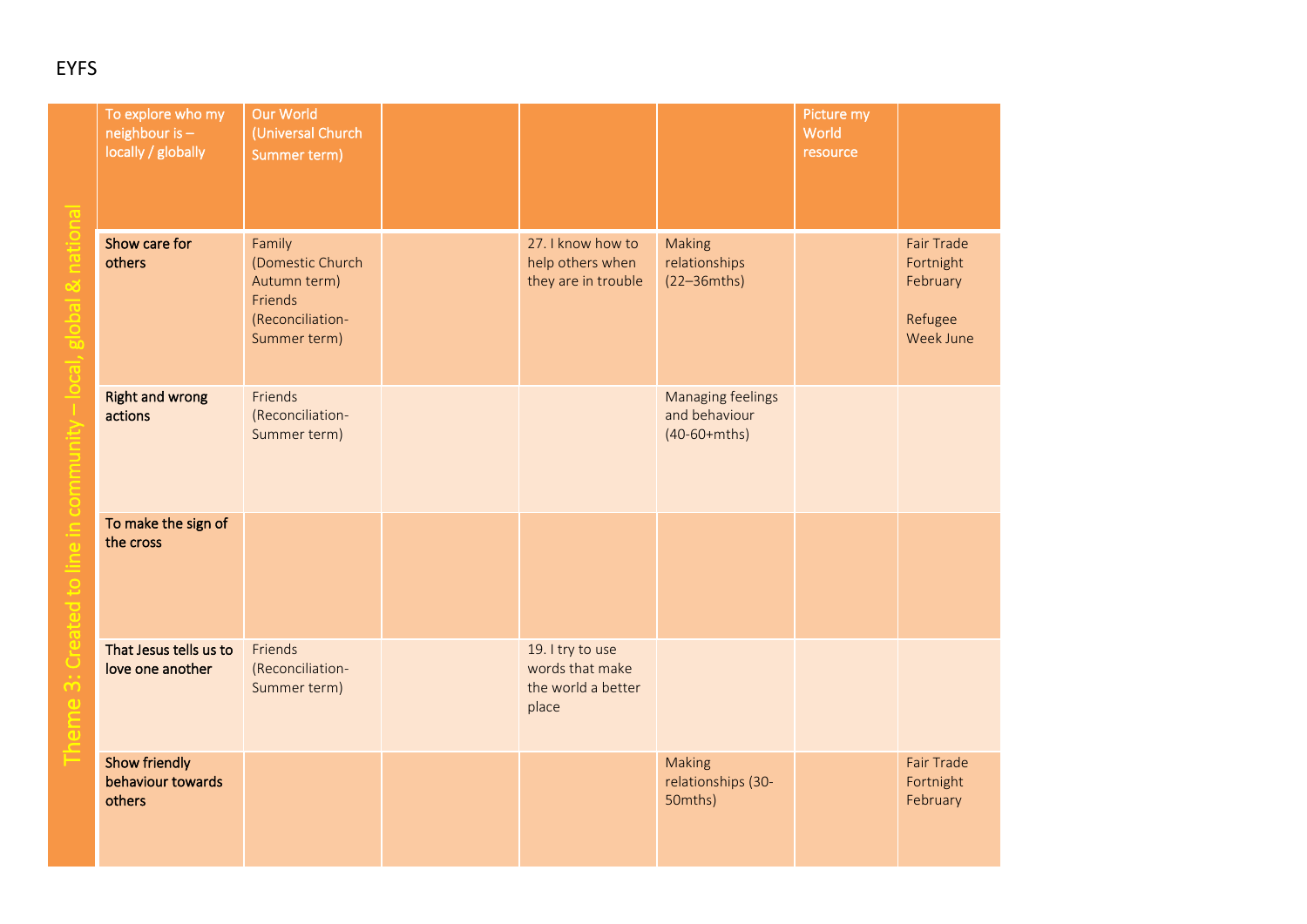| M.<br>w<br>v |
|--------------|
|--------------|

| Ask questions about | Our World         |  | Understanding the | God's         | World       |
|---------------------|-------------------|--|-------------------|---------------|-------------|
| the wider world     | (Universal Church |  | world -the world  | Wonderful     | Environment |
|                     | Summer term)      |  | $(40-60+mths)$    | World linked  | Day         |
|                     |                   |  |                   | to            | 5 June      |
|                     |                   |  |                   | (Come and     |             |
|                     |                   |  |                   | See Universal |             |
|                     |                   |  |                   | Church)       |             |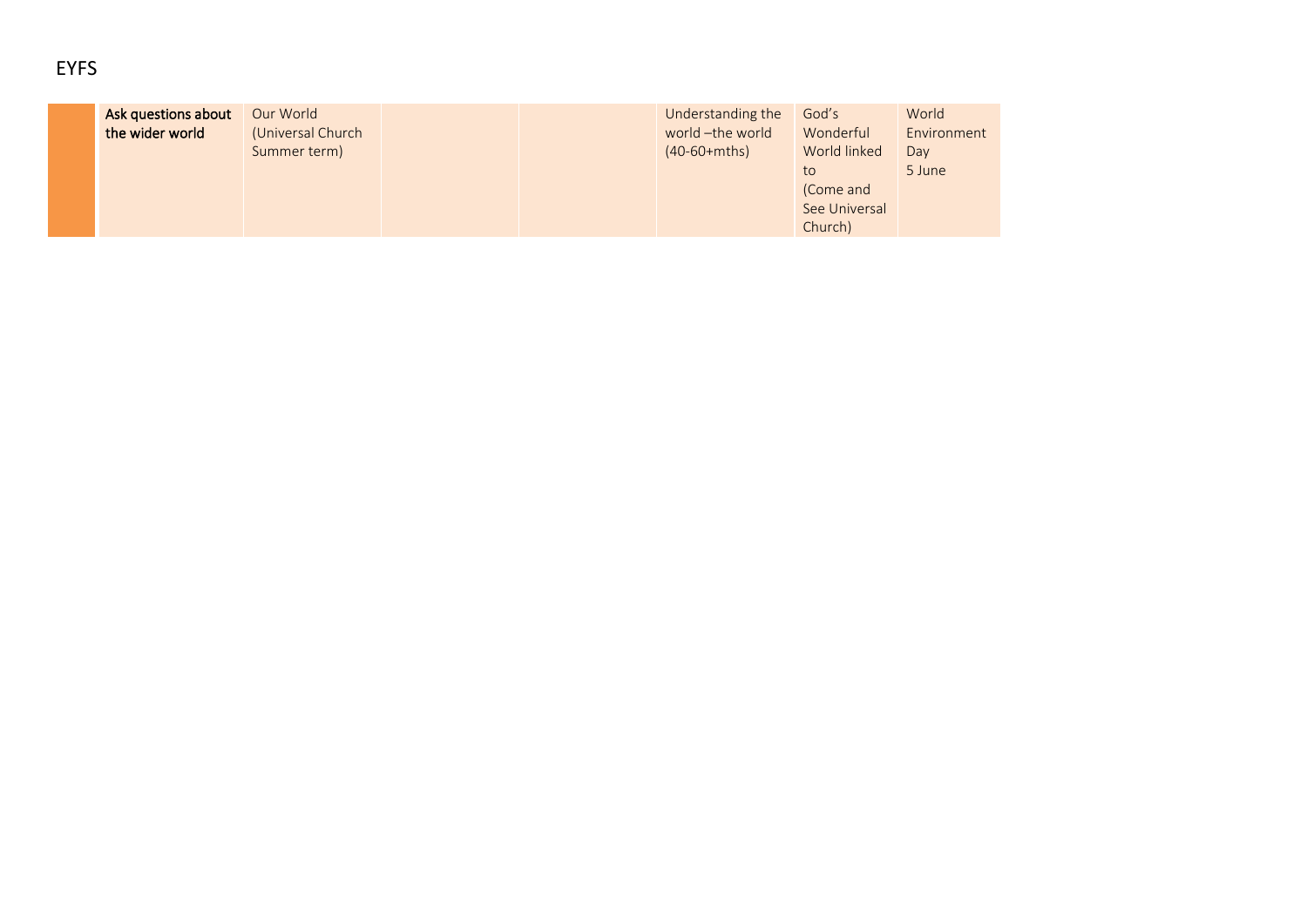|                                                  |                                                                                                            | Come and See                                                     | Life to the Full                                  | <b>Statements to Live</b><br>By                                                      | <b>Science</b><br><b>Curriculum</b>                                                              | Links to<br><b>CAFOD</b>                                          | Links to<br>Global<br>Calendar             |
|--------------------------------------------------|------------------------------------------------------------------------------------------------------------|------------------------------------------------------------------|---------------------------------------------------|--------------------------------------------------------------------------------------|--------------------------------------------------------------------------------------------------|-------------------------------------------------------------------|--------------------------------------------|
|                                                  | That I have<br>individual gifts,<br>talents and abilities,<br>given by God                                 | Beginnings Y2<br>(Domestic Church-<br>Autumn term)               | Module 1 Unit 2<br>Session 1<br>I am Unique       | 2. I can say one<br>good thing about<br>myself                                       |                                                                                                  |                                                                   |                                            |
|                                                  | Give thanks for the<br>good things in my<br>life                                                           | Families Y1<br>Beginnings Y2<br>(Domestic Church<br>Summer term) | Module 2 Unit 2<br>Session 1<br>Special People    | 20. I try to<br>appreciate the<br>beauty and the<br>wonder in the<br>world around me |                                                                                                  | Picture My<br>World<br>resource<br>A Day with<br>Musa<br>resource | World<br>Environment<br>Day<br>5 June      |
| 1: Created and Loved by God<br>heme <sup>-</sup> | I know:<br>That babies change<br>and grow and that<br>there are life stages<br>from conception to<br>death | Change Y1<br>(Lent/Easter<br>Spring term)                        | Module 1 Unit 4<br>Session 1<br>The Cycle of Life |                                                                                      | Living things and<br>their habitats<br>Y2 Sc2/2.1b<br>Animals including<br>humans<br>Y2 Sc2/2.3b |                                                                   |                                            |
|                                                  | That a baby moves<br>as it grows in its<br>mother's womb                                                   | Waiting Y1<br>(Advent Autumn<br>term)                            |                                                   |                                                                                      |                                                                                                  |                                                                   | International<br>Women's<br>Day<br>8 March |
|                                                  | Accept that I do not<br>always get what I<br>want                                                          | Change Y1<br>Opportunities Y2<br>(Lent/Easter<br>Spring term)    |                                                   | 23. I try to keep<br>going when things<br>get difficult and<br>not give up hope      |                                                                                                  |                                                                   |                                            |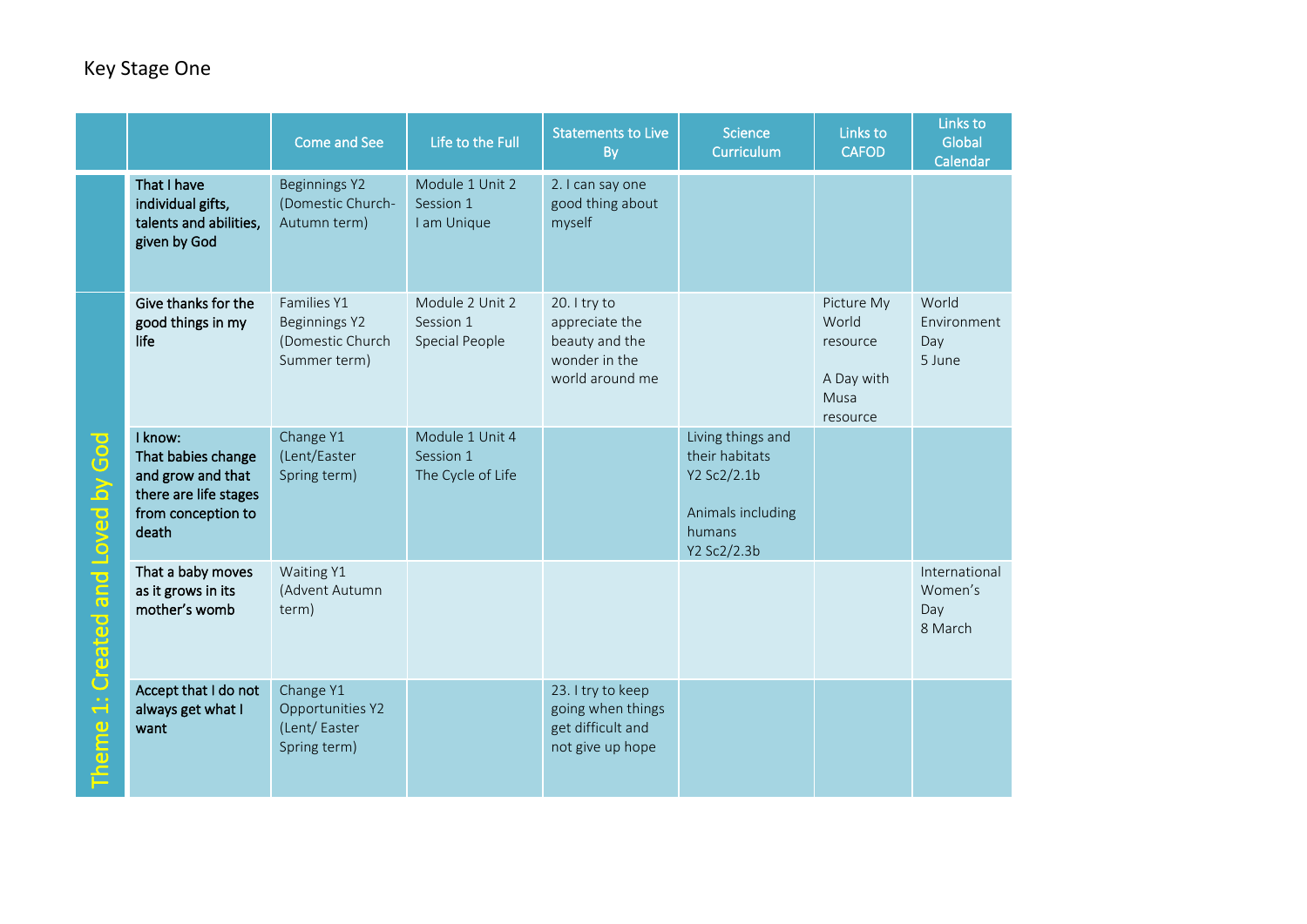|  |                                                                                                        | <b>Come and See</b> | Life to the Full                                                       | <b>Statements to Live</b><br><b>By</b>                                                                                            | <b>Science</b><br>Curriculum               | Links to<br><b>CAFOD</b>                                           | Links to<br>Global<br>Calendar                                   |
|--|--------------------------------------------------------------------------------------------------------|---------------------|------------------------------------------------------------------------|-----------------------------------------------------------------------------------------------------------------------------------|--------------------------------------------|--------------------------------------------------------------------|------------------------------------------------------------------|
|  | I can:<br>Identify the needs<br>of people and other<br>living things.                                  |                     |                                                                        |                                                                                                                                   | Animals including<br>humans<br>Y2 Sc2/2.3c |                                                                    | Human<br><b>Rights Day</b><br>10<br>December                     |
|  | Describe the<br>similarities and<br>differences<br>between people<br>(general)                         |                     | Module 1 Unit 2<br>Session 2<br>Girls and Boys                         | 35. I notice that<br>we are the same<br>and we are<br>different                                                                   |                                            | A Day with<br>Musa<br>resource                                     | World Day<br>for Cultural<br>Diversity<br>21 June                |
|  | Say what I should<br>do to keep my body<br>healthy (exercise,<br>food, teeth, sleep,<br>keeping clean) |                     | Module 1 Unit 2<br>Session 3<br>Clean and healthy                      | 9. I can tell you<br>how I look after<br>myself<br>10. I think before I<br>make choices that<br>affect my health<br>(circle time) | Animals including<br>humans<br>Y2 Sc2/2.3c | Health<br>resource<br>Water<br>resource                            | World<br>Health Day<br>7 April<br>World Water<br>Day<br>22 March |
|  | I know:<br>That we all have<br>different likes and<br>dislikes                                         |                     | Module 1 Unit 3<br>Session 1<br>Feelings, Likes and<br><b>Dislikes</b> |                                                                                                                                   |                                            | A Day with<br>Musa<br>resource<br>One Day<br>One World<br>resource |                                                                  |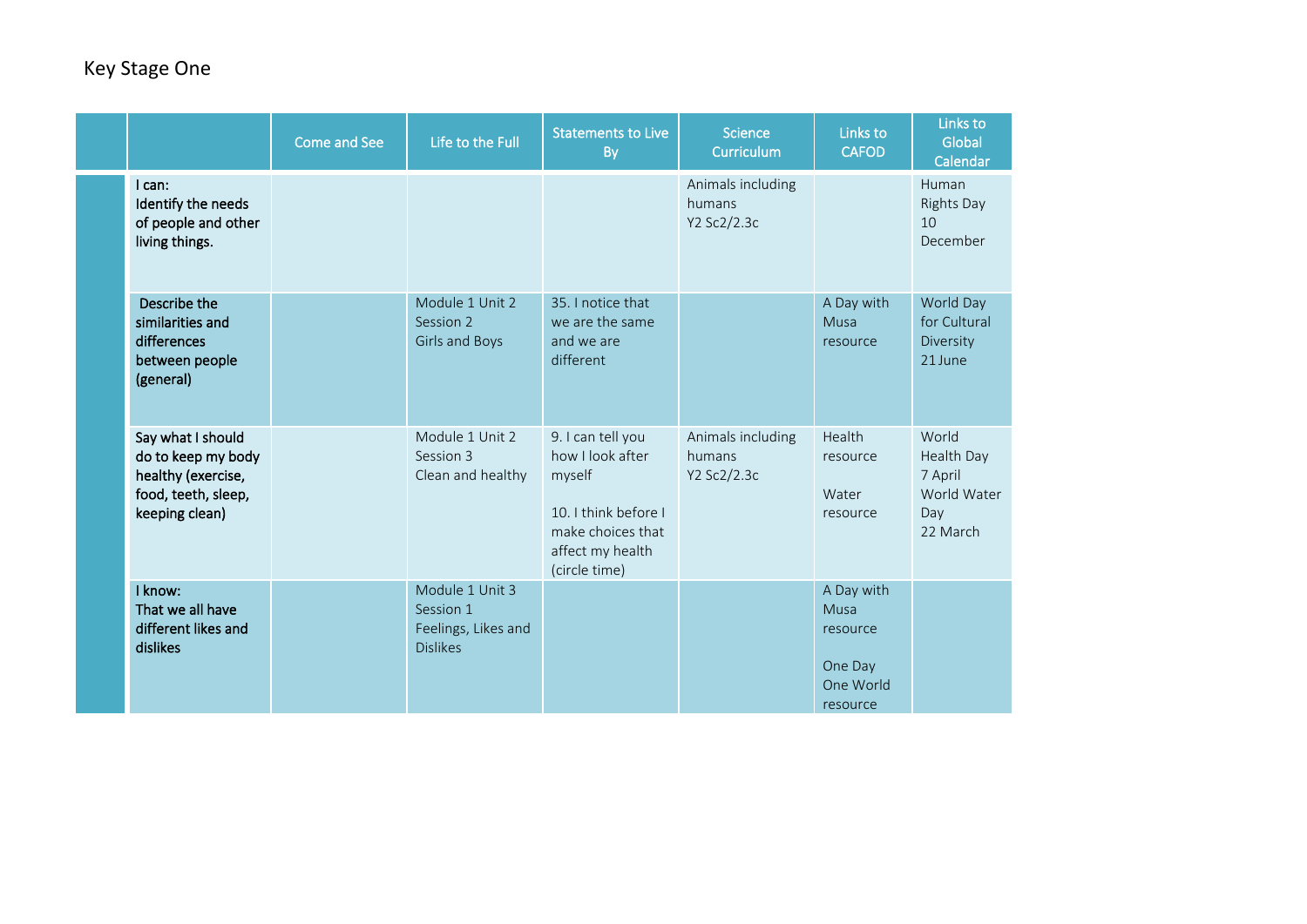|                                                                                              | Come and See                                                               | Life to the Full                                                                                                   | <b>Statements to Live</b><br>By          | Science<br>Curriculum | Links to<br><b>CAFOD</b> | Links to<br>Global<br>Calendar                   |
|----------------------------------------------------------------------------------------------|----------------------------------------------------------------------------|--------------------------------------------------------------------------------------------------------------------|------------------------------------------|-----------------------|--------------------------|--------------------------------------------------|
| I can:<br>Name happy and<br>sad times in my life                                             | Being Sorry Y1<br>Rules <sub>Y2</sub><br>(Reconciliation<br>Summer term)   | Module 1 Unit 3<br>Session 2<br>Feeling Inside Out                                                                 | 3. I can say how I<br>feel (circle time) |                       |                          | International<br>Day of<br>Families<br>15 May    |
| I know:<br>That I am special<br>because I am made<br>and loved by God                        | Belonging Y1<br>Signs and Symbols<br><b>Y2</b><br>(Baptism-Autumn<br>term) | Module 1 Unit 1<br><b>Story Sessions</b><br>Handmade with<br>Love<br>Module 2 Unit 1<br>Session 1<br>God Loves You | 1. We are all<br>special                 |                       |                          | Universal<br>Children's<br>Day<br>20<br>November |
| Talk about my<br>mood and know<br>that how I am<br>feeling is a normal<br>part of daily life |                                                                            | Module 1 Unit 3<br>Session 2<br>Feeling Inside Out                                                                 | 3. I can say how I<br>feel (circle time) |                       |                          |                                                  |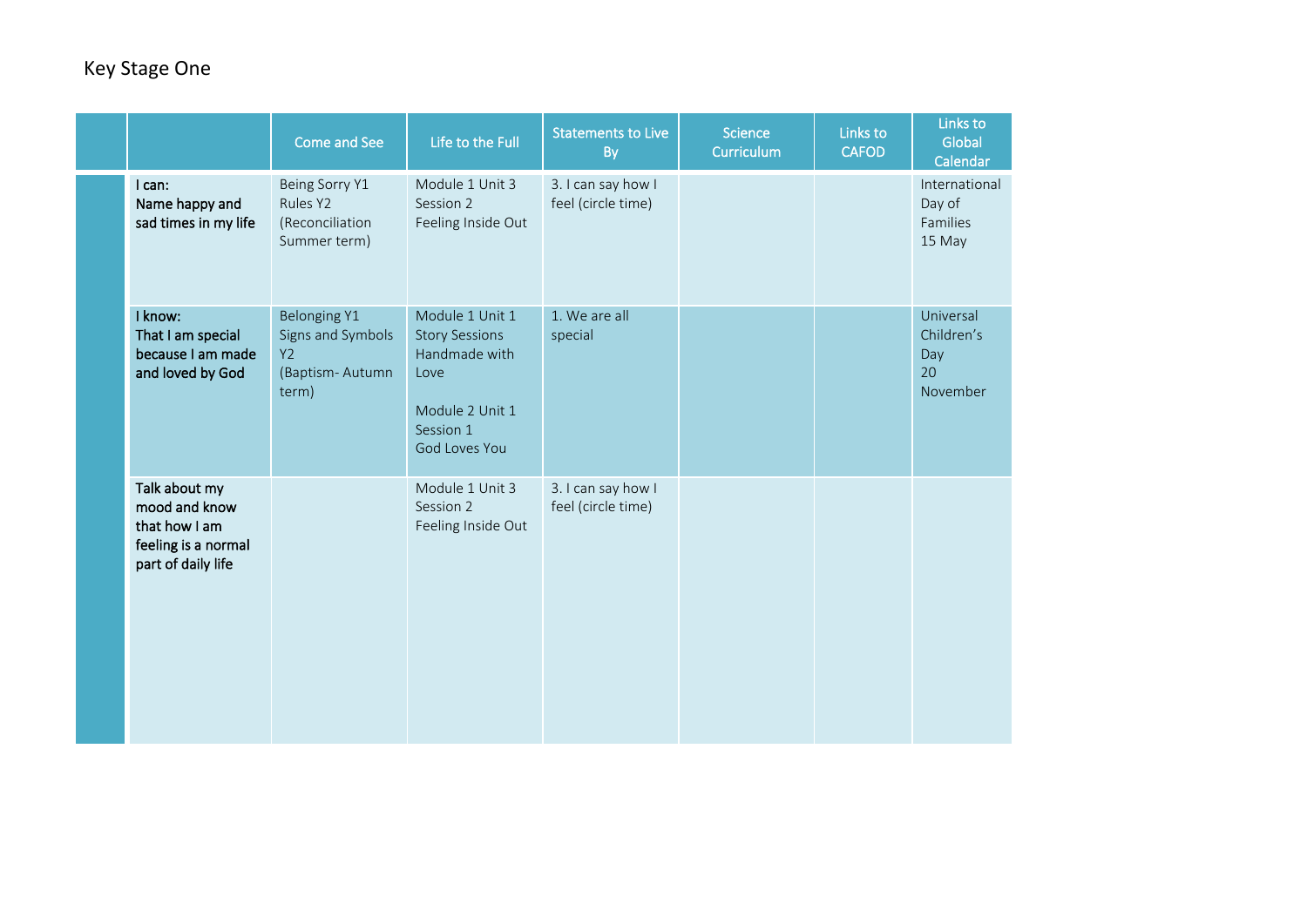|                                                        |                                                                                                                    | Come and See                                                                                               | Life to the Full                                                                           | <b>Statements to Live</b><br><b>By</b>                                                      | <b>Science</b><br>Curriculum | Links to<br><b>CAFOD</b>                           | <b>Links to Global</b><br>Calendar            |
|--------------------------------------------------------|--------------------------------------------------------------------------------------------------------------------|------------------------------------------------------------------------------------------------------------|--------------------------------------------------------------------------------------------|---------------------------------------------------------------------------------------------|------------------------------|----------------------------------------------------|-----------------------------------------------|
| Created to love others<br>$\ddot{\mathbf{c}}$<br>Theme | l can:<br>Be courteous, for<br>example,<br>remembering to say,<br>'please' and 'thank<br>you' without<br>prompting |                                                                                                            | Module 2 Unit 2<br>Session 2<br>Treat Others Well                                          | 19. I try to use<br>words that make the<br>world a better place                             |                              |                                                    |                                               |
|                                                        | That prayer is<br>listening to God as<br>well as talking to Him                                                    | All Topics                                                                                                 | All Units from 'Life<br>to the Full' introduce<br>children to a variety<br>of ways to pray |                                                                                             |                              |                                                    |                                               |
|                                                        | <b>That Catholics belong</b><br>to the Church family<br>and that Jesus cares<br>for all                            | Special People Y1<br>(Local church- Spring<br>term)<br>Neighbours Y1<br>(Universal Church-<br>Summer term) |                                                                                            | 15. I know I belong<br>to a community that<br>includes my school                            |                              | Refugees<br>resource<br>Universal<br>Church topics | World Refugee<br>Day<br>20 June               |
|                                                        | That Jesus tells us to<br>forgive one another                                                                      | Being Sorry Y1<br>Rules Y2<br>(Reconciliation-<br>Summer term)                                             | Module 2 Unit 2<br>Session 3<br>And Say Sorry                                              | 31. I know how to<br>show I am sorry                                                        |                              |                                                    | International<br>Day of Peace<br>21 September |
|                                                        | Be forgiving, able to<br>say sorry to mend<br>relationships                                                        | Being Sorry Y1<br>Rules Y2<br>(Reconciliation<br>Summer term)                                              | Module 2 Unit 2<br>Session 3<br>And Say Sorry                                              | 31. I know how to<br>show I am sorry<br>29. I try to forgive<br>people when they<br>hurt me |                              |                                                    | International day<br>of Peace<br>21 September |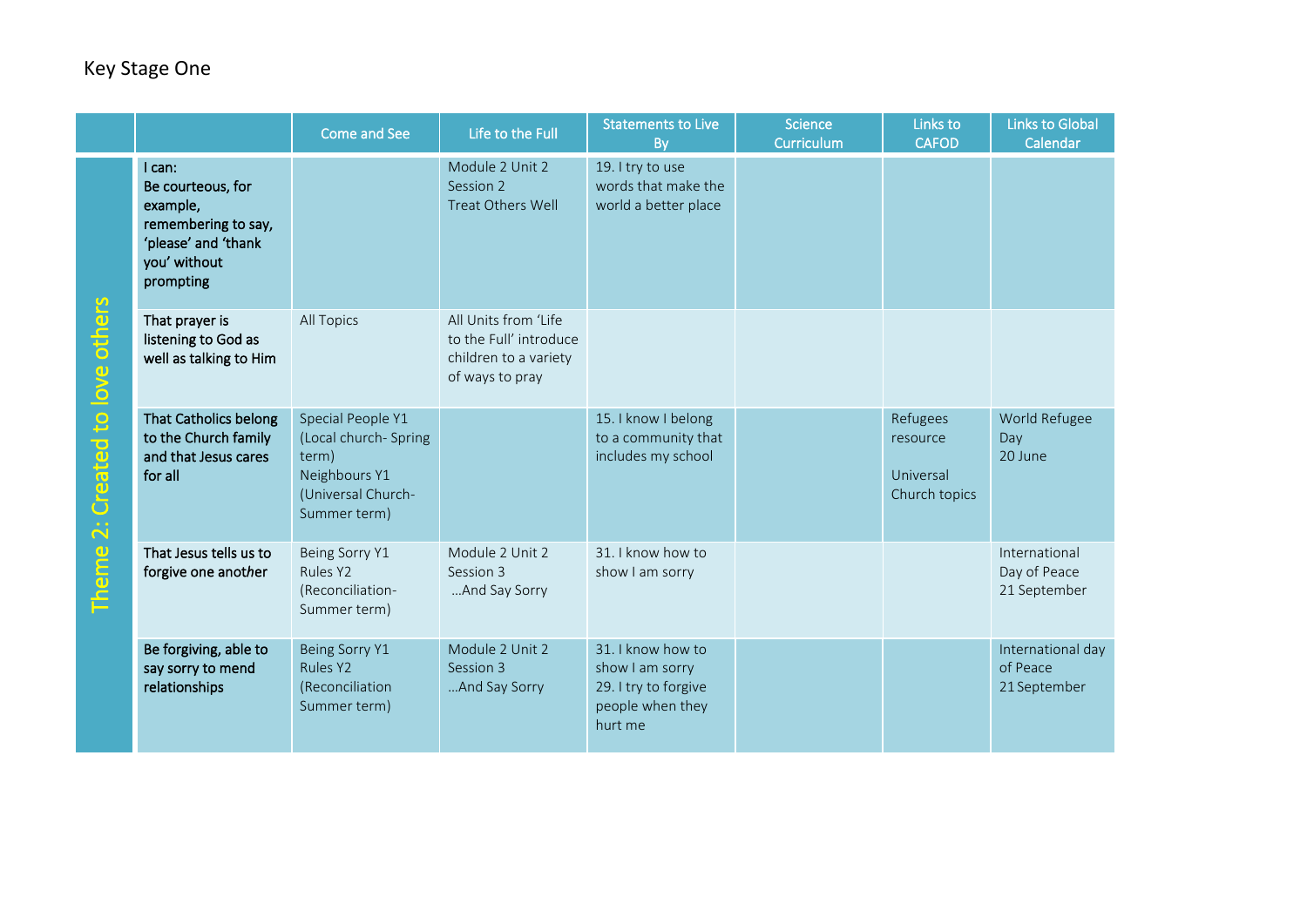|                                                          | <b>Come and See</b>                                                             | Life to the Full                                                                                                        | <b>Statements to Live</b><br>By                 | <b>Science</b><br>Curriculum | Links to<br><b>CAFOD</b>                                          | Links to Global<br>Calendar                                        |
|----------------------------------------------------------|---------------------------------------------------------------------------------|-------------------------------------------------------------------------------------------------------------------------|-------------------------------------------------|------------------------------|-------------------------------------------------------------------|--------------------------------------------------------------------|
| Be caring, aware of<br>the needs of others               | Holidays and<br>Holydays Y1<br>Spread the Word Y2<br>(Pentecost Summer<br>term) | Module 2 Unit 2<br>Session 2<br>Treat Others Well                                                                       | 13. I try to love<br>others as I love<br>myself |                              | Picture My<br>World<br>resource<br>A Day with<br>Musa<br>resource | Refugee Week<br>June<br>International<br>Day of Families<br>15 May |
| Look after myself and<br>show respect to<br>others       |                                                                                 | Module 2 Unit 2<br>Session 2<br>Treat Others Well                                                                       | 13. I try to love<br>others as I love<br>myself |                              | Picture My<br>World<br>resource<br>A Day with<br>Musa<br>resource | World Faith<br>Week<br>22-29 October                               |
| Be honest, able to tell<br>the truth about my<br>actions | Being Sorry Y1<br>Rules Y2<br>(Reconciliation<br>Summer term)                   | Module 2 Unit 2<br>Session 3<br>And Say Sorry                                                                           | 31. I know how to<br>show I am sorry            |                              |                                                                   |                                                                    |
| That how I act can<br>have consequences                  | Being Sorry Y1<br>Rules Y2<br>(Reconciliation<br>Summer term)                   | Module 1 Unit 3<br>Session 3<br>Super Susie Gets<br>Angry                                                               |                                                 |                              |                                                                   |                                                                    |
| Manage my feelings<br>and behaviour                      | Being Sorry Y1<br>Rules Y2<br>(Reconciliation<br>Summer term)                   | Module 1 Unit 3<br>Session 2<br>Feelings Inside and<br>Out<br>Module 1 Unit 3<br>Session 3<br>Super Susie Gets<br>Angry | 3. I can say how I<br>feel (circle time)        |                              |                                                                   |                                                                    |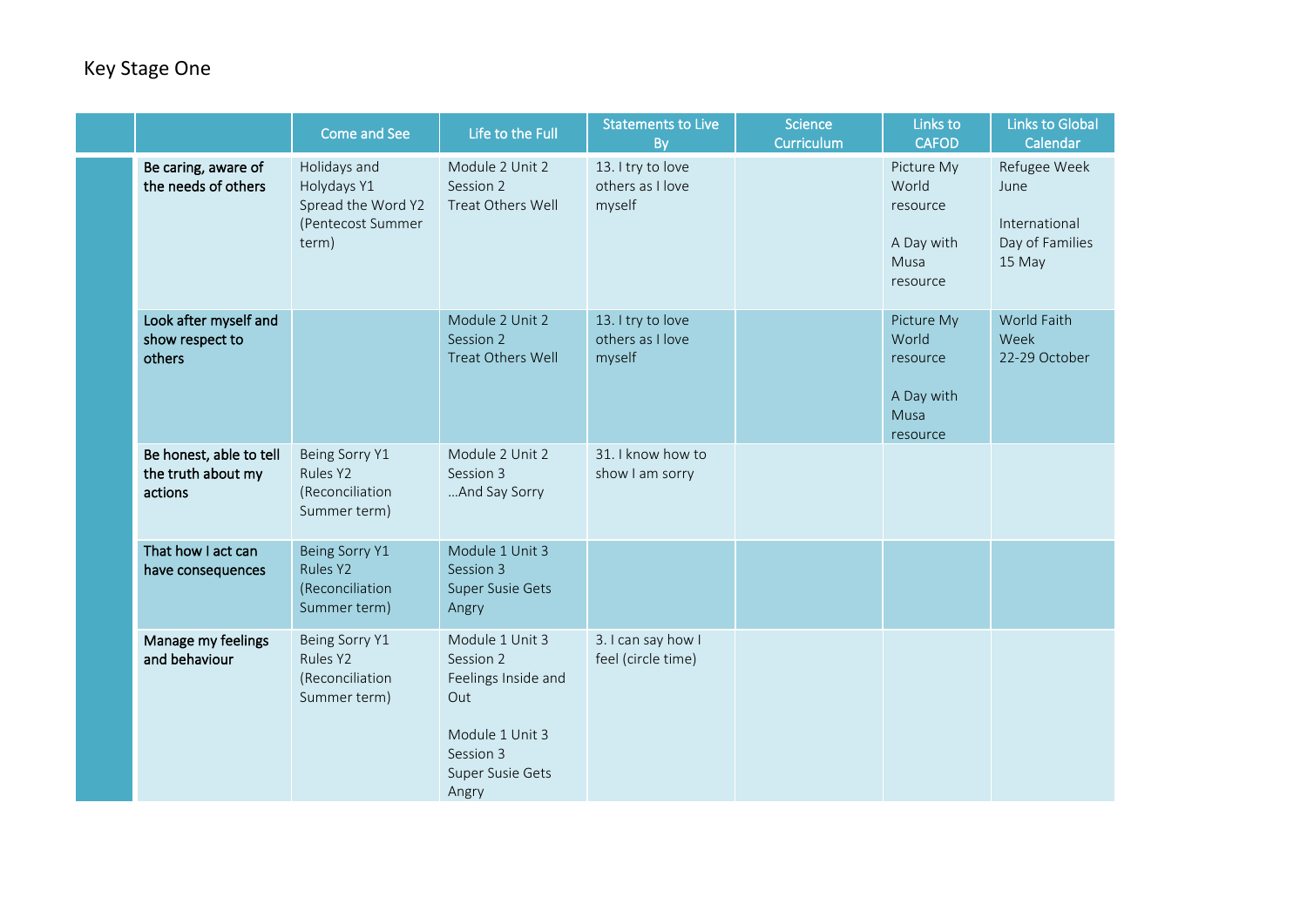|  |                                                                                                                                                         | Come and See                                    | Life to the Full                                      | <b>Statements to Live</b><br>By                                                                                                | <b>Science</b><br>Curriculum | Links to<br><b>CAFOD</b>      | <b>Links to Global</b><br>Calendar                                 |
|--|---------------------------------------------------------------------------------------------------------------------------------------------------------|-------------------------------------------------|-------------------------------------------------------|--------------------------------------------------------------------------------------------------------------------------------|------------------------------|-------------------------------|--------------------------------------------------------------------|
|  | Describe how to keep<br>safe in the sun                                                                                                                 |                                                 | Module 2 Unit 3<br>Session 1<br><b>Being Safe</b>     | 9. I can tell you how<br>I look after myself<br>10. I think before I<br>make choices that<br>affect my health<br>(circle time) |                              | Health<br>resource            | World Health<br>Day<br>7 April                                     |
|  | I know:<br>Who to go to if I am<br>worried or need help                                                                                                 |                                                 | Module 2 Unit 3<br>Session 1<br>Being Safe            | 25. I know when to<br>ask for help and who<br>to ask for help from                                                             |                              |                               |                                                                    |
|  | That healthy families<br>love, care and protect<br>one another and that<br>there are different<br>family structures and<br>these should be<br>respected | Families Y1<br>(Domestic Church<br>Autumn term) | Module 2 Unit 2<br>Session 1<br><b>Special People</b> |                                                                                                                                |                              |                               | Refugee Week<br>June<br>International<br>Day of Families<br>15 May |
|  | I can:<br>Recognise what<br>makes people special.                                                                                                       |                                                 | Module 2 Unit 2<br>Session 1<br>Special People        | 1. We are all special                                                                                                          |                              | KS1<br>Bangladesh<br>resource | International<br>Day for Children<br>12 April                      |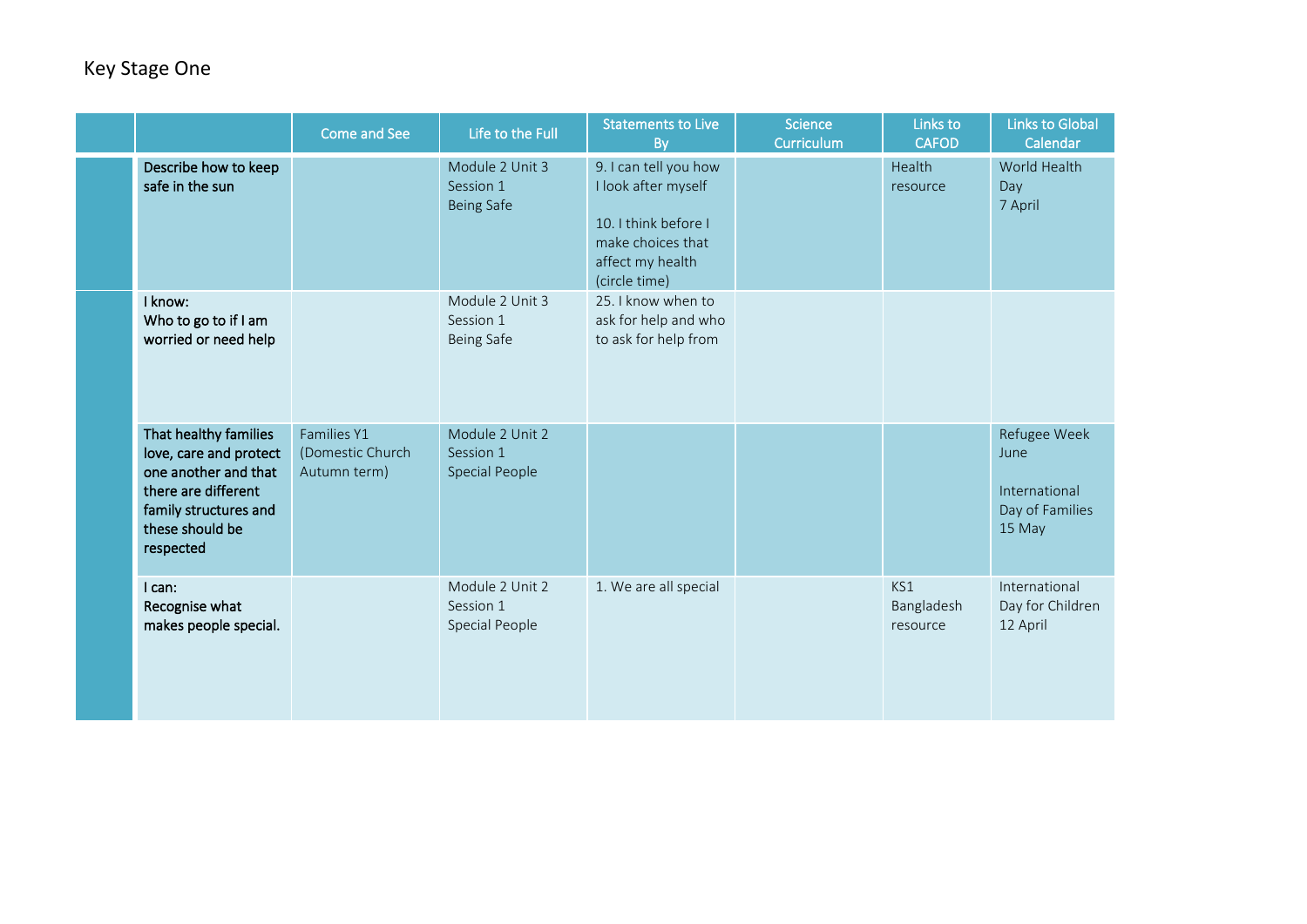|  |                                                                                                                           | Come and See                                        | Life to the Full                                                                                                       | Statements to Live<br><b>By</b>                                                                           | <b>Science</b><br><b>Curriculum</b> | Links to<br><b>CAFOD</b> | <b>Links to Global</b><br>Calendar                                       |
|--|---------------------------------------------------------------------------------------------------------------------------|-----------------------------------------------------|------------------------------------------------------------------------------------------------------------------------|-----------------------------------------------------------------------------------------------------------|-------------------------------------|--------------------------|--------------------------------------------------------------------------|
|  | That there are<br>different types of<br>teasing and bullying<br>which are wrong and<br>unacceptable and<br>how to respond |                                                     | Module 1 Unit 3<br>Session 2<br>Feelings Inside and<br>Out<br>Module 2 Unit 2<br>Session 2<br><b>Treat Others Well</b> | 5. I know what to do<br>if I see anyone being<br>hurt<br>7. I try to stand up<br>for myself and<br>others |                                     |                          | Anti-Bullying<br>Week<br>November<br>Internet Safety<br>Week<br>February |
|  | How my behaviour<br>affects other people<br>and that there are<br>appropriate and<br>inappropriate<br>behaviours          | Rules Y2<br><i>(Reconciliation)</i><br>Autumn term) | Module 2 Unit 2<br>Session 2<br>Treat Others Well                                                                      |                                                                                                           |                                     |                          | Anti-Bullying<br>Week<br>November<br>Internet Safety<br>Week<br>February |
|  | Recognise the<br>characteristics of<br>positive and negative<br>relationships                                             |                                                     | Module 2 Unit 3<br>Session 2<br>Good and Bad<br>Secrets                                                                | 26. I can recognise<br>comfortable and<br>uncomfortable<br>feelings (circle time)                         |                                     |                          |                                                                          |
|  | How to use simple<br>rules for resisting<br>pressure when I feel<br>unsafe or<br>uncomfortable                            |                                                     | Module 2 Unit 3<br>Session 2<br>Good and Bad<br>Secrets                                                                | 26. I can recognise<br>comfortable and<br>uncomfortable<br>feelings (circle time)                         |                                     |                          | Anti-Bullying<br>Week<br>November<br>Internet Safety<br>Week<br>February |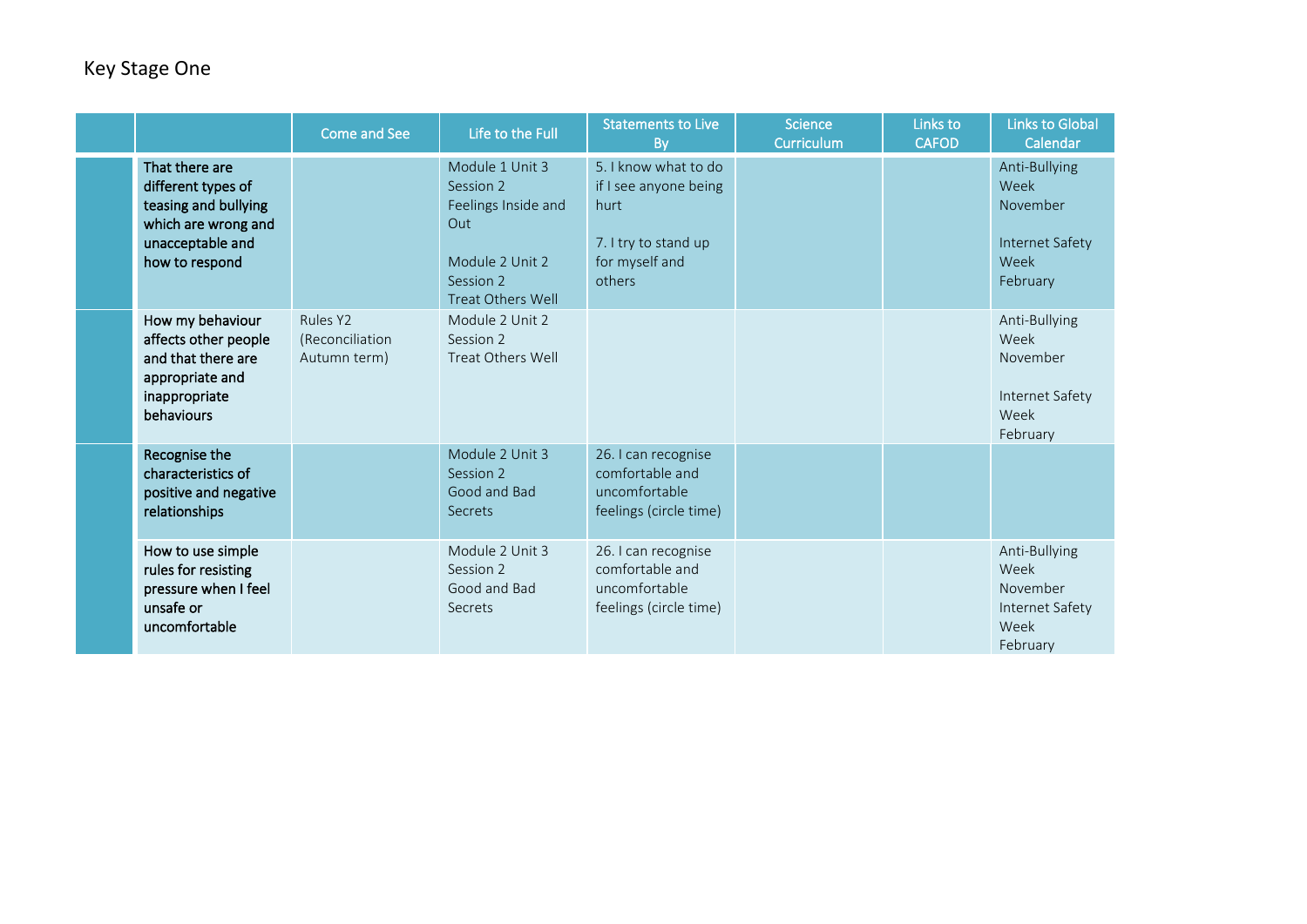|                                      | Come and See | Life to the Full | Statements to Live<br>By | Science<br>Curriculum | Links to<br>CAFOD | Links to Global<br>Calendar |
|--------------------------------------|--------------|------------------|--------------------------|-----------------------|-------------------|-----------------------------|
| Get adult help if<br>someone is hurt |              |                  |                          |                       |                   | Emergency<br>Services Day   |
|                                      |              |                  |                          |                       |                   |                             |
|                                      |              |                  |                          |                       |                   |                             |
|                                      |              |                  |                          |                       |                   |                             |
|                                      |              |                  |                          |                       |                   |                             |
|                                      |              |                  |                          |                       |                   |                             |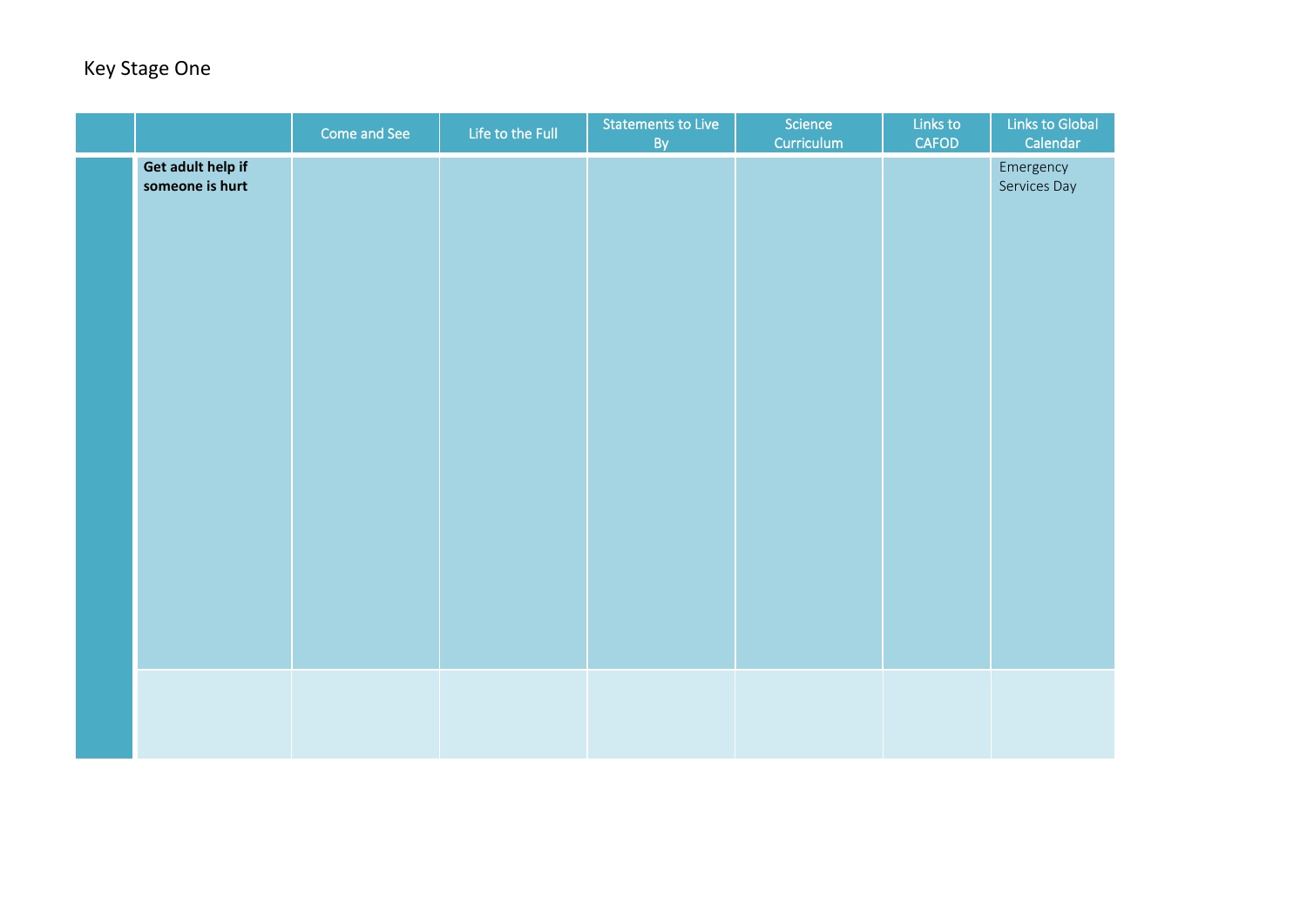|                                                                     |                                                                                                   | Come and See                                                                                                          | Life to the Full                                                                                                         | <b>Statements to Live</b><br><b>By</b>                               | <b>Science</b><br>Curriculum                                  | Links to<br><b>CAFOD</b>                                                      | Links to Global<br>Calendar         |
|---------------------------------------------------------------------|---------------------------------------------------------------------------------------------------|-----------------------------------------------------------------------------------------------------------------------|--------------------------------------------------------------------------------------------------------------------------|----------------------------------------------------------------------|---------------------------------------------------------------|-------------------------------------------------------------------------------|-------------------------------------|
| 3: Created to line in community - local, global & national<br>Theme | Recognise that I can<br>belong to a variety of<br>communities locally,<br>nationally and globally | Special People Y1<br>Books Y2<br>(Local church Spring<br>term)<br>Neighbours Y1<br>(Universal Church-<br>Summer term) | Module 3 Unit 1<br>Session 2<br>Who is My<br>Neighbour?<br>Module 3 Unit 2<br>Session 1<br>The Communities<br>We Live In | 15. I know I belong<br>to a community that<br>includes my school     |                                                               | KS1<br>Bangladesh<br>resource<br>Laudato Si<br>Care for our<br>Common<br>Home | Fair Trade<br>Fortnight<br>February |
|                                                                     | Show awareness of<br>differences between<br>my life and others in<br>the wider world              | Neighbours Y1<br>(Universal Church-<br>Summer term)                                                                   | Module 3 Unit 1<br>Session 1<br><b>Trinity House</b><br>Module 3 Unit 1<br>Session 2<br>Who is my<br>Neighbour           |                                                                      | Geography topic $-$<br>Festivals, link to<br>Chinese New Year | Fair Trade<br>Resource<br>Laudato Si<br>Care for our<br>Common<br>Home        | Fair Trade<br>Fortnight<br>February |
|                                                                     | To make, and<br>understand the sign<br>of the cross                                               |                                                                                                                       |                                                                                                                          |                                                                      |                                                               |                                                                               |                                     |
|                                                                     | Be friendly and can<br>make friends                                                               |                                                                                                                       | Module 2 Unit 2<br>Session 2<br>Treat Others Well                                                                        | 18. I cooperate with<br>others in work and<br>play.<br>(circle time) |                                                               |                                                                               |                                     |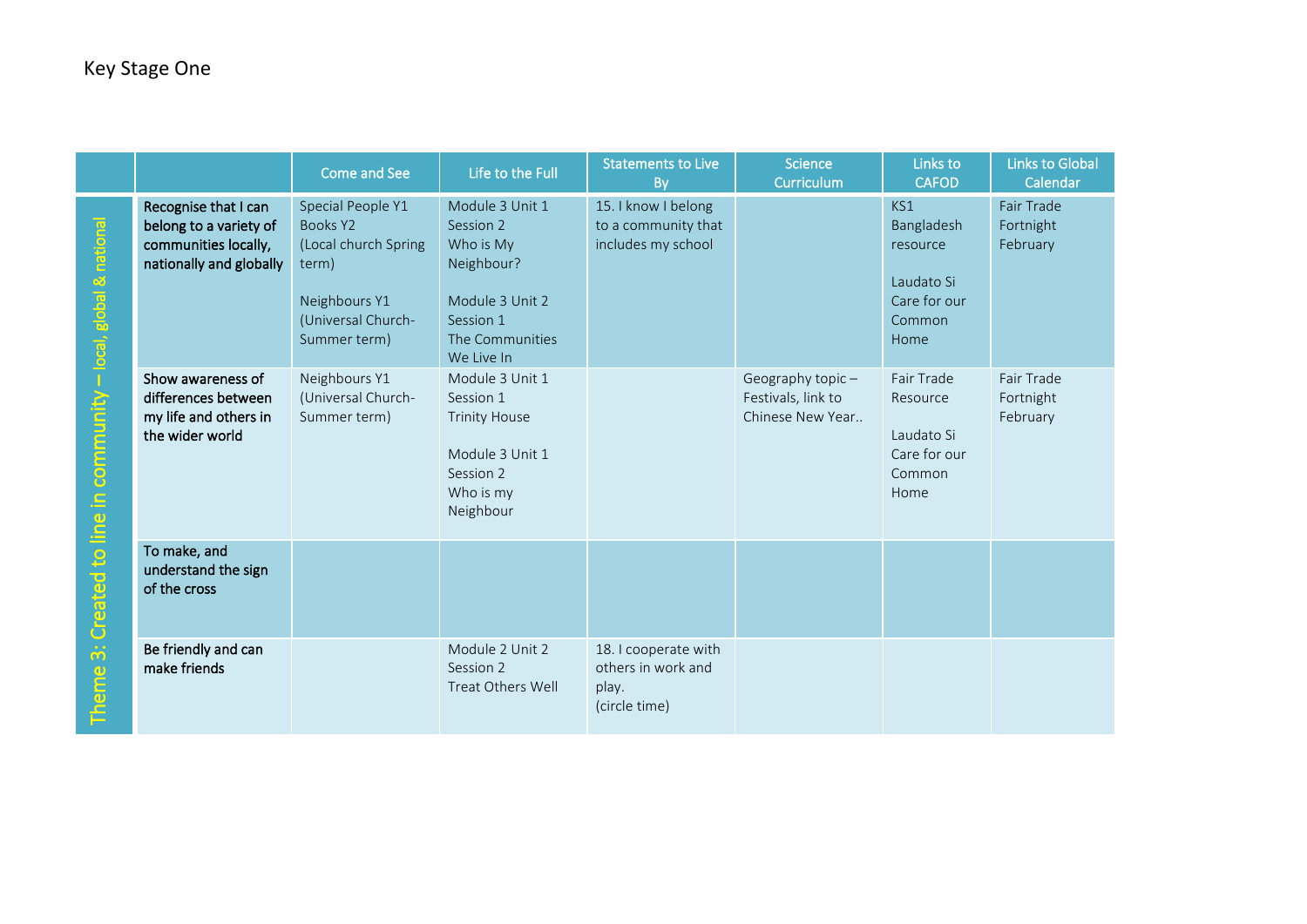|                                               | Come and See                                                                    | Life to the Full                                                 | <b>Statements to Live</b><br><b>By</b>          | Science<br>Curriculum | Links to<br><b>CAFOD</b>                                                 | <b>Links to Global</b><br>Calendar                                 |
|-----------------------------------------------|---------------------------------------------------------------------------------|------------------------------------------------------------------|-------------------------------------------------|-----------------------|--------------------------------------------------------------------------|--------------------------------------------------------------------|
| That how I act can<br>have consequences       | Being Sorry Y1<br>Rules Y2<br>(Reconciliation<br>Summer term)                   | Module 1 Unit 3<br>Session 3<br><b>Super Susie Gets</b><br>Angry |                                                 |                       |                                                                          |                                                                    |
| That Jesus tells us to<br>forgive one another | Being Sorry Y1<br>Rules Y2<br>(Reconciliation-<br>Summer term)                  | Module 2 Unit 2<br>Session 3<br>And Say Sorry                    | 31. I know how to<br>show I am sorry            |                       |                                                                          | International<br>Day of Peace<br>21 September                      |
| Be caring, aware of<br>the needs of others    | Holidays and<br>Holydays Y1<br>Spread the Word Y2<br>(Pentecost Summer<br>term) | Module 2 Unit 2<br>Session 2<br>Treat Others Well                | 13. I try to love<br>others as I love<br>myself |                       | Picture My<br>World<br>resource<br>A Day with<br><b>Musa</b><br>resource | Refugee Week<br>June<br>International<br>Day of Families<br>15 May |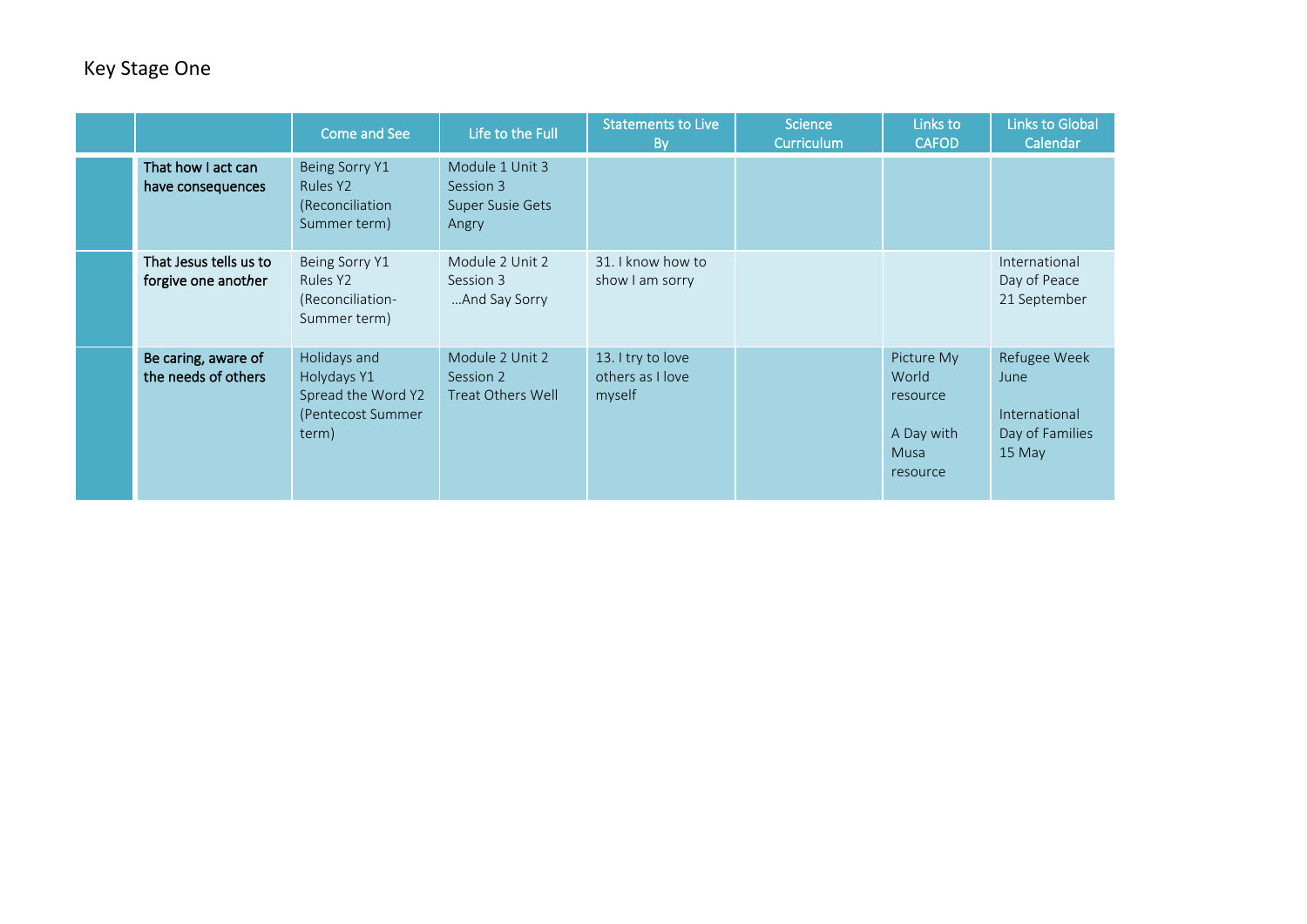|  |                                                                                                    | <b>Come and See</b>                                                                    | Life to the Full                                                                                                                         | Statements to<br>Live By                                                                                     | Science | <b>Links to CAFOD</b>          | <b>Links to Global</b><br>Calendar            |
|--|----------------------------------------------------------------------------------------------------|----------------------------------------------------------------------------------------|------------------------------------------------------------------------------------------------------------------------------------------|--------------------------------------------------------------------------------------------------------------|---------|--------------------------------|-----------------------------------------------|
|  | I know:<br>That life is<br>precious and<br>given by God                                            | Homes Y3<br>People Y4<br>(Domestic<br>Church-Autumn<br>term)<br>Other Faiths<br>weeks  | Module 1 Unit 1<br><b>Story Sessions</b><br>Designed for a<br>Purpose<br>Module 1 Unit 2<br>Session 1<br>We Don't Have to<br>be the Same | 35. I notice that<br>we are the same<br>and we are<br>different<br>36. I try to be<br>accepting of<br>others |         | One Day One<br>World           | Universal<br>Children's Day 20<br>November    |
|  | That God wants<br>me to use my<br>individual gifts,<br>talents and<br>abilities                    |                                                                                        | Module 1 Unit 2<br>Session 1<br>We Don't Have to<br>be the Same                                                                          | 2. I can say one<br>good thing about<br>myself                                                               |         |                                |                                               |
|  | Be forgiving, able<br>to say sorry and<br>not hold grudges<br>against those<br>who have hurt<br>me | Choices Y3<br><b>Building Bridges</b><br><b>Y4</b><br>(Reconciliation-<br>Summer term) | Module 2 Unit 2<br>Session 1<br>Family, Friends<br>and Others                                                                            | 33. I try to accept<br>forgiveness from<br>others                                                            |         | Peace and<br>Conflict resource | International Day<br>of Peace<br>21 September |
|  | Be grateful to<br>others for the<br>good things in my<br>life                                      | Homes Y3<br>(Domestic<br>Church-Autumn<br>term)                                        | Module 2 Unit 2<br>Session 1<br>Family, Friends<br>and Others                                                                            | 20. I try to<br>appreciate the<br>beauty and the<br>wonder in the<br>world around me                         |         | One Day One<br>World resource  | World<br><b>Environment Day</b><br>5 June     |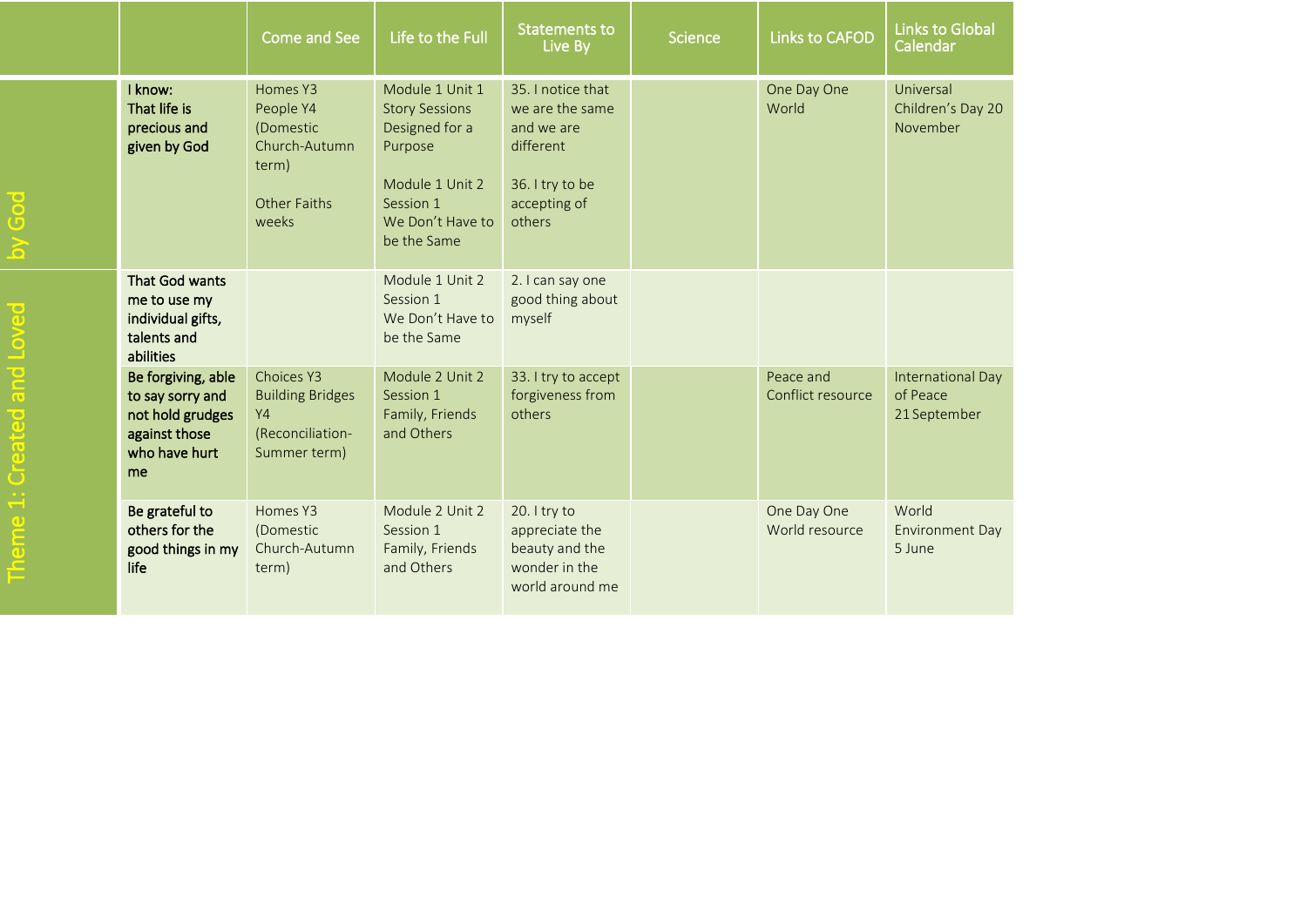| I know:<br>That my body is<br>changing as I<br>grow and some<br>of the changes<br>that occur<br>throughout life. |                                                     | Module 1 Unit 2<br>Session 3<br>What is Puberty?<br>(optional - can<br>be left to Upper<br>KS2)<br>Module 1 Unit 2<br>Session 4<br><b>Changing Bodies</b><br>(optional - can<br>be left to Upper<br>KS2) |                                                                  |                               | Universal<br>Children's Day 20<br>November<br>International Day<br>for Older Persons<br>1 October |
|------------------------------------------------------------------------------------------------------------------|-----------------------------------------------------|----------------------------------------------------------------------------------------------------------------------------------------------------------------------------------------------------------|------------------------------------------------------------------|-------------------------------|---------------------------------------------------------------------------------------------------|
| How a baby<br>grows and<br>develops in its<br>mother's womb                                                      | <b>Visitors Y3</b><br>(Advent-Autumn<br>term)       | Module 1 Unit 4<br>Session 1<br>Life Cycles<br>(optional - can<br>be left to Upper<br>KS2)                                                                                                               |                                                                  |                               | International<br>Women's Day<br>8 March                                                           |
| Accept that I do<br>not always get<br>what I want and<br>show an<br>awareness of<br>why this is                  | Self-Discipline Y4<br>(Lent/Easter-<br>Spring term) |                                                                                                                                                                                                          | 10. I think before<br>I make choices<br>that affect my<br>health |                               |                                                                                                   |
| I can:<br>Describe the<br>needs of people<br>and other living<br>things, including<br>the need to<br>reproduce   |                                                     | Module 1 Unit 1<br><b>Story Sessions</b><br>Designed for a<br>purpose                                                                                                                                    |                                                                  |                               |                                                                                                   |
| Describe the<br>similarities and                                                                                 |                                                     | Module 1 Unit 2<br>Session 4                                                                                                                                                                             | 35. I notice that<br>we are the same                             | One Day One<br>World resource | Universal<br>Children's Day 20                                                                    |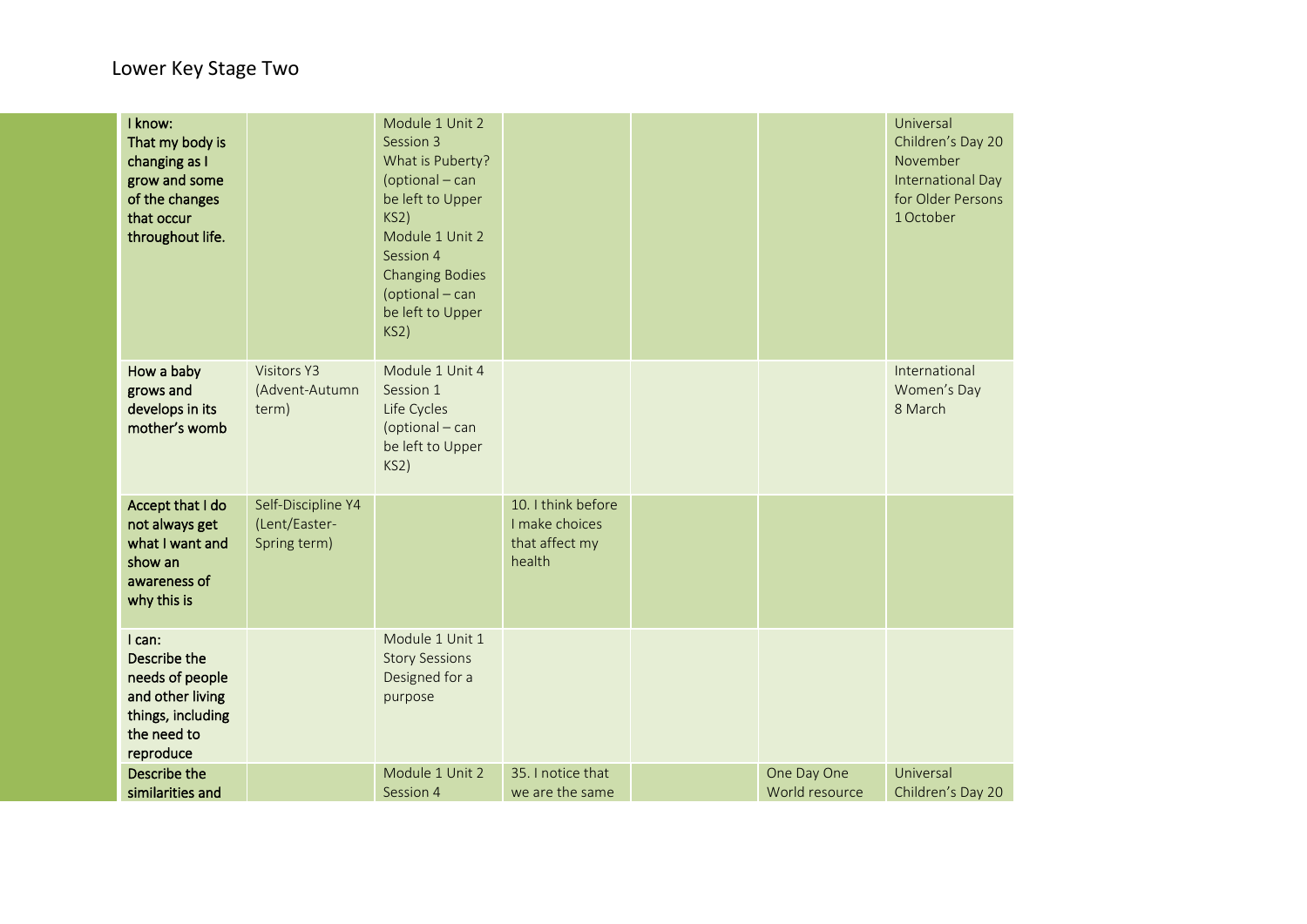| differences<br>between girls<br>and boys<br>(specific) and<br>correctly name<br>the main external<br>parts of the male<br>and female body<br>and their<br>functions |                                                       | <b>Changing Bodies</b>                                                                                 | and we are<br>different                                                                                             |                                           |                               | November                                                       |
|---------------------------------------------------------------------------------------------------------------------------------------------------------------------|-------------------------------------------------------|--------------------------------------------------------------------------------------------------------|---------------------------------------------------------------------------------------------------------------------|-------------------------------------------|-------------------------------|----------------------------------------------------------------|
| Describe a<br>healthy life-style,<br>including physical<br>activity, dental<br>health, healthy<br>eating, sleep and<br>hygiene                                      |                                                       | Module 1 Unit 2<br>Session 2<br><b>Respecting Our</b><br><b>Bodies</b>                                 | 9. I can tell you<br>how I look after<br>myself<br>10. I think before<br>I make choices<br>that affect my<br>health | Animals including<br>humans<br>Y3 Sc3/2.2 |                               | World Health Day<br>7 April<br>World Toilet Day<br>19 November |
| I can:<br>Confidently say<br>what I like and<br>dislike                                                                                                             |                                                       |                                                                                                        | 2. I can say one<br>good thing about<br>myself                                                                      |                                           | One Day One<br>World resource |                                                                |
| I can:<br><b>Describe the</b><br>wider range of<br>my feelings                                                                                                      |                                                       | Module 1 Unit 3<br>Session 1<br>What Am I<br>Feeling?                                                  |                                                                                                                     |                                           |                               |                                                                |
| Describe changes<br>that happen in<br>life e.g. loss,<br>separation,<br>divorce and<br>bereavement                                                                  | <b>Community Y4</b><br>(Local Church-<br>Spring term) | Module 2 Unit 2<br>Session 3<br>When Things<br>Change<br>Module 1 Unit 3<br>Session 3<br>I am Thankful | 3. I can say how I<br>feel (circle time)                                                                            |                                           |                               |                                                                |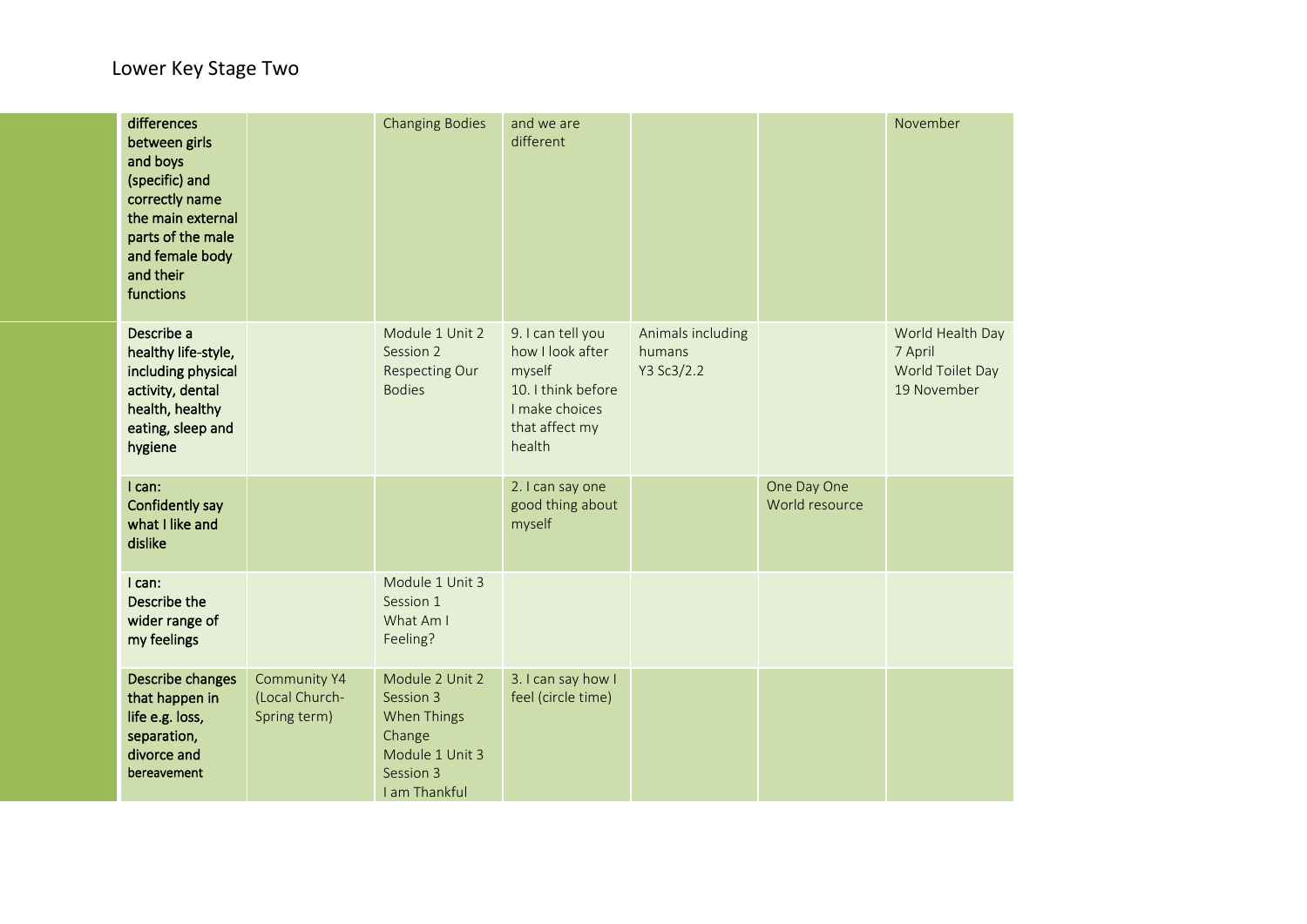| Describe some<br>ways to maintain<br>good mental<br>health, (exercise,<br>diet sleep,<br>company) |  | 3. I can say how I<br>feel (circle time) |  | Mental Health<br>Awareness<br>Day/Week |
|---------------------------------------------------------------------------------------------------|--|------------------------------------------|--|----------------------------------------|
|                                                                                                   |  |                                          |  |                                        |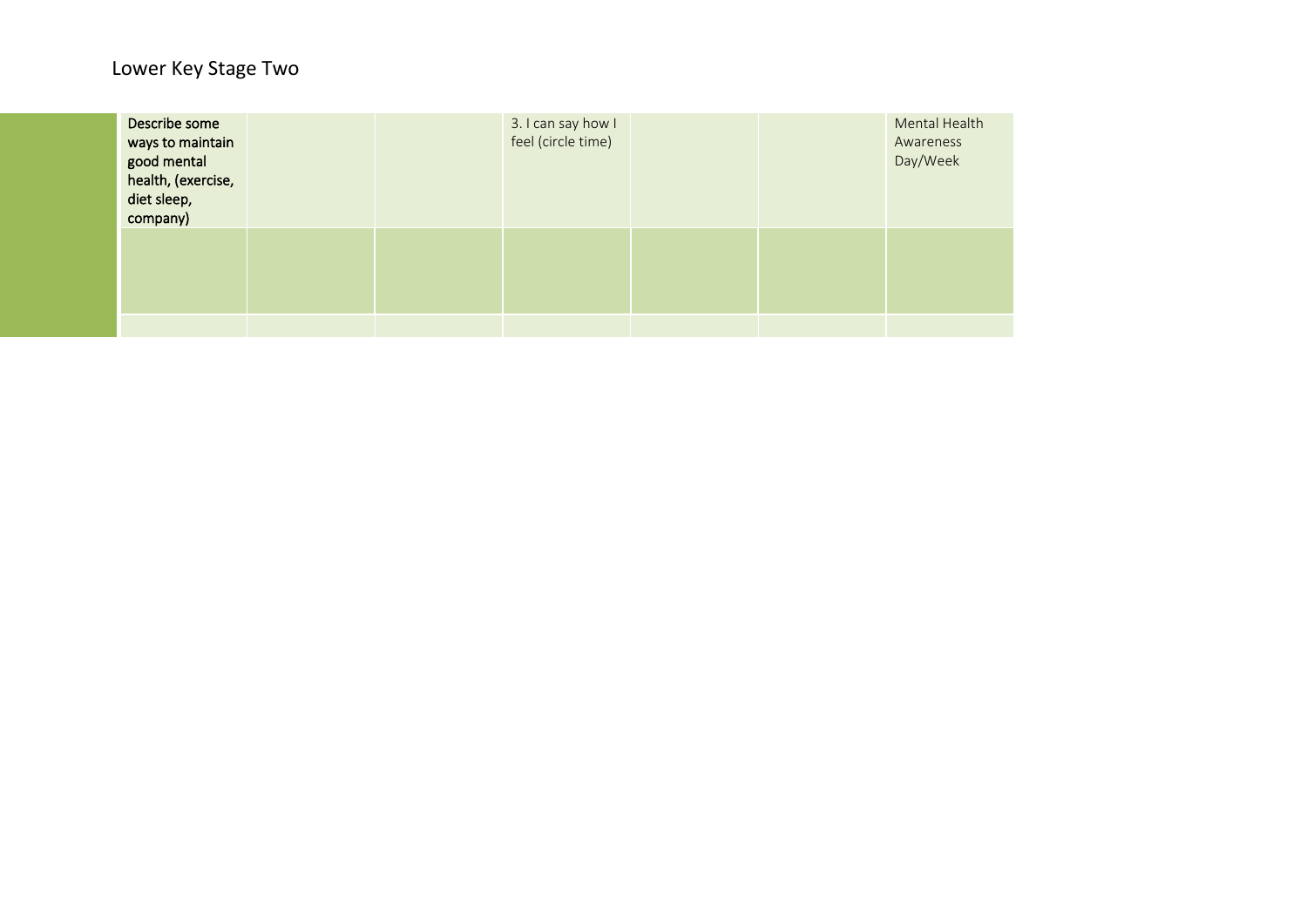|                                                                                                                        |                                                                                                                        | Come and See                                                                                                       | Life to the Full                                                                           | <b>Statements to Live</b><br><b>By</b>                           | <b>Science</b> | Links to<br><b>CAFOD</b>                              | Links to<br>Global<br>Calendar                                        |
|------------------------------------------------------------------------------------------------------------------------|------------------------------------------------------------------------------------------------------------------------|--------------------------------------------------------------------------------------------------------------------|--------------------------------------------------------------------------------------------|------------------------------------------------------------------|----------------|-------------------------------------------------------|-----------------------------------------------------------------------|
| $\overline{\omega}$<br>$\overline{\overline{6}}$<br><b>GD</b><br>$\Box$<br>9<br>Created<br>$\curvearrowright$<br>Theme | I can<br>Be courteous,<br>showing good<br>manners at home<br>and in school                                             |                                                                                                                    | Module 2 Unit 2<br>Session 1<br>Family, Friends and<br>Others                              | 19. I try to use words<br>that make the world<br>a better place  |                |                                                       |                                                                       |
|                                                                                                                        | That I can spend<br>time with God in<br>prayer by myself<br>and with others<br>which helps me in<br>life               | <b>All Topics</b>                                                                                                  | All Units from 'Life to<br>the Full' introduce<br>children to a variety<br>of ways to pray |                                                                  |                |                                                       |                                                                       |
|                                                                                                                        | That belonging to<br>the Church family<br>means that I should<br>love other people in<br>the same way as<br>Jesus does | Journeys Y3<br>Community Y4<br>(Local Church-<br>Spring term)<br>Called Y4<br>Baptism/Confirmati<br>on-Autumn term | Module 3 Unit 1<br>Session 2<br>Where is Church?                                           | 15. I know I belong<br>to a community that<br>includes my school |                | Refugees<br>resource<br>Universal<br>Church<br>topics | Refugee Week<br>June<br>International<br>Day of<br>Families 15<br>May |
|                                                                                                                        | That following Jesus'<br>teaching on<br>forgiveness can help<br>me in my<br>relationships my<br>friends                | Choices Y3<br><b>Building Bridges Y4</b><br>(Reconciliation-<br>Summer term)                                       | Module 2 Unit 1<br><b>Story Sessions</b><br>Jesus My Friend                                | 33. I try to accept<br>forgiveness from<br>others                |                |                                                       |                                                                       |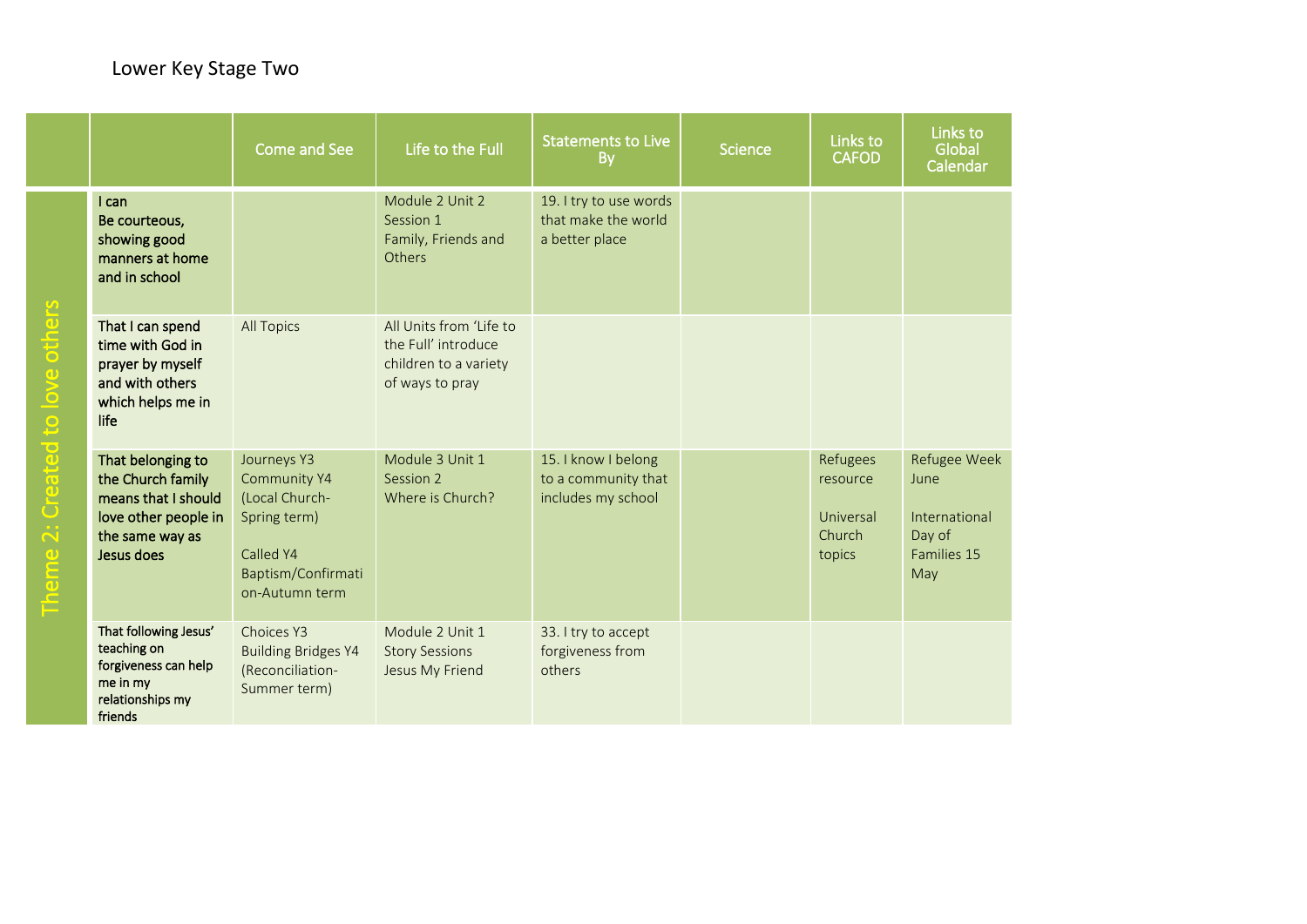|                                                                                | <b>Come and See</b>                                                          | Life to the Full                                                       | <b>Statements to Live</b><br><b>By</b>                                                                                         | <b>Science</b> | Links to<br><b>CAFOD</b>                                                 | Links to<br>Global<br>Calendar                                         |
|--------------------------------------------------------------------------------|------------------------------------------------------------------------------|------------------------------------------------------------------------|--------------------------------------------------------------------------------------------------------------------------------|----------------|--------------------------------------------------------------------------|------------------------------------------------------------------------|
| Describe how and<br>why to keep safe in<br>the sun                             |                                                                              | Module 1 Unit 2<br>Session 2<br><b>Respecting Our</b><br><b>Bodies</b> | 9. I can tell you how<br>I look after myself<br>10. I think before I<br>make choices that<br>affect my health                  |                |                                                                          | World Health<br>Day<br>7 April                                         |
| Be respectful of<br>myself and others,<br>recognising<br>differences           |                                                                              | Module 1 Unit 2<br>Session 1<br>We Don't Have to be<br>the Same        | 33. I know what<br>human dignity<br>means and I show<br>that I respect others                                                  |                | One Day<br>One World<br>resource                                         | World Faith<br>Week<br>22-29 October                                   |
| Be honest, able to<br>be truthful in my<br>relationships with<br>others        | Choices Y3<br><b>Building Bridges Y4</b><br>(Reconciliation -<br>Summer term | Module 2 Unit 2<br>Session 1<br>Family, Friends and<br>Others          | 31. I know how to<br>show I am sorry                                                                                           |                |                                                                          |                                                                        |
| Be caring, aware of<br>the needs of others<br>and responding to<br>those needs | Energy Y3<br>New Life Y4<br>(Pentecost-Summer<br>term)                       | Module 2 Unit 2<br>Session 1<br>Family, Friends and<br>Others          | 27. I know how to help<br>others when they are in<br>trouble<br>34. I stand up for people<br>who are being treated<br>unfairly |                | <b>All CAFOD</b><br>resources                                            | Refugee Week<br>June<br>Fair Trade<br>Fortnight<br>26 February         |
| I know:<br>That some<br>behaviour is<br>unacceptable                           |                                                                              | Module 2 Unit 2<br>Session 2<br>When Things Feel Bad                   | 5. I know what to do<br>if I see anyone being<br>hurt                                                                          |                | Global<br>Neighbours<br>resource<br>Laudato Si<br>Care for our<br>Common | Holocaust<br><b>Memorial Day</b><br>27 January<br>World<br>Environment |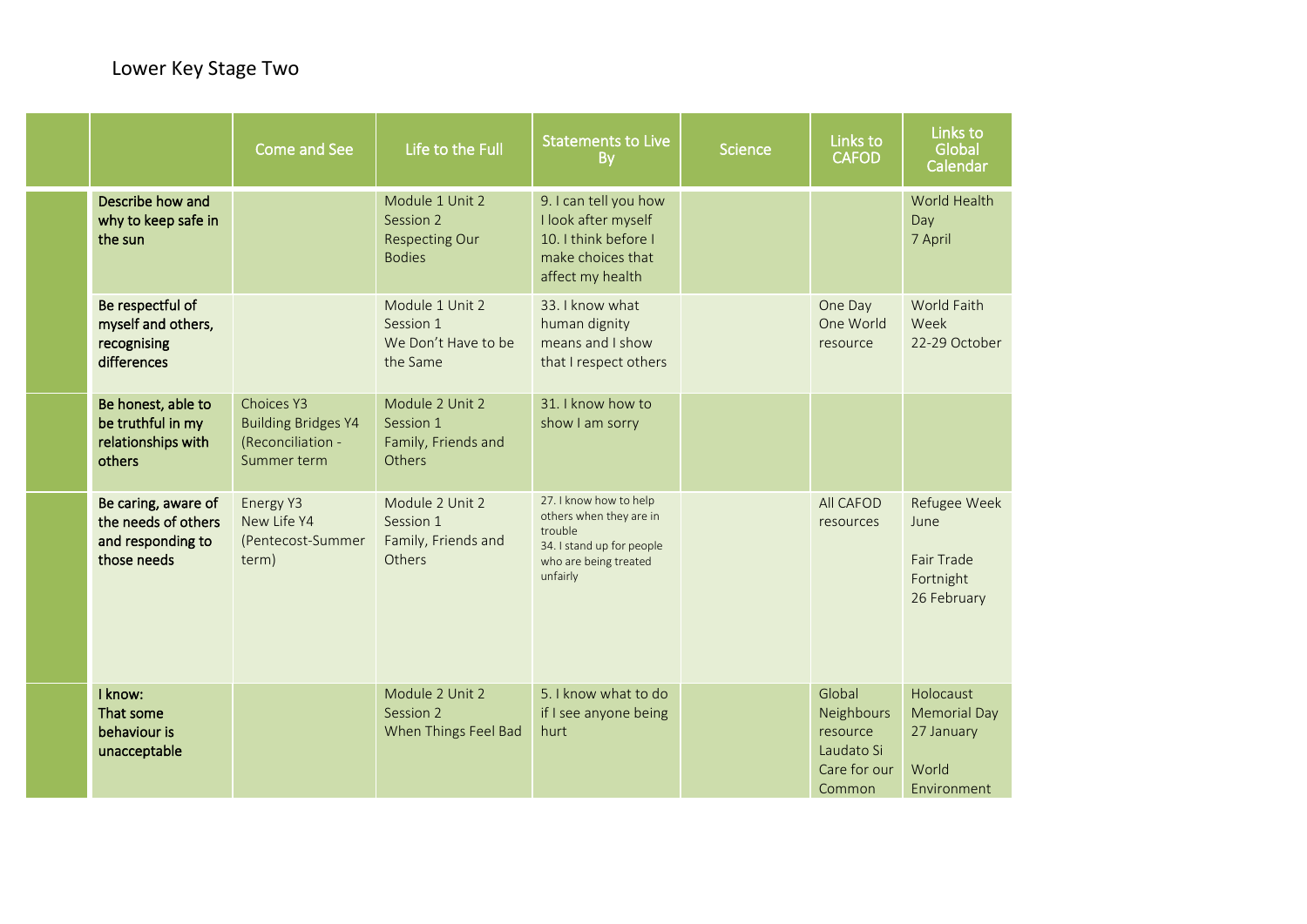|                                                                                                                                        | Come and See                                   | Life to the Full                                                                                    | <b>Statements to Live</b><br><b>By</b>                                          | <b>Science</b> | Links to<br><b>CAFOD</b> | Links to<br>Global<br>Calendar |
|----------------------------------------------------------------------------------------------------------------------------------------|------------------------------------------------|-----------------------------------------------------------------------------------------------------|---------------------------------------------------------------------------------|----------------|--------------------------|--------------------------------|
|                                                                                                                                        |                                                |                                                                                                     |                                                                                 |                | Home                     | Day<br>5 June                  |
| Cope with natural<br>negative emotions<br>and show resilience<br>following setbacks                                                    |                                                | Module 2 Unit 2<br>Session 3<br>When Things Change<br>Module 1 Unit 3<br>Session 3<br>I am Thankful | 23. I try to keep<br>going when things<br>get difficult and not<br>give up hope |                |                          |                                |
| I know:<br>That I can go to a<br>number of different<br>people for help in<br>different situations.                                    |                                                | Module 2 Unit 2<br>Session 2<br>When Things Feel Bad                                                | 25. I know when to<br>ask for help and who<br>to ask for help from              |                |                          |                                |
| That there are<br>different types of<br>relationships including<br>those between<br>acquaintances,<br>friends, relatives and<br>family | People Y4<br>(Domestic Church-<br>Autumn term) | Module 2 Unit 2<br>Session 1<br>Family, Friends and<br>Others                                       | 35. I notice that we<br>are the same and we<br>are different                    |                |                          |                                |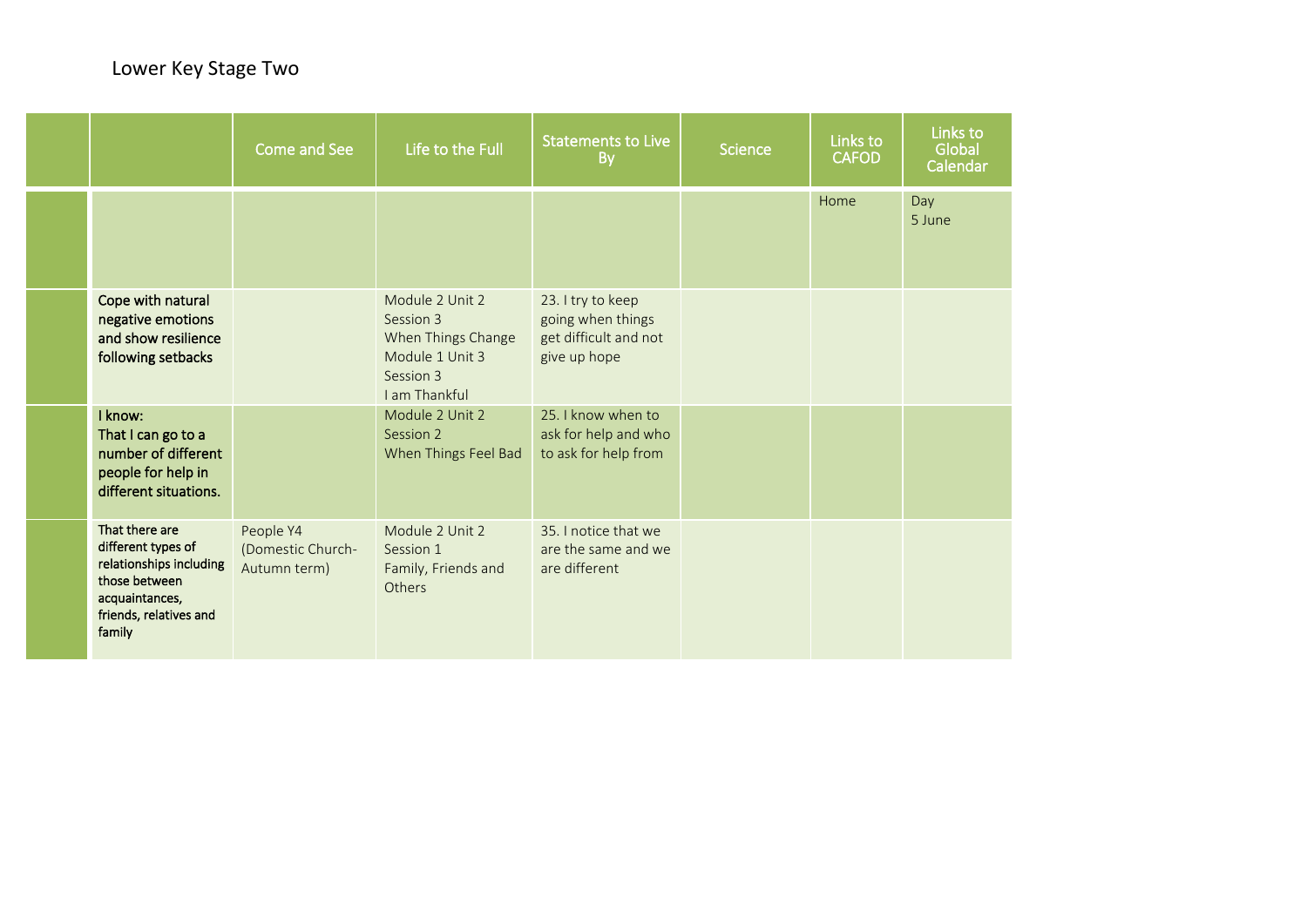|                                                                                                                                        | Come and See <sub>/</sub><br>Sacramental<br>Preparation<br>Education<br>programme | Life to the Full                                                                                                | <b>Statements to Live</b><br><b>By</b>                                            | <b>Science</b> | Links to<br><b>CAFOD</b> | <b>Links to Global</b><br>Calendar         |
|----------------------------------------------------------------------------------------------------------------------------------------|-----------------------------------------------------------------------------------|-----------------------------------------------------------------------------------------------------------------|-----------------------------------------------------------------------------------|----------------|--------------------------|--------------------------------------------|
| What bullying is<br>(including cyber-<br>bullying) and how to<br>respond                                                               |                                                                                   | Module 2 Unit 2<br>Session 2<br>When Things Feel Bad                                                            |                                                                                   |                |                          | Anti-Bullying<br>Week<br>November          |
| I can:<br>Show care and<br>concern for the<br>special people in my<br>life                                                             | Giving and<br>Receiving Y4<br>(Eucharist-Spring<br>term)                          | Module 2 Unit 2<br>Session 1<br>Family, Friends and<br><b>Others</b>                                            | 18. I cooperate with<br>others in work and<br>play<br>(circle time)               |                |                          |                                            |
| How to recognise<br>safe and unsafe<br>situations and ways<br>of keeping safe,<br>including simple rules<br>for keeping safe<br>online |                                                                                   | Module 2 Unit 3<br>Session 1<br><b>Sharing Online</b><br>Module 2 Unit 3<br>Session 2<br><b>Chatting Online</b> |                                                                                   |                |                          | Internet Safety<br>Week<br>February        |
| Make a clear and<br>efficient call to<br>emergency services<br>if necessary                                                            |                                                                                   |                                                                                                                 | 27. I know how to<br>help others when<br>they are in trouble                      |                |                          | Emergency<br>services day                  |
| That not all images,<br>language and<br>behaviour are<br>appropriate                                                                   |                                                                                   | Module 2 Unit 2<br>Session 2<br>When Things Feel Bad<br>Module 2 Unit 3<br>Session 2<br><b>Chatting Online</b>  | 26. I can recognise<br>comfortable and<br>uncomfortable<br>feelings (circle time) |                |                          | <b>Internet Safety</b><br>Week<br>February |
| The difference<br>between good and<br>bad secrets                                                                                      |                                                                                   | Module 2 Unit 2<br>Session 2<br>When Things Feel Bad<br>Module 2 Unit 3<br>Session 3<br>Physical Contact        | 15. I know I belong<br>to a community that<br>includes my school                  |                |                          |                                            |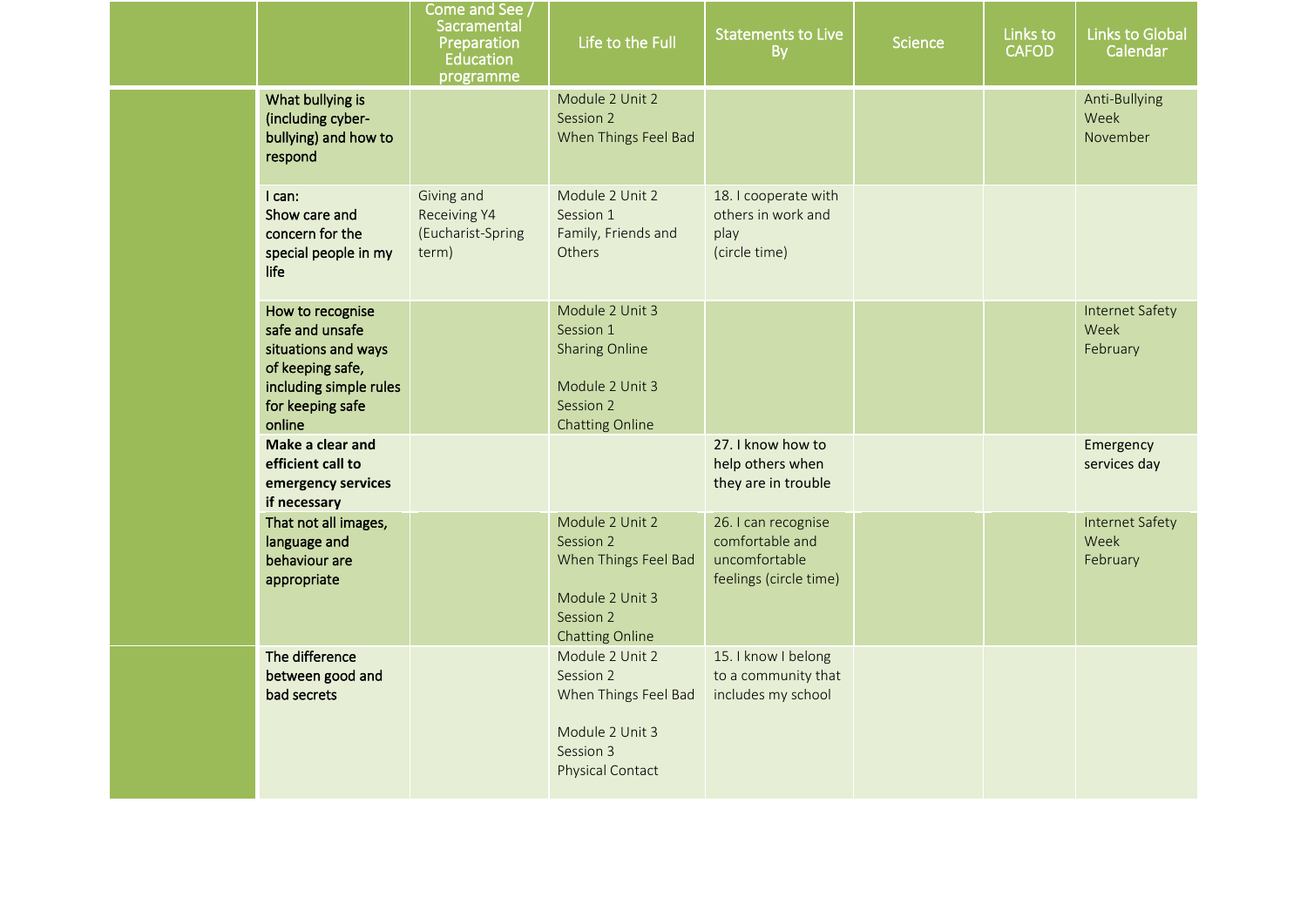| Why social media,<br>some computer<br>games and online<br>gambling, for<br>example, are age<br>restricted.                                                                                        | Module 2 Unit 3<br>Session 2<br><b>Chatting Online</b> |  |  |
|---------------------------------------------------------------------------------------------------------------------------------------------------------------------------------------------------|--------------------------------------------------------|--|--|
| That the internet can<br>also be a negative<br>place where online<br>abuse, trolling,<br>bullying and<br>harassment can take<br>place, which can<br>have a negative<br>impact on mental<br>health | Module 2 Unit 3<br>Session 2<br>Chatting Online        |  |  |
| How to be a<br>discerning consumer<br>of information<br>online, including<br>understanding that<br>information,<br>including that from<br>search engines is<br>ranked, selected and<br>targeted.  | Module 2 Unit 3<br>Session 2<br><b>Chatting Online</b> |  |  |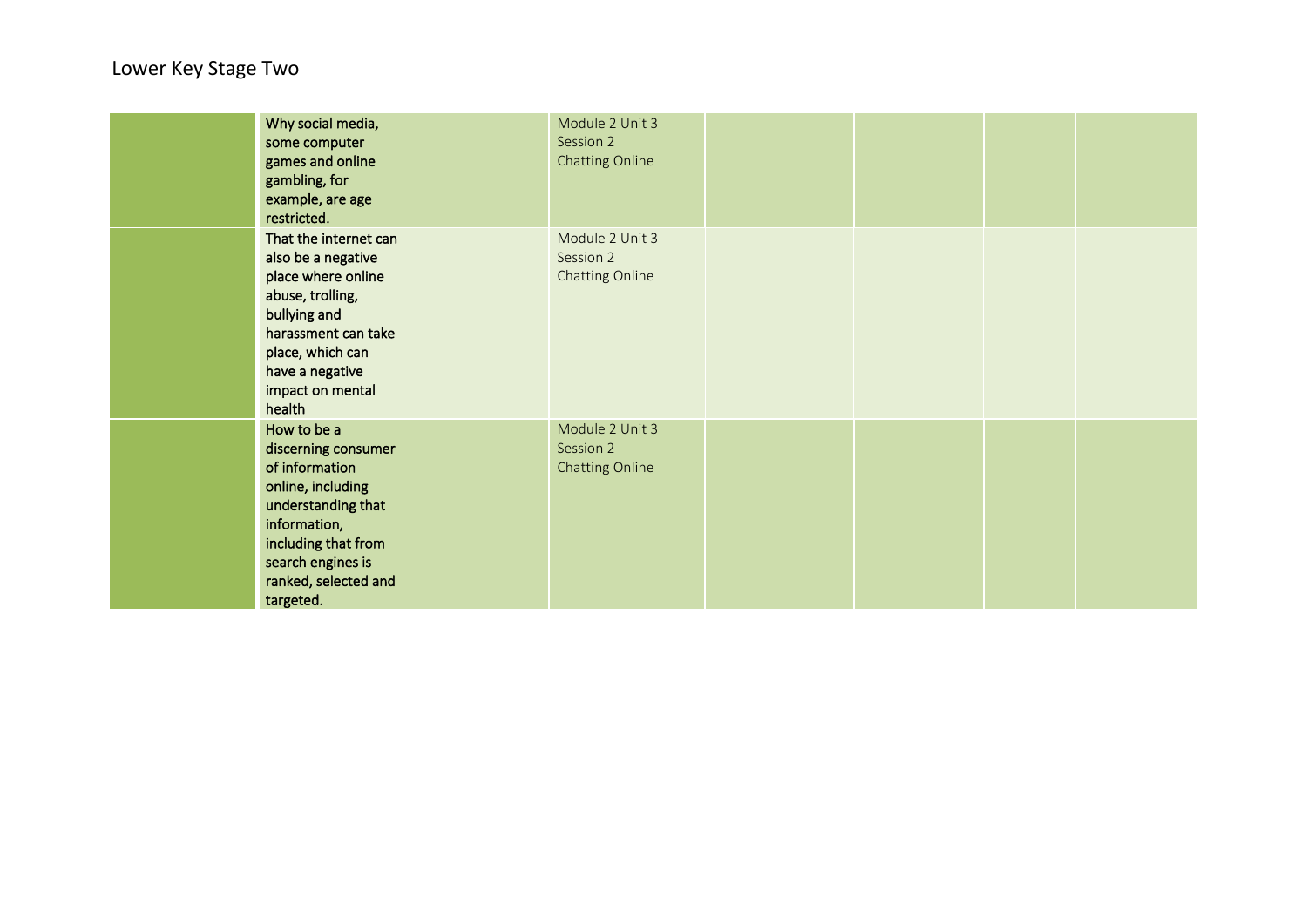|                                 |                                                                                                                    | Come and See /<br>Sacramental<br>Preparation<br><b>Education</b><br>programme                      | Life to the Full                                                                                         | <b>Statements to Live</b><br>By                                     | <b>Science</b> | Links to<br><b>CAFOD</b>                                                                                          | <b>Links to Global</b><br>Calendar                                                                            |
|---------------------------------|--------------------------------------------------------------------------------------------------------------------|----------------------------------------------------------------------------------------------------|----------------------------------------------------------------------------------------------------------|---------------------------------------------------------------------|----------------|-------------------------------------------------------------------------------------------------------------------|---------------------------------------------------------------------------------------------------------------|
|                                 | Be friendly, able to<br>make and keep<br>friends                                                                   | Choices Y3<br><b>Building bridges Y4</b><br>(Reconciliation-<br>Summer term)                       | Module 2 Unit 2<br>Session 1<br>Family, Friends and<br>Others                                            | 18. I cooperate with<br>others in work and<br>play<br>(circle time) |                |                                                                                                                   |                                                                                                               |
| 3: Created to live in community | Show concern for the<br>communities to<br>which I belong,<br>aware that my<br>behaviour has an<br>impact upon them | Choices Y3<br><b>Building bridges Y4</b><br>(Reconciliation-<br>Summer term)<br>Other Faiths weeks | Module 3 Unit 1<br>Session 1<br><b>Trinity House</b><br>Module 3 Unit 1<br>Session 2<br>Where is Church? | 18. I cooperate with<br>others in work and<br>play<br>(circle time) |                | Climate and<br>Environmen<br>t Resource<br>Fair Trade<br>Resource<br>Laudato Si<br>Care for our<br>Common<br>Home | Fairtrade<br>Fortnight<br>February<br>World Health<br>Day<br>7 April<br>World<br>Environment<br>Day<br>5 June |
| Theme                           | Identify injustices in<br>the wider world                                                                          | <b>Special Places Y3</b><br>God's People Y4<br>(Universal Church-<br>Summer term)                  | Module 3 Unit 1<br>Session 1<br><b>Trinity House</b><br>Module 3 Unit 1<br>Session 2<br>Where is Church? |                                                                     |                | Climate and<br>Environmen<br>t Resource<br><b>Fair Trade</b><br>Resource<br>Laudato Si                            | Fairtrade<br>Fortnight<br>February<br>World Health<br>Day<br>7 April<br>World<br>Environment<br>Day           |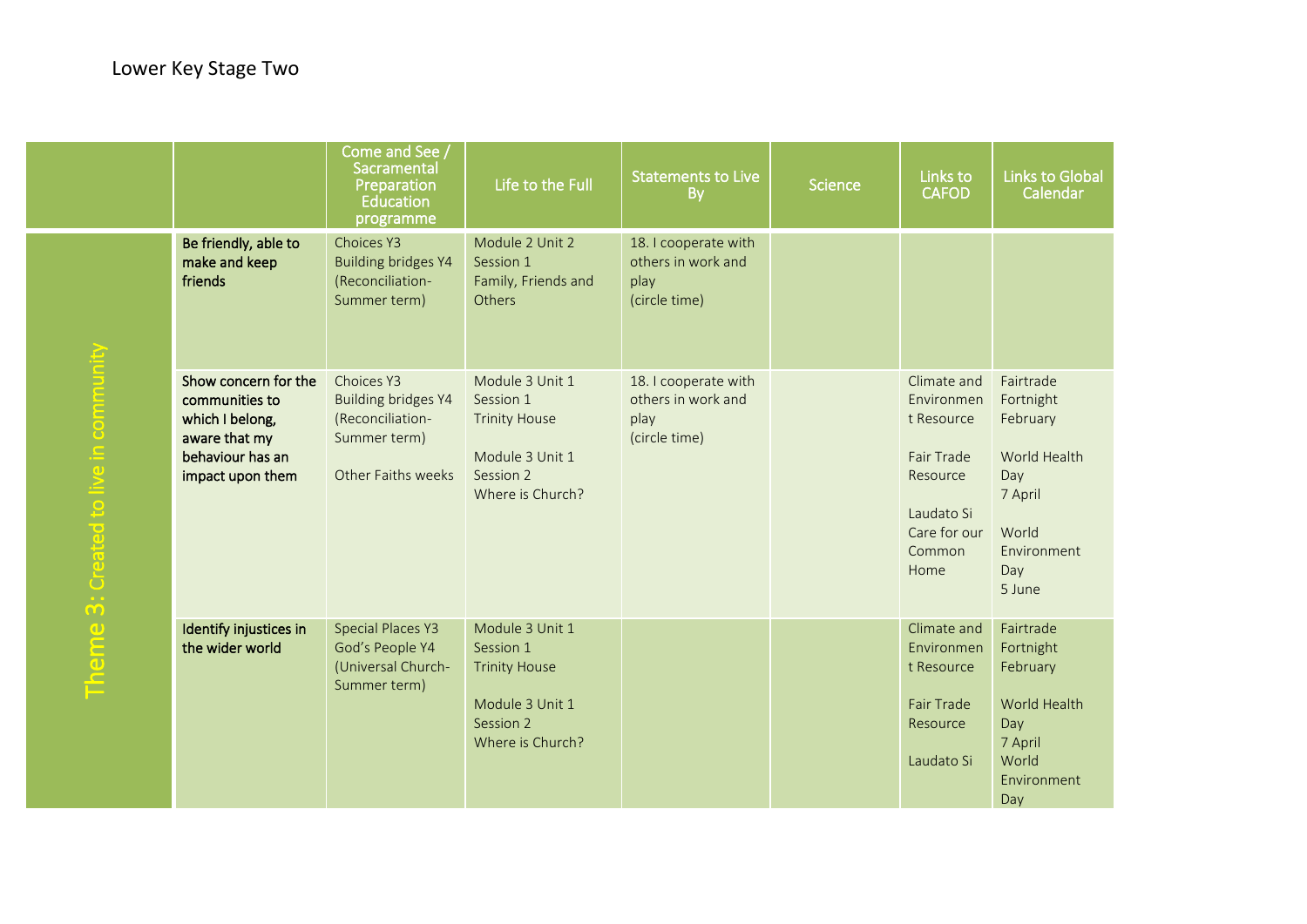|                                                                                                              |                                                                              |                                                               |                                                                                                                                |                        | 5 June                                                                |
|--------------------------------------------------------------------------------------------------------------|------------------------------------------------------------------------------|---------------------------------------------------------------|--------------------------------------------------------------------------------------------------------------------------------|------------------------|-----------------------------------------------------------------------|
| That God is Trinity                                                                                          | <b>Special Places Y3</b><br>God's People Y4                                  |                                                               |                                                                                                                                |                        |                                                                       |
| That some behaviour<br>is unacceptable                                                                       |                                                                              |                                                               | 18. I cooperate with<br>others in work and<br>play<br>(circle time)                                                            |                        |                                                                       |
| That following Jesus'<br>teaching on<br>forgiveness can help<br>me in my<br>relationships with my<br>friends | Choices Y3<br><b>Building bridges Y4</b><br>(Reconciliation-<br>Summer term) |                                                               |                                                                                                                                |                        |                                                                       |
| Be caring, aware of<br>the needs of others<br>and responding to<br>those needs                               | Energy Y3<br>New Life Y4<br>(Pentecost-<br>Summer term)                      | Module 2 Unit 2<br>Session 1<br>Family, Friends and<br>Others | 27. I know how to help<br>others when they are<br>in trouble<br>34. I stand up for<br>people who are being<br>treated unfairly | All CAFOD<br>resources | Refugee Week<br>June<br><b>Fair Trade</b><br>Fortnight<br>26 February |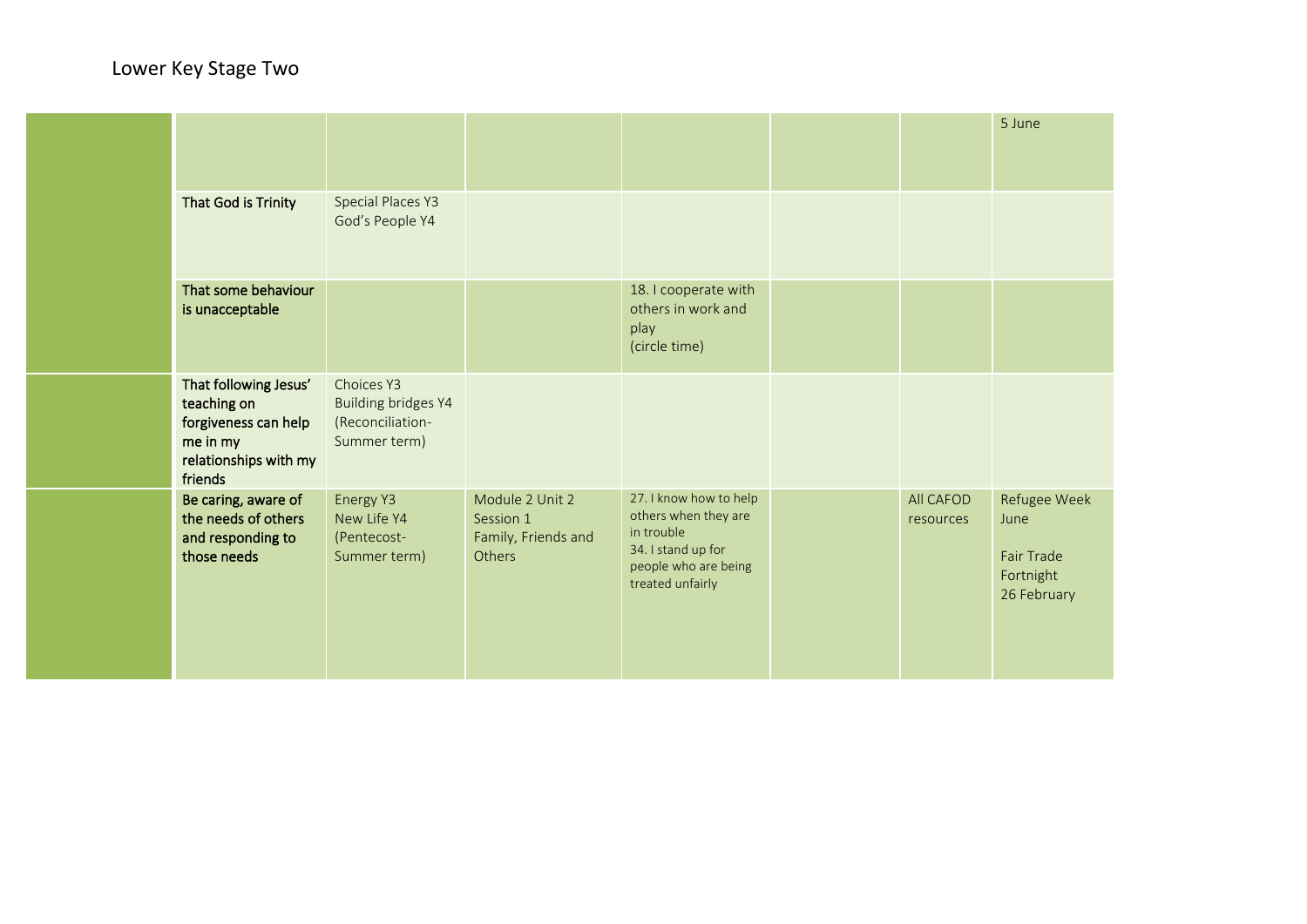|                                   |                                                                                                                                                                                                                            | <b>Come and See</b>                                                                         | Life to the Full                                                                                                        | <b>Statements</b><br>to Live By | <b>Science</b>                       | Links to<br><b>CAFOD</b>         | Links to Global<br>Calendar                                                                                |
|-----------------------------------|----------------------------------------------------------------------------------------------------------------------------------------------------------------------------------------------------------------------------|---------------------------------------------------------------------------------------------|-------------------------------------------------------------------------------------------------------------------------|---------------------------------|--------------------------------------|----------------------------------|------------------------------------------------------------------------------------------------------------|
|                                   | I know:<br>That we are all<br>children of God<br>and made in<br>God's image and<br>likeness                                                                                                                                | <b>Ourselves Y5</b><br>(Domestic<br>Church-Autumn<br>term)                                  | Module 1 Unit 1<br>Story sessions<br>Kester's<br>Adventures<br>Module 1 Unit 2<br>Session 1<br><b>Gifts and Talents</b> | 1. We are all<br>special        |                                      | One Day<br>One world<br>resource | World Day for<br><b>Cultural Diversity</b><br>21 June<br>International Day<br>for Tolerance<br>16 November |
|                                   | That each person<br>has a purpose in<br>the world and<br>that God has<br>created me for a<br>particular purpose<br>(vocation)                                                                                              | Life Choices Y5<br>Vocation and<br>Commitment Y6<br>(Baptism/<br>Belonging-<br>Autumn term) | Module 2 Unit 1<br>Session 1<br>Is God Calling<br>You?                                                                  |                                 |                                      | Oscar<br>Romero<br>resource      |                                                                                                            |
| Theme 1: Created and Loved by God | I know:<br>The changes that<br>occur at each<br>stage of a human<br>being's life<br>(including<br>childhood,<br>adolescence,<br>adulthood, old<br>age) and<br>specifically the<br>changes which<br>occur during<br>puberty |                                                                                             | Module 1 Unit 2<br>Session 1<br>Girl's Bodies<br>Module 1 Unit 2<br>Session 2<br>Boy's Bodies                           |                                 | Animals including<br>humans Sc5/2.2a |                                  | International<br>Youth Day<br>12 August<br>International Day<br>for Older Persons<br>1 October             |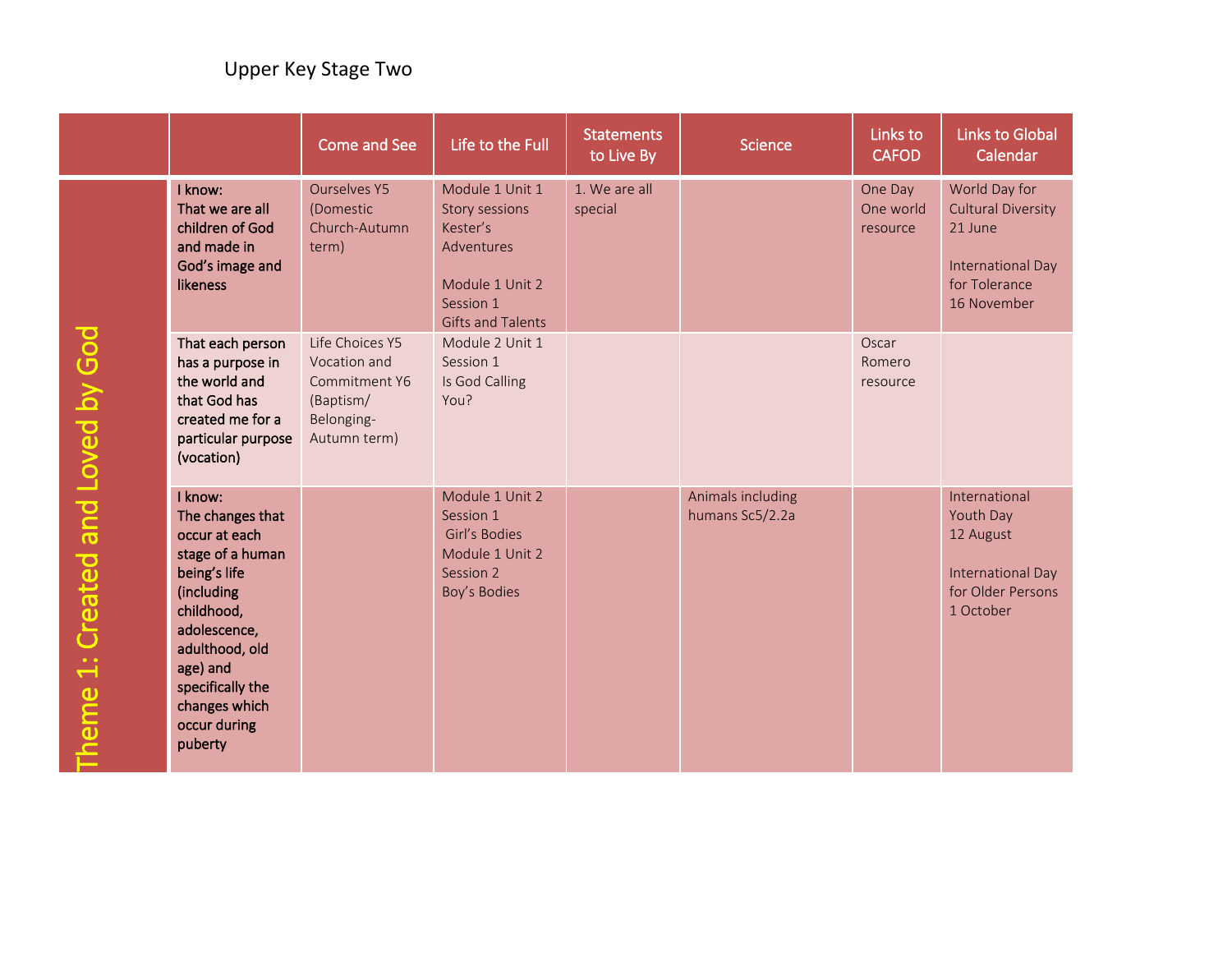|  |                                                                                                                                                                                               | <b>Come and See</b> | Life to the Full                                                                                                                    | <b>Statements</b><br>to Live By                                                                                        | <b>Science</b>                       | Links to<br><b>CAFOD</b> | <b>Links to Global</b><br>Calendar                             |
|--|-----------------------------------------------------------------------------------------------------------------------------------------------------------------------------------------------|---------------------|-------------------------------------------------------------------------------------------------------------------------------------|------------------------------------------------------------------------------------------------------------------------|--------------------------------------|--------------------------|----------------------------------------------------------------|
|  | About the week<br>by week<br>development of<br>the baby in its<br>mother's womb                                                                                                               |                     | Lower KS2 Life<br>Cycles could be<br>used here<br>Module 1 Unit 4<br>Session 1                                                      |                                                                                                                        |                                      |                          | International<br>Women's Day<br>8 March                        |
|  | How human life is<br>conceived in the<br>womb, including<br>the language of<br>sperm and ova<br>and about the<br>nature and role of<br>menstruation in<br>the fertility cycle                 |                     | Module 1 Unit 3<br>Sessions 1-3<br><b>Making Babies</b><br>(Part 1 and 2)<br>(parents may<br>withdraw)<br>Session 3<br>Menstruation |                                                                                                                        |                                      |                          |                                                                |
|  | About the<br>differences<br>between boys and<br>girls with regard<br>to puberty and<br>reproduction                                                                                           |                     | Module 1 Unit 2<br>Session 1<br>Girl's Bodies<br>Module 1 Unit 2<br>Session 2<br>Boy's Bodies                                       |                                                                                                                        |                                      |                          |                                                                |
|  | About the impact<br>that poor lifestyle<br>choices can have<br>on my health<br>including lack of<br>physical activity,<br>poor dental<br>health, sleep,<br>hygiene, drugs<br>and alcohol. The |                     | Module 1 Unit 2<br>Session 4<br>Spots and Sleep                                                                                     | 9. I can tell you<br>how I look<br>after myself<br>10. I think<br>before I make<br>choices that<br>affect my<br>health | Animals including<br>humans SC6/2.2b |                          | World Health Day<br>7 April<br>World Toilet Day<br>19 November |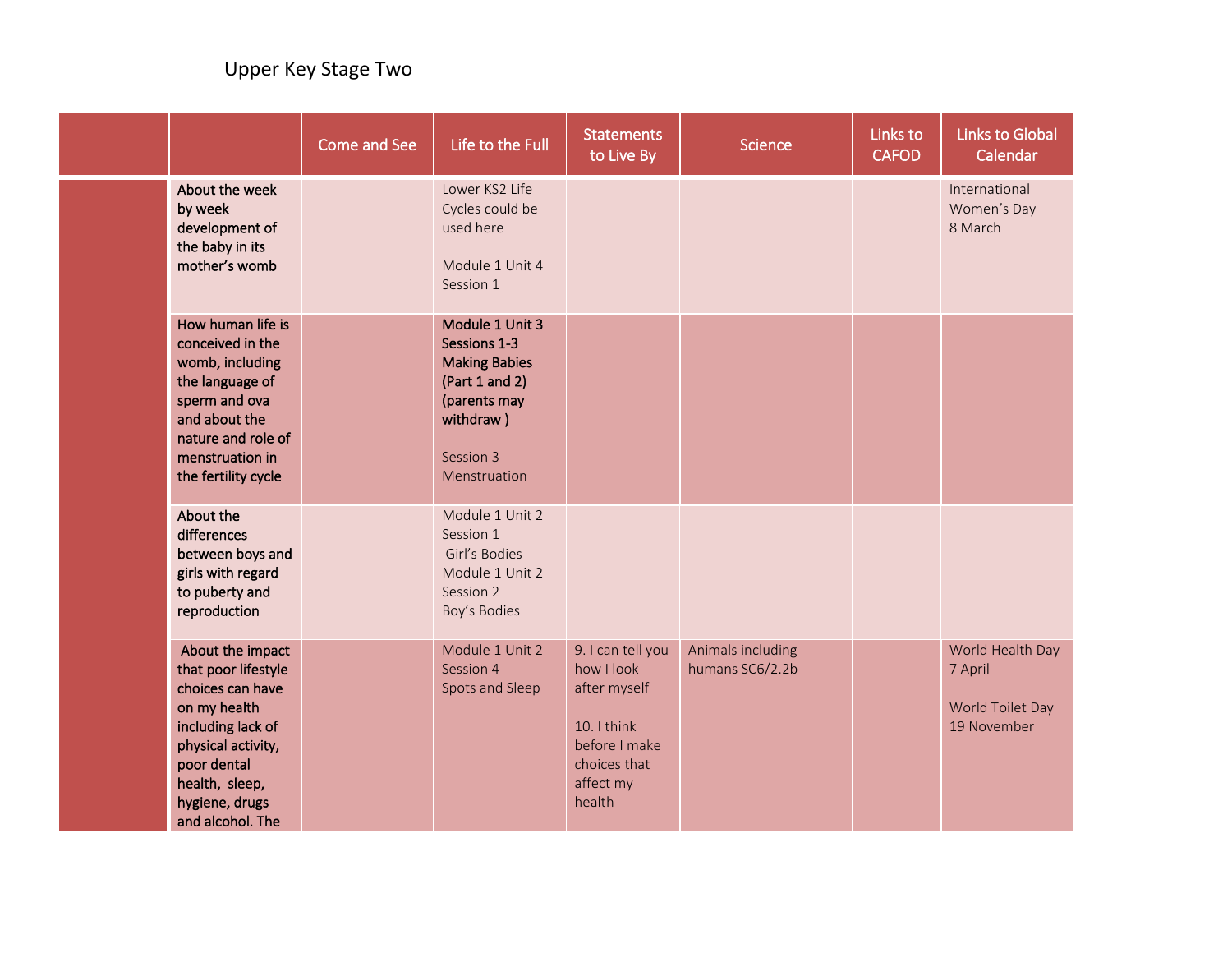|                                                                                                                                                                                                                                | Come and See | Life to the Full                                                                                  | <b>Statements</b><br>to Live By | <b>Science</b> | Links to<br><b>CAFOD</b> | <b>Links to Global</b><br>Calendar  |
|--------------------------------------------------------------------------------------------------------------------------------------------------------------------------------------------------------------------------------|--------------|---------------------------------------------------------------------------------------------------|---------------------------------|----------------|--------------------------|-------------------------------------|
| facts and science<br>relating to<br>immunisation and<br>vaccination                                                                                                                                                            |              |                                                                                                   |                                 |                |                          |                                     |
| I can:<br>Be confident in<br>my relationships<br>with my peers in<br>various situations,<br>including online                                                                                                                   |              | Module 2 Unit 3<br>Session 1<br>Sharing Online<br>Module 2 Unit 3<br>Session 2<br>Chatting Online |                                 |                |                          | Internet Safety<br>Week<br>February |
| I can:<br>Describe how my<br>emotions may<br>change and<br>intensify as I grow<br>and move<br>through puberty                                                                                                                  |              | Module 1 Unit 3<br>Session 3<br>Emotional<br>Changes                                              | 3. I can say<br>how I feel      |                |                          |                                     |
| It is common for<br>people to<br>experience<br>mental ill health.<br>For many people<br>who do, the<br>problems can be<br>resolved if the<br>right support is<br>made available,<br>especially if<br>accessed early<br>enough. |              | Module 1 Unit 3<br>Session 3<br>Emotional<br>Changes                                              |                                 |                |                          |                                     |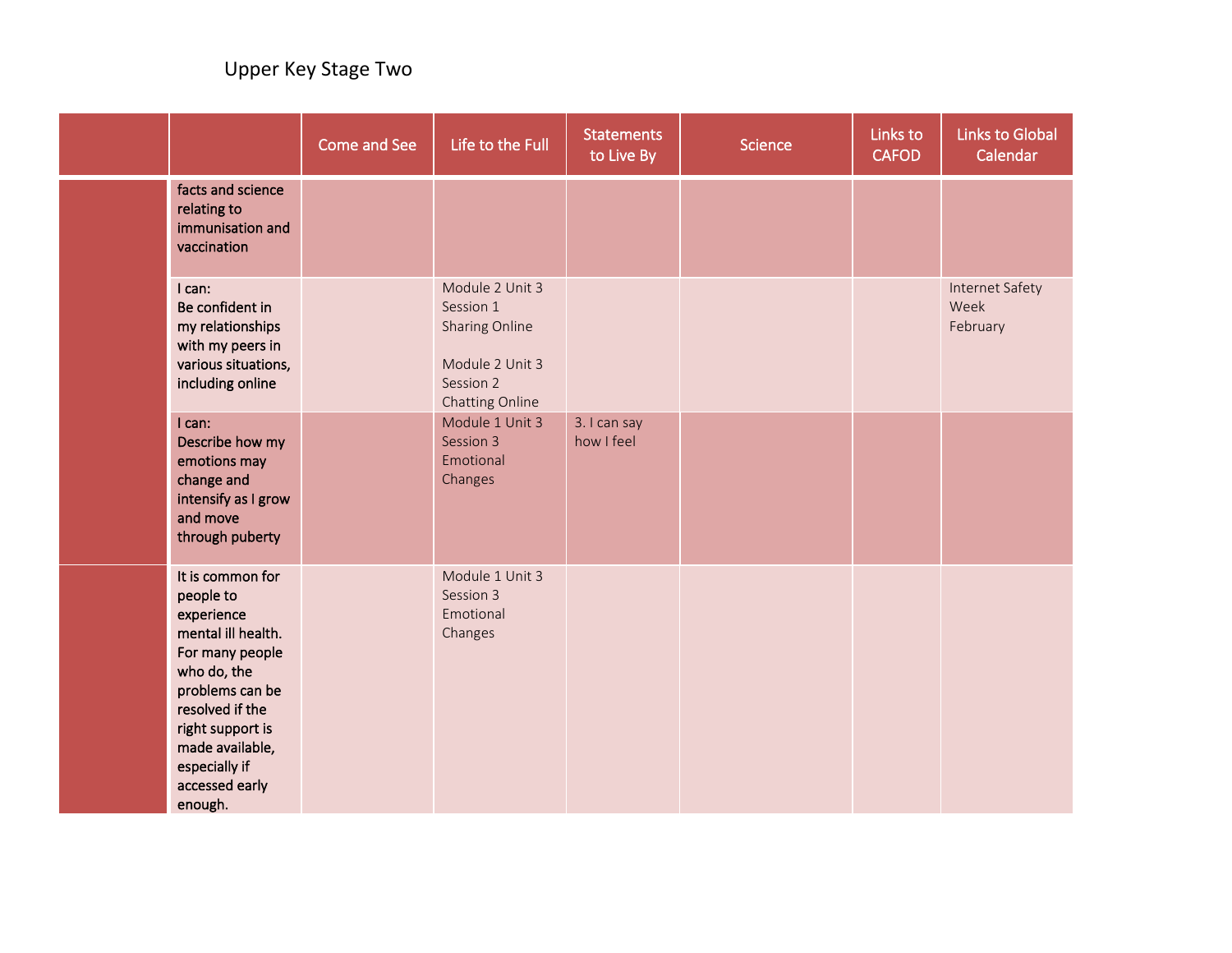|  |                                                                                                                                                                                                                                      | Come and See                                                        | Life to the Full                                                                              | <b>Statements</b><br>to Live By                                                                                        | <b>Science</b> | Links to<br><b>CAFOD</b> | <b>Links to Global</b><br>Calendar            |
|--|--------------------------------------------------------------------------------------------------------------------------------------------------------------------------------------------------------------------------------------|---------------------------------------------------------------------|-----------------------------------------------------------------------------------------------|------------------------------------------------------------------------------------------------------------------------|----------------|--------------------------|-----------------------------------------------|
|  | I know:<br>How to recognise<br>early signs of<br>physical illness,<br>such as weight<br>loss, or<br>unexplained<br>changes to the<br>body.                                                                                           |                                                                     | Module 1 Unit 2<br>Session 1<br>Girl's Bodies<br>Module 1 Unit 2<br>Session 2<br>Boy's Bodies |                                                                                                                        |                |                          |                                               |
|  | Describe some of<br>the varied<br>emotions that<br>accompany the<br>changes that<br>happen in life, e.g.<br>loss, separation,<br>divorce and<br>bereavement                                                                          | Death and New<br>Life<br><b>Y6</b><br>(Lent/Easter-<br>Spring term) | Module 1 Unit 3<br>Session 3<br>Emotional<br>Changes                                          |                                                                                                                        |                |                          |                                               |
|  | Describe the<br>impact that poor<br>lifestyle choices<br>can have on<br>mental health<br>and the need for<br>exercise, fresh air,<br>company, good<br>diet and sufficient<br>good quality sleep<br>to support mental<br>well- being. |                                                                     | Module 1 Unit 2<br>Session 4<br>Spots and Sleep                                               | 9. I can tell you<br>how I look<br>after myself<br>10. I think<br>before I make<br>choices that<br>affect my<br>health |                |                          | <b>Mental Health</b><br>Awareness<br>day/week |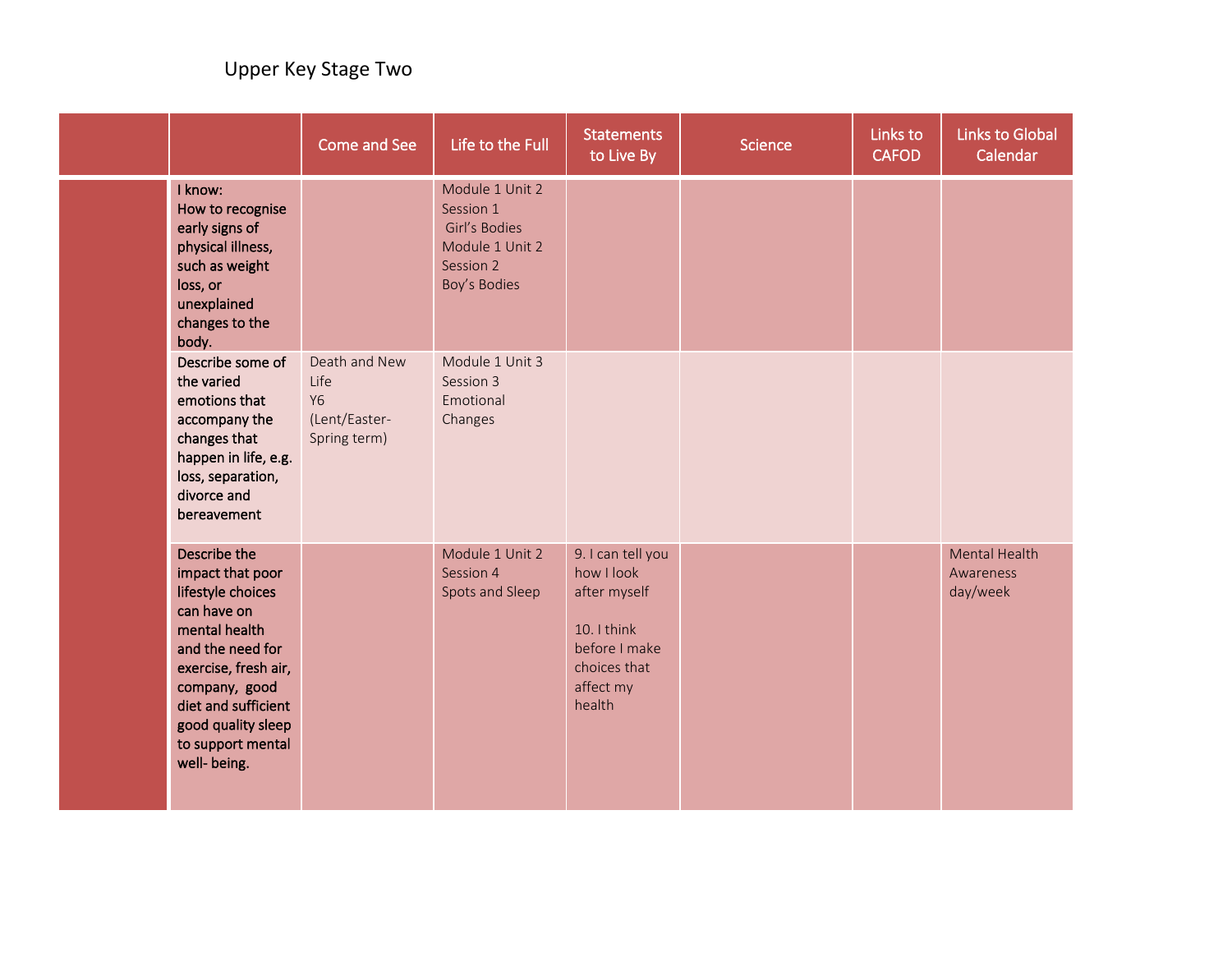|                                 |                                                                                                        | Come and See | Life to the Full                                            | <b>Statements</b><br>to Live By                                                                                        | <b>Science</b> | Links to<br><b>CAFOD</b> | <b>Links to Global</b><br>Calendar         |
|---------------------------------|--------------------------------------------------------------------------------------------------------|--------------|-------------------------------------------------------------|------------------------------------------------------------------------------------------------------------------------|----------------|--------------------------|--------------------------------------------|
|                                 | I can:<br>Be courteous in<br>my dealings with<br>friends and<br>strangers                              |              | Module 1 Unit 1<br>Story sessions<br>Kester's<br>Adventures | 19. I try to use<br>words that<br>make the<br>world a better<br>place                                                  |                |                          |                                            |
|                                 | I know:<br>That some<br>behaviour is<br>unacceptable,<br>unhealthy or risky                            |              | Module 1 Unit 3<br>Session 2<br><b>Peculiar Feelings</b>    | 6. I understand<br>that rights<br>match<br>responsibility                                                              |                |                          | <b>Internet Safety</b><br>Week<br>February |
| Theme 2: Created to love others | About the impact<br>of unsafe<br>exposure to the<br>sun and how to<br>reduce the risk of<br>sun damage |              |                                                             | 9. I can tell you<br>how I look<br>after myself<br>10. I think<br>before I make<br>choices that<br>affect my<br>health |                |                          | World Health Day<br>7 April                |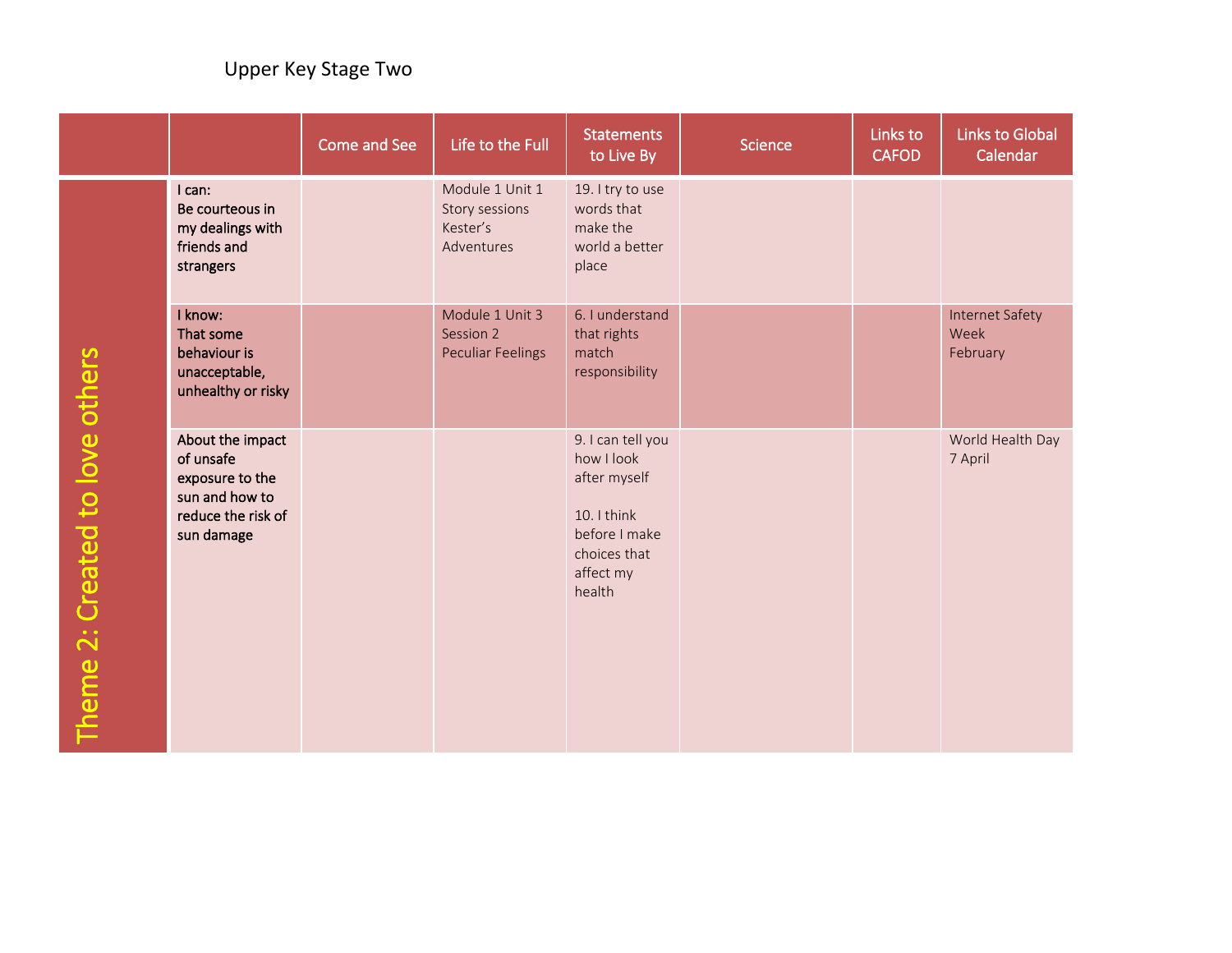|                                                                                                                                                                       | <b>Come and See</b>                                                                        | Life to the Full                                                                                                                                                              | <b>Statements</b><br>to Live By                                                                                | <b>Science</b> | Links to<br><b>CAFOD</b>         | <b>Links to Global</b><br>Calendar                        |
|-----------------------------------------------------------------------------------------------------------------------------------------------------------------------|--------------------------------------------------------------------------------------------|-------------------------------------------------------------------------------------------------------------------------------------------------------------------------------|----------------------------------------------------------------------------------------------------------------|----------------|----------------------------------|-----------------------------------------------------------|
| Be respectful of<br>my own and<br>others<br>uniqueness,<br>demonstrating<br>respect for<br>difference<br>(Protected<br>Characteristics)                               | <b>Ourselves Y5</b><br>(Domestic<br>Church-Autumn<br>term)<br><b>Other Faiths</b><br>weeks |                                                                                                                                                                               | 36. I try to be<br>accepting of<br>others                                                                      |                | One Day<br>One World<br>resource | One World Week<br>October<br>World Faith Week<br>November |
| The importance of<br>forgiveness and<br>reconciliation in<br>relationships and<br>the challenges<br>involved in<br>following Jesus'<br>teaching on<br>forgiveness     | Freedom and<br>Responsibility Y5<br><b>Healing Y6</b><br>(Reconciliation-<br>Summer term)  |                                                                                                                                                                               | 29. I try to<br>forgive people<br>when they hurt<br>me<br>33. I try to<br>accept<br>forgiveness<br>from others |                | Advent<br>and Lent<br>resources  | International Day<br>of Peace<br>21 September             |
| Show resilience<br>and manage risk<br>in order to resist<br>unacceptable<br>pressure<br>and show<br>determination<br>and courage<br>when faced with<br>new challenges |                                                                                            | Module 2 Unit 2<br>Session 1<br><b>Under Pressure</b><br>Module 2 Unit 2<br>Session 2<br>Do You Want a<br>Piece of Cake?<br>Module 1 Unit 3<br>Session 1<br><b>Body Image</b> | 9. I can tell you<br>how I look<br>after myself                                                                |                |                                  | <b>Internet Safety</b><br>Week<br>February                |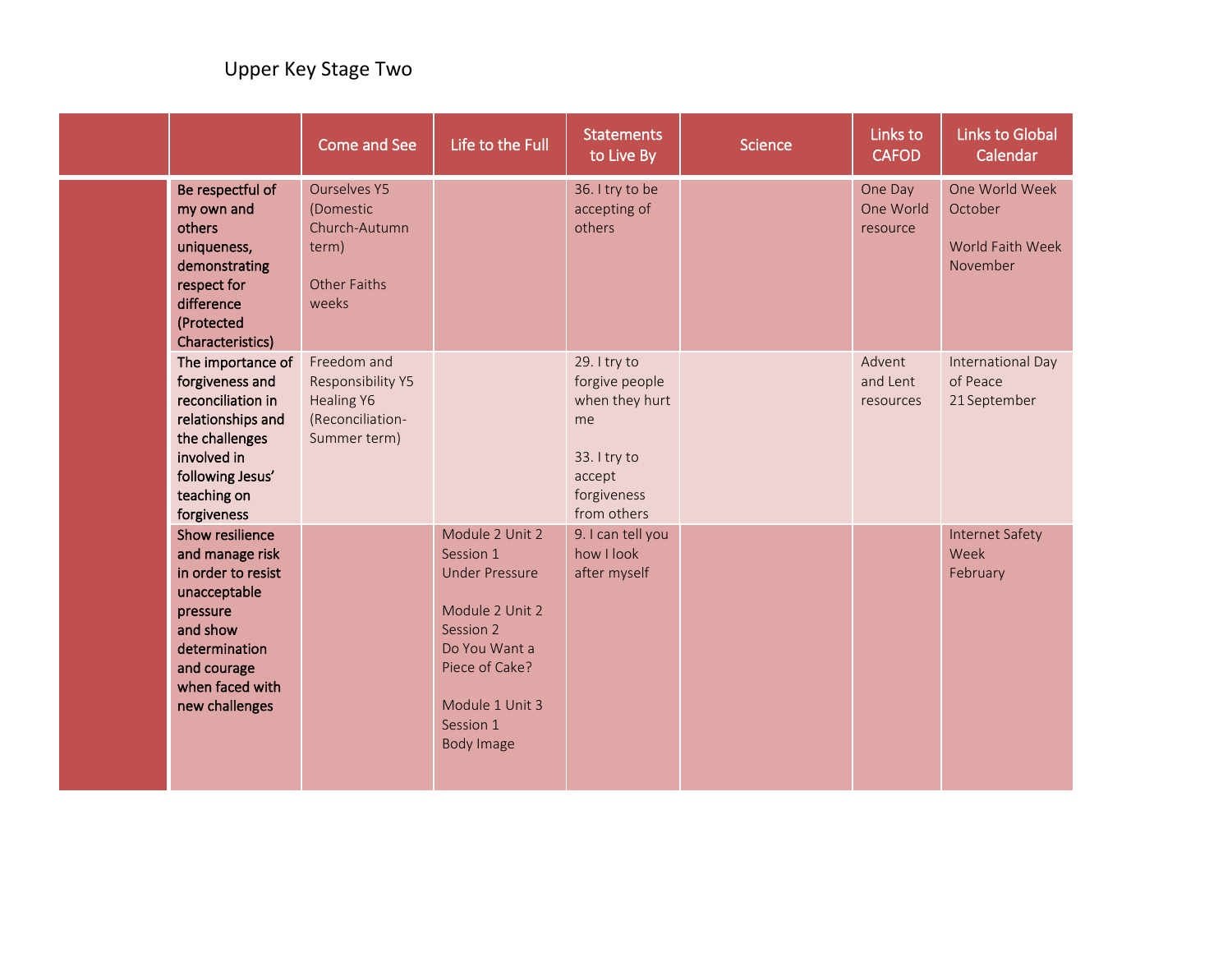|                                                                                                                                                                   | Come and See                                                                                                                                            | Life to the Full                                            | <b>Statements</b><br>to Live By                                        | Science | Links to<br><b>CAFOD</b>               | <b>Links to Global</b><br>Calendar                          |
|-------------------------------------------------------------------------------------------------------------------------------------------------------------------|---------------------------------------------------------------------------------------------------------------------------------------------------------|-------------------------------------------------------------|------------------------------------------------------------------------|---------|----------------------------------------|-------------------------------------------------------------|
| That the Church is<br>the Body of Christ<br>in the world and<br>what Church<br>teaching says<br>about showing<br>love for others<br>(Catholic Social<br>Teaching) | Common Good Y6<br>(Universal<br>Church-Summer<br>term)<br><b>Mission Y5</b><br>(Local Church-<br>Spring term)<br>Unity Y6<br>(Eucharist-Spring<br>term) |                                                             | 15. I know I<br>belong to a<br>community<br>that includes<br>my school |         | Universal<br>Church<br>Topic Year<br>6 | Fair Trade<br>Fortnight<br>February<br>Refugee week<br>June |
| Be honest,<br>striving to live<br>truthfully and<br>with integrity,<br>using good<br>judgement                                                                    |                                                                                                                                                         | Module 1 Unit 1<br>Story sessions<br>Kester's<br>Adventures | 8. I try to be<br>just and fair                                        |         |                                        |                                                             |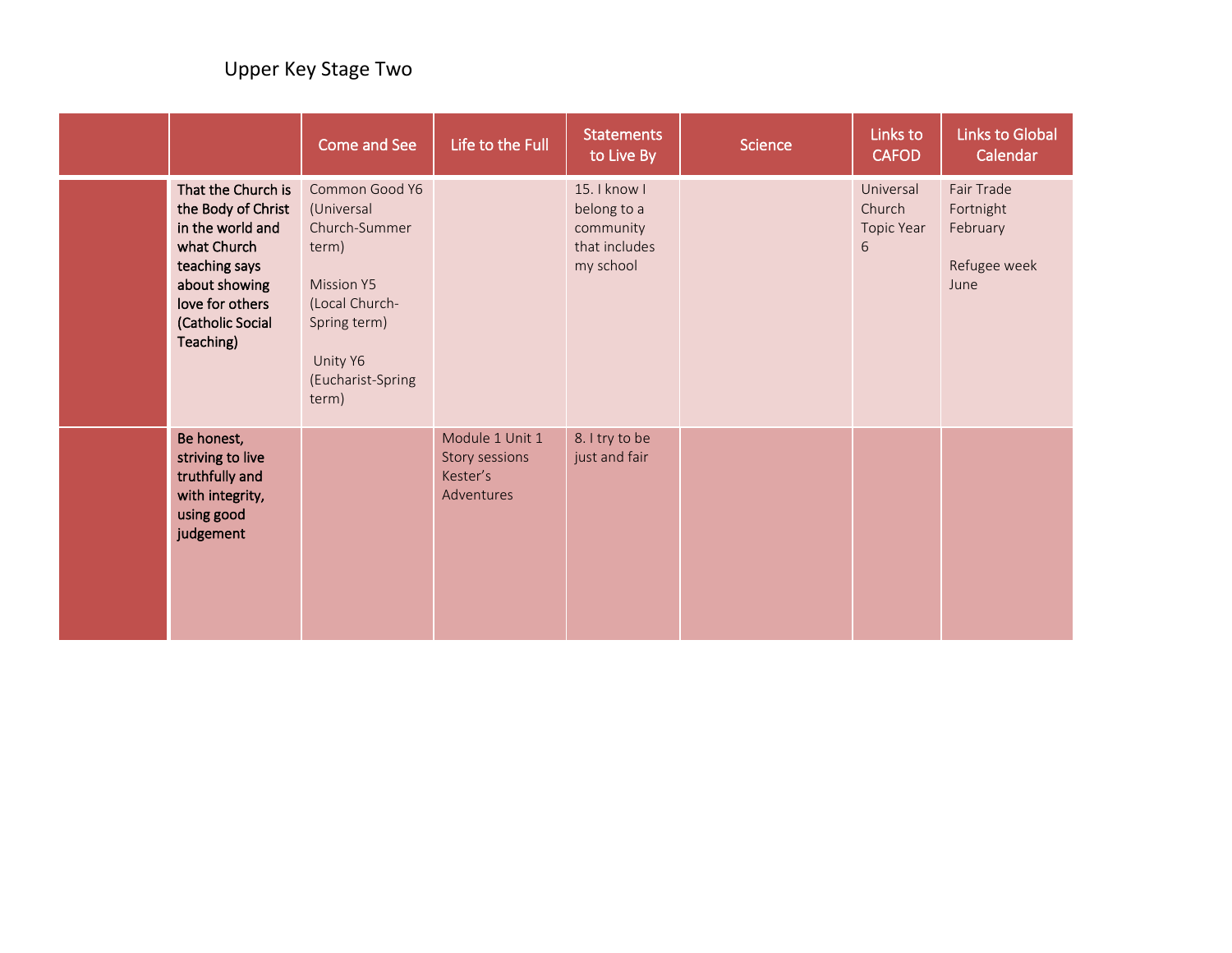|                                                                                                                                                                       | Come and See                                                              | Life to the Full                                                                                                | <b>Statements</b><br>to Live By                                                                                                         | <b>Science</b> | Links to<br><b>CAFOD</b> | <b>Links to Global</b><br>Calendar                          |
|-----------------------------------------------------------------------------------------------------------------------------------------------------------------------|---------------------------------------------------------------------------|-----------------------------------------------------------------------------------------------------------------|-----------------------------------------------------------------------------------------------------------------------------------------|----------------|--------------------------|-------------------------------------------------------------|
| <b>Be</b><br>compassionate,<br>able to empathise<br>with the suffering<br>of others and<br>displaying the<br>generosity to help                                       | Sacrifice Y5<br>Death and New<br>Life Y6<br>(Lent/Easter-<br>Spring term) |                                                                                                                 | 27. I know how<br>to help others<br>when they are<br>in trouble<br>34. I stand up<br>for people who<br>are being<br>treated<br>unfairly |                | All CAFOD<br>resources   | Refugee week<br>June<br>Fair Trade<br>Fortnight<br>February |
| How to use<br>technology safely                                                                                                                                       |                                                                           | Module 2 Unit 3<br>Session 1<br><b>Sharing Online</b><br>Module 2 Unit 3<br>Session 2<br><b>Chatting Online</b> |                                                                                                                                         |                |                          | <b>Internet Safety</b><br>Week<br>February                  |
| I know:<br>That there are a<br>number of<br>different people<br>and organisations<br>I can go to for<br>help in different<br>situations and<br>how to contact<br>them |                                                                           |                                                                                                                 | 25. I know<br>when to ask<br>for help and<br>who to ask for<br>help from                                                                |                |                          |                                                             |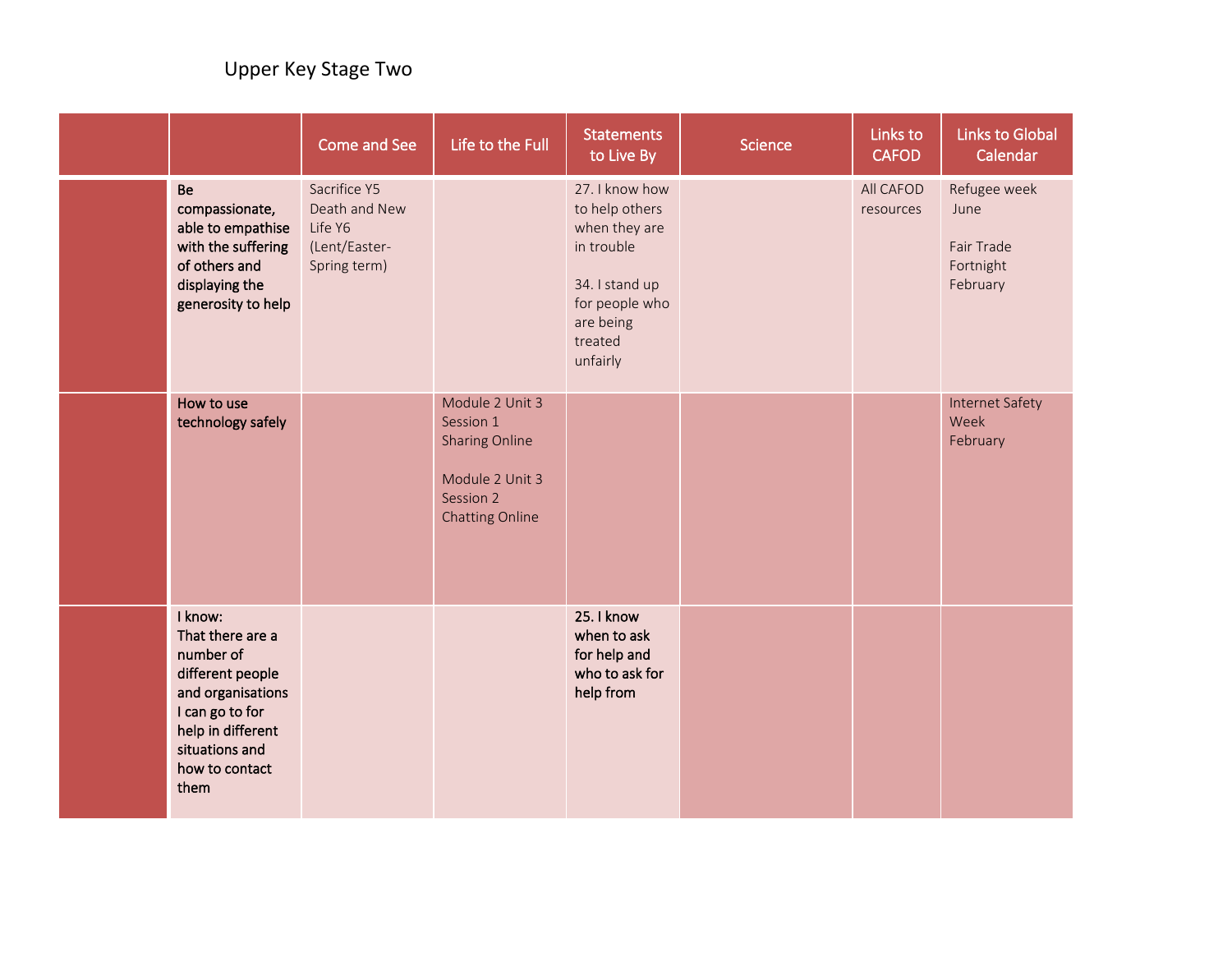|                                                                                                                  | Come and See | Life to the Full                                                                                                                                      | <b>Statements</b><br>to Live By                                 | Science | Links to<br><b>CAFOD</b> | <b>Links to Global</b><br>Calendar         |
|------------------------------------------------------------------------------------------------------------------|--------------|-------------------------------------------------------------------------------------------------------------------------------------------------------|-----------------------------------------------------------------|---------|--------------------------|--------------------------------------------|
| About some basic<br>first-aid, dealing<br>with common<br>injuries                                                |              |                                                                                                                                                       | 27. I know how<br>to help others<br>when they are<br>in trouble |         |                          | Emergency<br>services Day                  |
| How to make<br>informed choices<br>in relationships                                                              |              | Module 2 Unit 3<br>Session 1<br>Sharing Online<br>Module 2 Unit 3<br>Session 2<br>Chatting Online<br>Module 2 Unit 3<br>Session 3<br>Physical Contact |                                                                 |         |                          |                                            |
| That my<br>increasing<br>independence<br>brings increased<br>responsibility to<br>keep myself and<br>others safe |              | Module 2 Unit 3<br>Session 1<br><b>Sharing Online</b><br>Module 2 Unit 3<br>Session 2<br><b>Chatting Online</b>                                       | 6. I understand<br>that rights<br>match<br>responsibility       |         |                          | <b>Internet Safety</b><br>Week<br>February |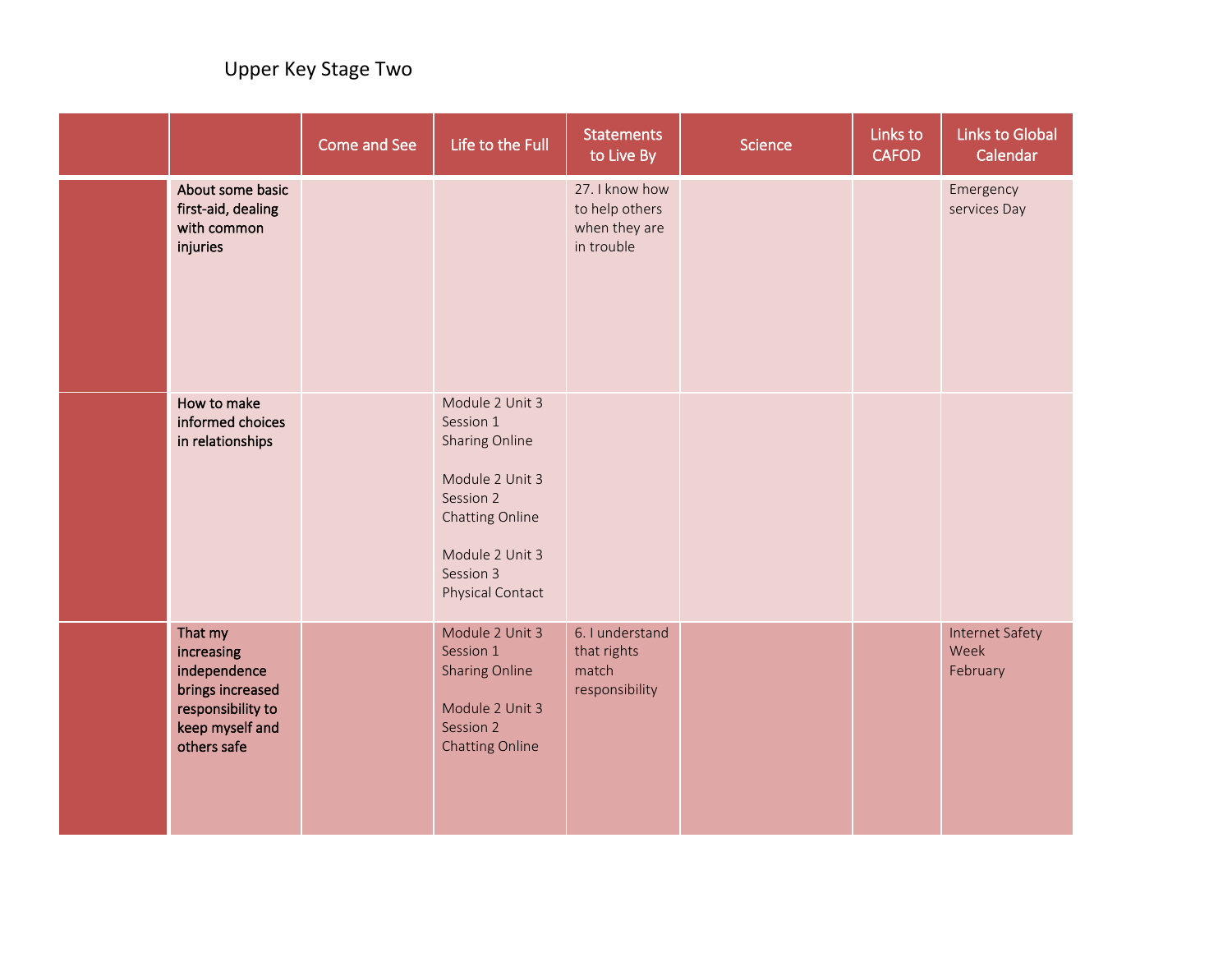|                                                                                                                                                                                                                                                                     | Come and See | Life to the Full                                                                              | <b>Statements</b><br>to Live By                                 | <b>Science</b> | Links to<br><b>CAFOD</b>       | <b>Links to Global</b><br>Calendar |
|---------------------------------------------------------------------------------------------------------------------------------------------------------------------------------------------------------------------------------------------------------------------|--------------|-----------------------------------------------------------------------------------------------|-----------------------------------------------------------------|----------------|--------------------------------|------------------------------------|
| That prayer and<br>worship nourish<br>my relationship<br>with God and<br>support my<br>relationships with<br>others                                                                                                                                                 | All topics   | All Units from 'Life<br>to the Full'<br>introduce children<br>to a variety of<br>ways to pray |                                                                 |                | CAFOD<br>Assembly<br>resources |                                    |
| About the<br>benefits of<br>rationing time<br>spent online, the<br>risks of excessive<br>time spent on<br>electronic devices<br>and the impact of<br>positive and<br>negative content<br>online on their<br>own and others'<br>mental and<br>physical<br>wellbeing. |              | Module 2 Unit 3<br>Session 2<br>Chatting Online                                               | 27. I know how<br>to help others<br>when they are<br>in trouble |                |                                |                                    |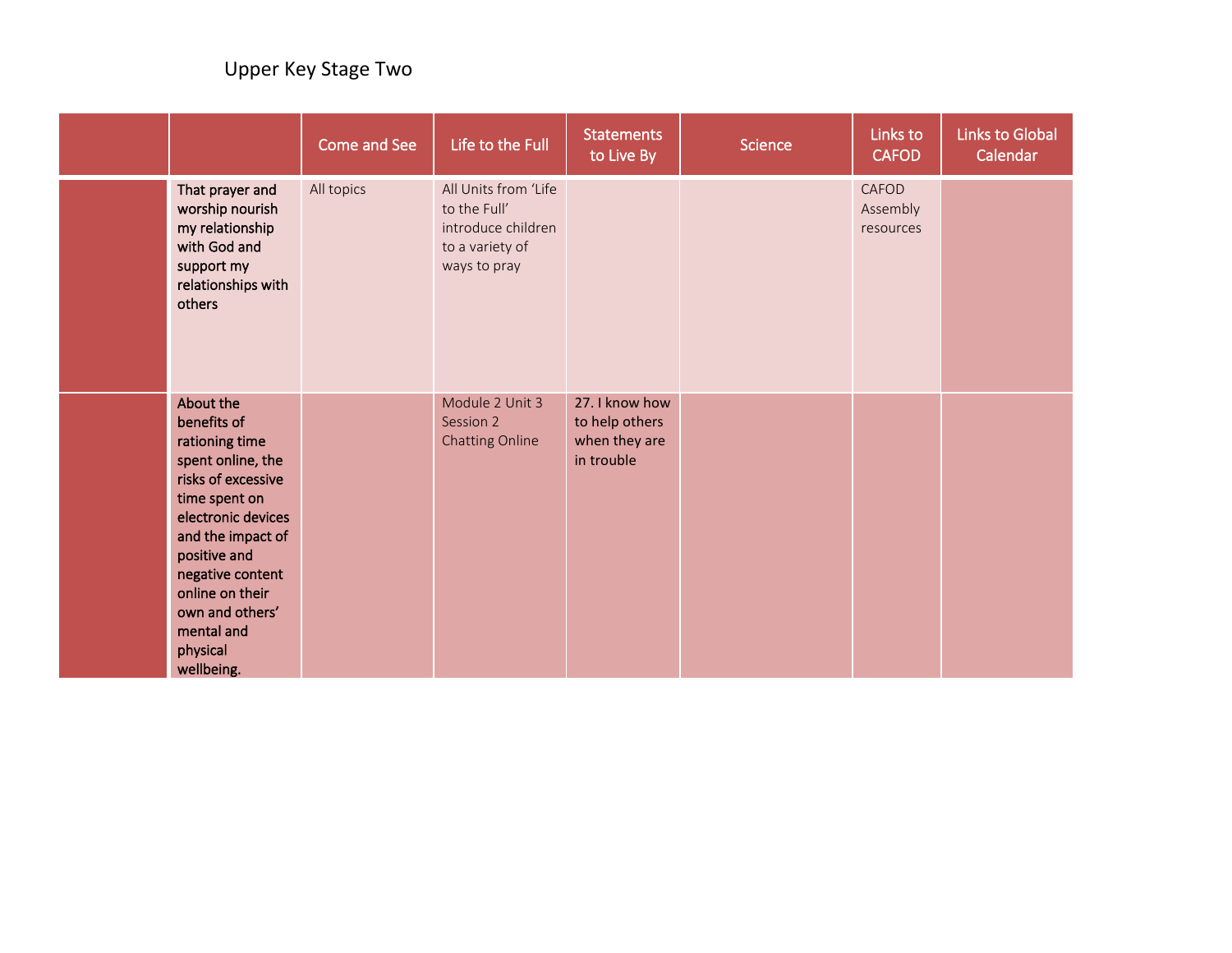|                                                                                                                                                                                                        | Come and See | Life to the Full                                       | <b>Statements</b><br>to Live By                                 | <b>Science</b> | Links to<br><b>CAFOD</b> | <b>Links to Global</b><br>Calendar |
|--------------------------------------------------------------------------------------------------------------------------------------------------------------------------------------------------------|--------------|--------------------------------------------------------|-----------------------------------------------------------------|----------------|--------------------------|------------------------------------|
| Why social media,<br>some computer<br>games and online<br>gambling, for<br>example, are age<br>restricted.                                                                                             |              | Module 2 Unit 3<br>Session 2<br>Chatting Online        |                                                                 |                |                          |                                    |
| That the internet<br>can also be a<br>negative place<br>where online<br>abuse, trolling,<br>bullying and<br>harassment can<br>take place, which<br>can have a<br>negative impact<br>on mental health   |              | Module 2 Unit 3<br>Session 2<br><b>Chatting Online</b> | 27. I know how<br>to help others<br>when they are<br>in trouble |                |                          |                                    |
| How to be a<br>discerning<br>consumer of<br>information<br>online, including<br>understanding<br>that information,<br>including that<br>from search<br>engines is ranked,<br>selected and<br>targeted. |              | Module 2 Unit 3<br>Session 2<br>Chatting Online        |                                                                 |                |                          |                                    |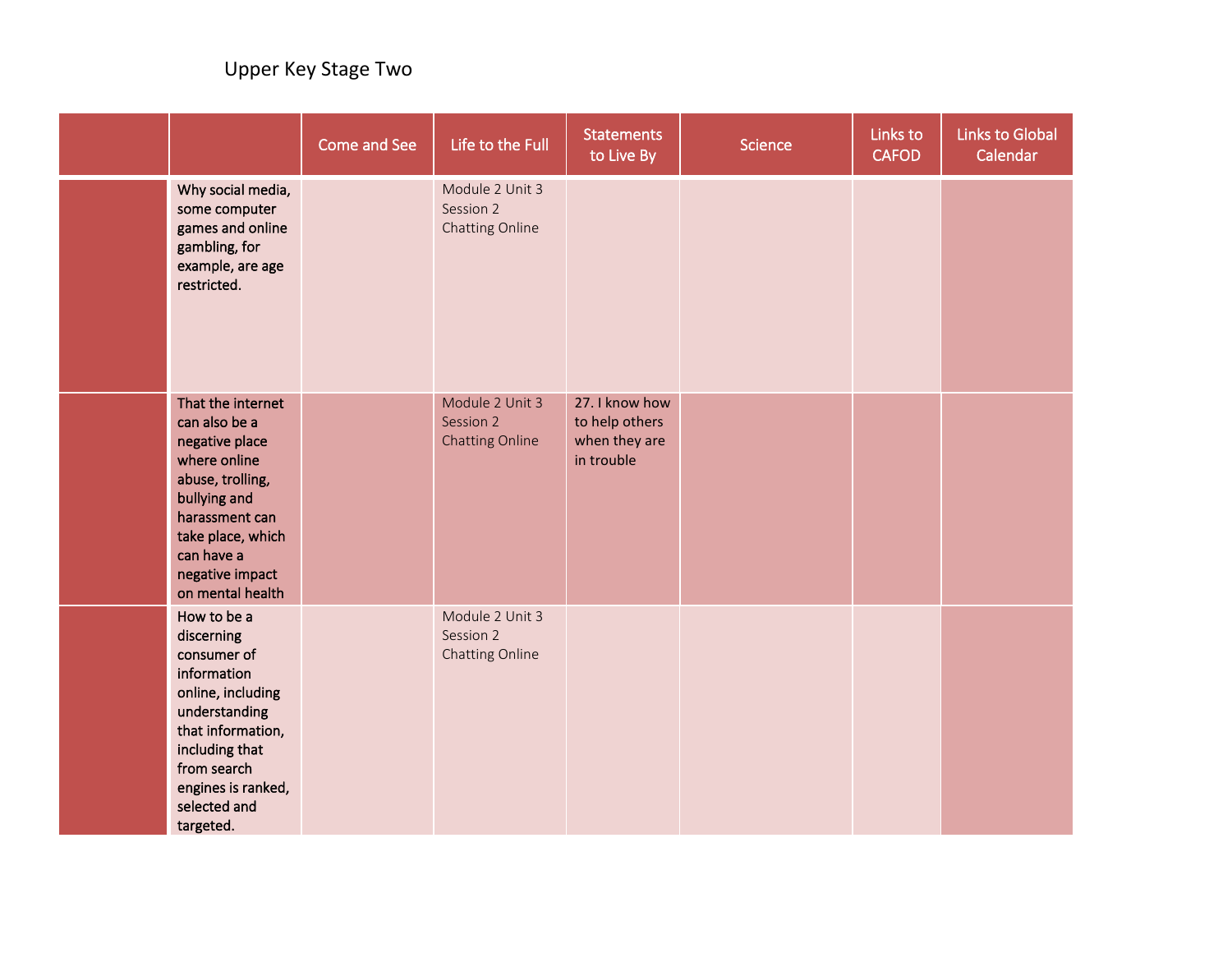|                                                                                              | Come and See | Life to the Full                                       | <b>Statements</b><br>to Live By                                          | <b>Science</b> | Links to<br><b>CAFOD</b> | <b>Links to Global</b><br>Calendar  |
|----------------------------------------------------------------------------------------------|--------------|--------------------------------------------------------|--------------------------------------------------------------------------|----------------|--------------------------|-------------------------------------|
| How to report<br>and get help if I<br>encounter<br>inappropriate<br>materials or<br>messages |              | Module 1 Unit 3<br>Session 4<br>Seeing Stuff<br>Online | 25. I know<br>when to ask<br>for help and<br>who to ask for<br>help from |                |                          | Internet Safety<br>Week<br>February |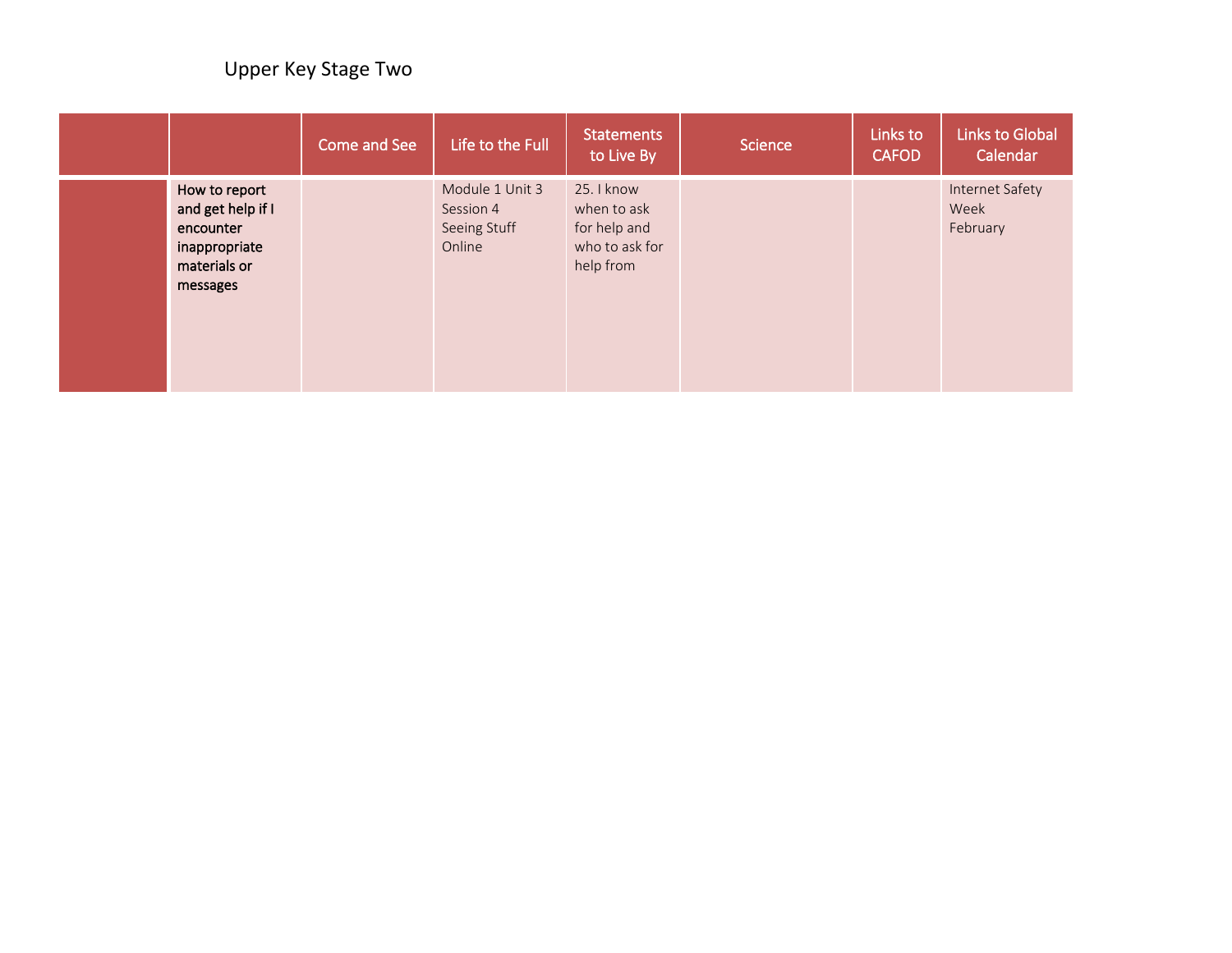|                                       |                                                                                                                                                                                                                        | <b>Come and See</b>          | Life to the Full                                                                                                           | <b>Statements</b><br>to Live By           | Science | Links to<br><b>CAFOD</b>         | <b>Links to Global</b><br>Calendar                   |
|---------------------------------------|------------------------------------------------------------------------------------------------------------------------------------------------------------------------------------------------------------------------|------------------------------|----------------------------------------------------------------------------------------------------------------------------|-------------------------------------------|---------|----------------------------------|------------------------------------------------------|
|                                       | That there are<br>some cultural<br>practices which<br>are against British<br>law and universal<br>rights (e.g.<br>honour-based<br>violence and<br>forced marriage,<br>human trafficking<br>etc.)                       |                              | Module 3<br>Created to live in<br>community                                                                                |                                           |         |                                  |                                                      |
| Theme 3: Created to live in community | About the<br>importance of<br>living in right<br>relationship with<br>the range of<br>national, regional,<br>religious and<br>ethnic identities<br>in the United<br>Kingdom and<br>beyond,<br>respecting<br>difference | <b>Other Faiths</b><br>weeks | Module 3 Unit 1<br>Session 1<br><b>Trinity House</b><br>Module 3 Unit 1<br>Session 2<br><b>Catholic Social</b><br>Teaching | 36. I try to<br>be accepting<br>of others |         | Global<br>Neighbours<br>resource | World Day for<br><b>Cultural Diversity</b><br>21 May |
|                                       | That actions such<br>as female genital<br>mutilation (FGM)<br>constitute abuse,<br>are crimes and<br>how to get<br>support if they<br>have fears for<br>themselves or<br>their peers                                   |                              |                                                                                                                            |                                           |         |                                  |                                                      |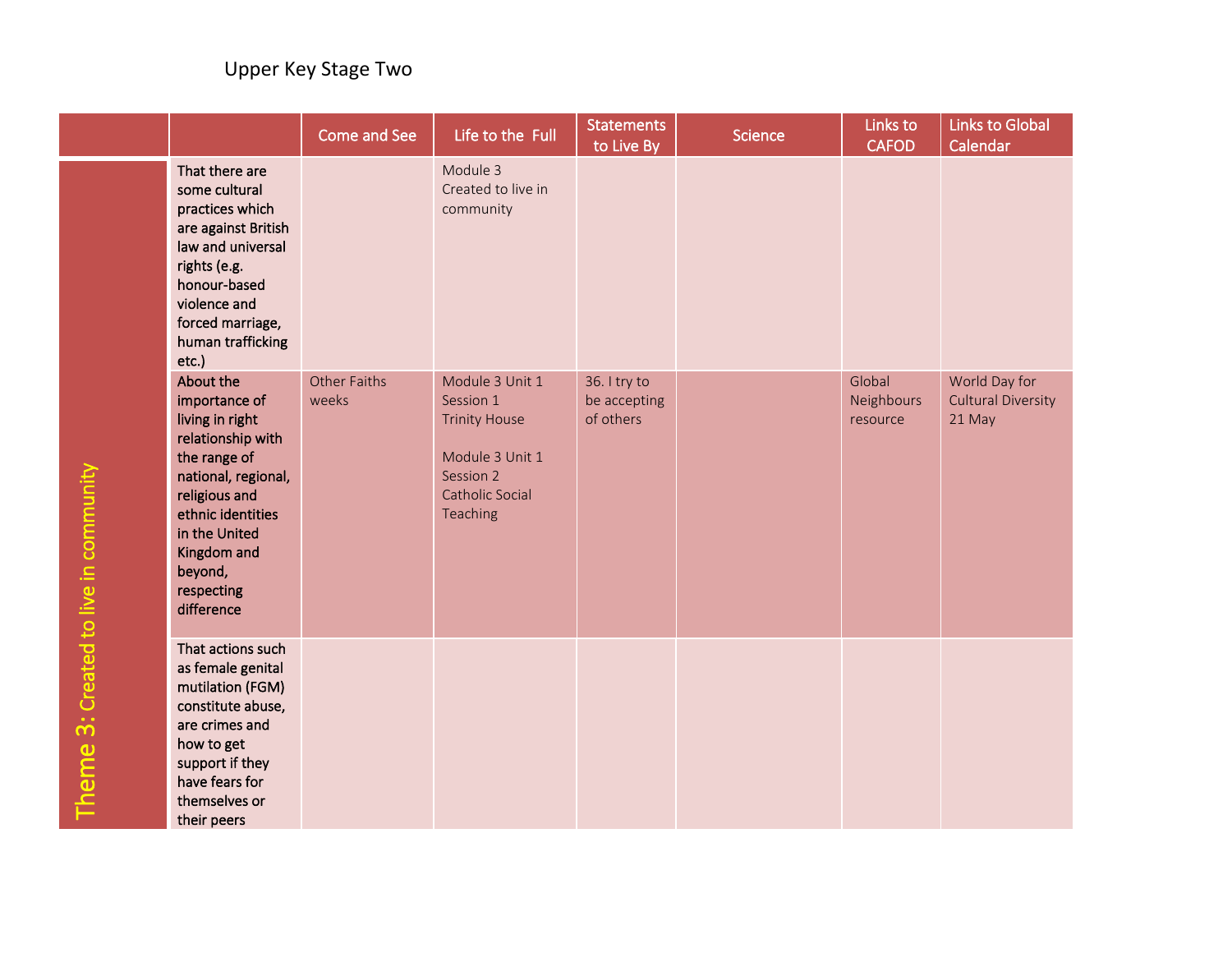Upper Key Stage Two

| To know:<br>That God is  |  |  |  |
|--------------------------|--|--|--|
| Trinity, a               |  |  |  |
| communion of<br>persons. |  |  |  |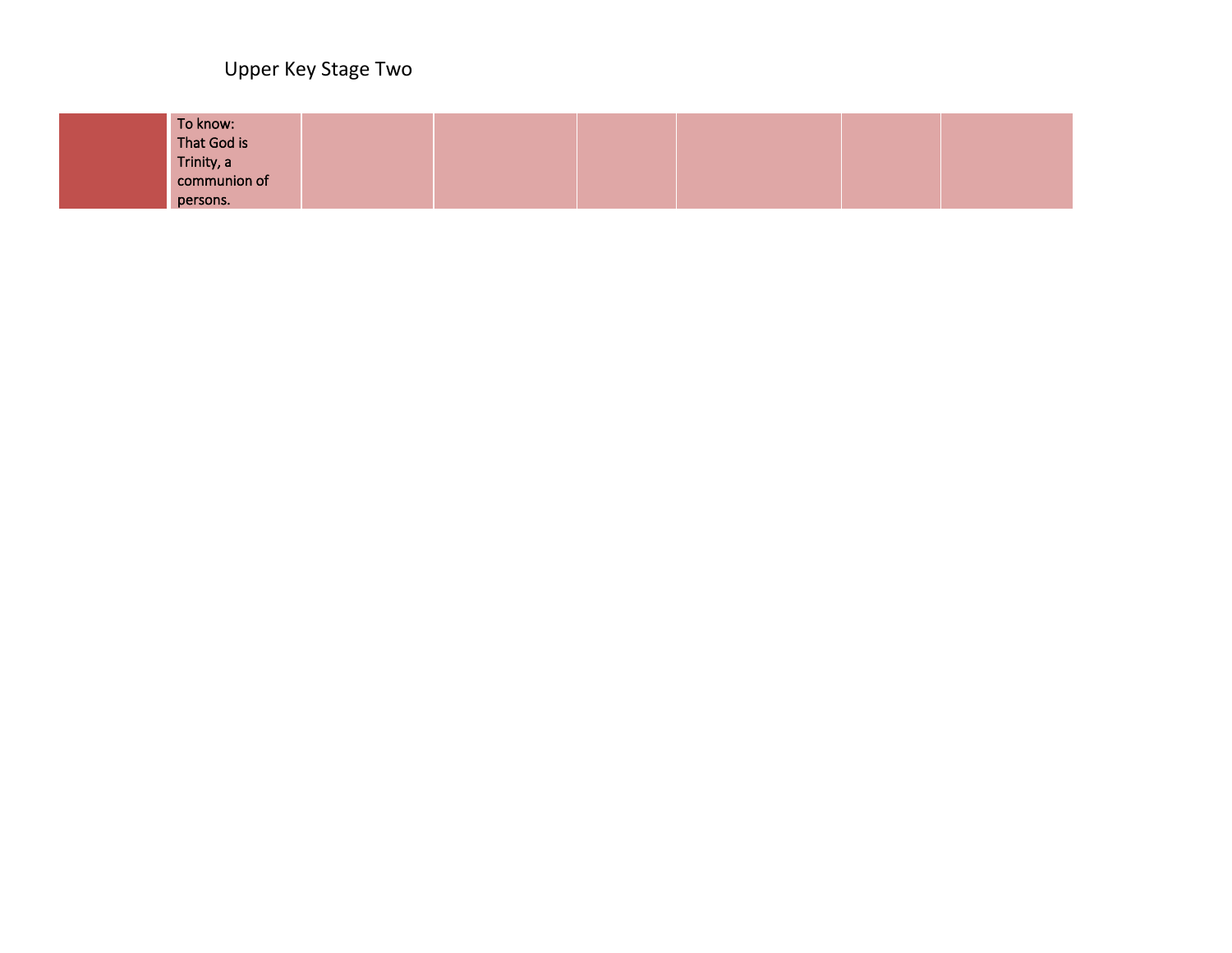|                                                                                                                                       | <b>Come and See</b>                                                       | Life to the Full                                            | <b>Statements</b><br>to Live By                                                         | <b>Science</b> | Links to<br><b>CAFOD</b>                                                               | <b>Links to Global</b><br>Calendar                                                                               |
|---------------------------------------------------------------------------------------------------------------------------------------|---------------------------------------------------------------------------|-------------------------------------------------------------|-----------------------------------------------------------------------------------------|----------------|----------------------------------------------------------------------------------------|------------------------------------------------------------------------------------------------------------------|
| Demonstrate my<br>gratitude to<br>others for the<br>good things in my<br>life through words<br>and actions                            | <b>Ourselves Y5</b><br>Loving Y6<br>(Domestic<br>Church-Autumn<br>term)   | Module 1 Unit 1<br>Story sessions<br>Kester's Adventures    | 20. I try to<br>appreciate the<br>beauty and<br>the wonder in<br>the world<br>around me |                | One Day<br>One World<br>resource                                                       | World<br><b>Environment Day</b><br>5 June                                                                        |
| Be self-disciplined<br>and able to delay<br>or even deny<br>myself                                                                    | Sacrifice Y5<br>Death and New<br>Life Y6<br>(Lent/Easter-<br>Spring term) |                                                             |                                                                                         |                | Advent and<br>Lent<br><b>Resources</b>                                                 |                                                                                                                  |
| I can:<br>Show care and<br>concern for the<br>special people in<br>my life and put<br>their needs<br>before my own                    | Sacrifice Y5<br>Death and New<br>Life<br>Y6(Lent/Easter-<br>Spring term)  | Module 3 Unit 1<br>Session 1<br><b>Trinity House</b>        |                                                                                         |                |                                                                                        |                                                                                                                  |
| Be loyal, able to<br>develop and<br>sustain<br>friendships                                                                            |                                                                           |                                                             |                                                                                         |                |                                                                                        |                                                                                                                  |
| Be just and fair,<br>acting with<br>integrity,<br>understanding the<br>impact of my<br>actions locally,<br>nationally and<br>globally | Stewardship Y5<br>Common good Y6<br>(Universal<br>Church-Summer<br>term)  | Module 3 Unit 1<br>Session 2<br>Catholic Social<br>Teaching |                                                                                         |                | Climate and<br>Environment<br>Resource<br>Laudato Si<br>Care for our<br>Common<br>Home | Fairtrade<br>Fortnight<br>February<br>World Health Day<br>7 April<br>World<br><b>Environment Day</b><br>5th June |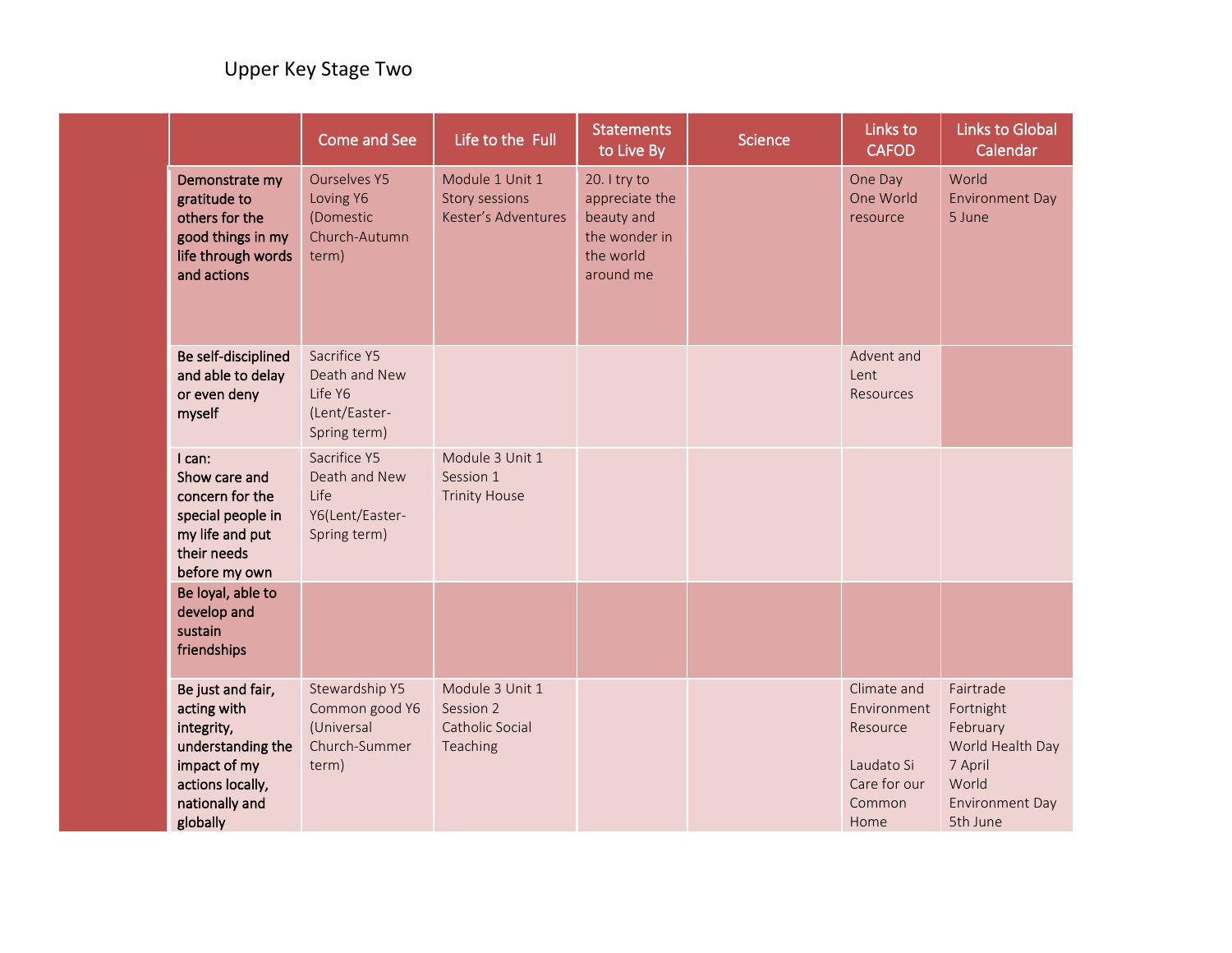| Speak out about<br>injustice in the<br>wider world and<br>what I can do to<br>help.                                                                      | Stewardship Y5<br>Common good Y6<br>(Universal<br>Church-Summer<br>term) | Module 3 Unit 2<br>Session 1<br>Reaching Out             |                                                        | Fair Trade<br>Resource<br>Laudato Si<br>Care for our<br>Common<br>Home | Fairtrade<br>Fortnight<br>February<br>World Health Day<br>7 April<br>World<br><b>Environment Day</b><br>5 June |
|----------------------------------------------------------------------------------------------------------------------------------------------------------|--------------------------------------------------------------------------|----------------------------------------------------------|--------------------------------------------------------|------------------------------------------------------------------------|----------------------------------------------------------------------------------------------------------------|
| Be forgiving,<br>developing the<br>skills to allow<br>reconciliation in<br>relationships                                                                 | Freedom and<br>Responsibility Y5<br>(Reconciliation-<br>Summer term)     | Module 1 Unit 1<br>Story sessions<br>Kester's Adventures | 29. I try to<br>forgive people<br>when they<br>hurt me |                                                                        | International day<br>of Peace<br>21 September                                                                  |
| That bacteria and<br>viruses can affect<br>health and that<br>following simple<br>routines and<br>medical<br>interventions can<br>reduce their<br>spread |                                                                          | Module 2                                                 |                                                        |                                                                        |                                                                                                                |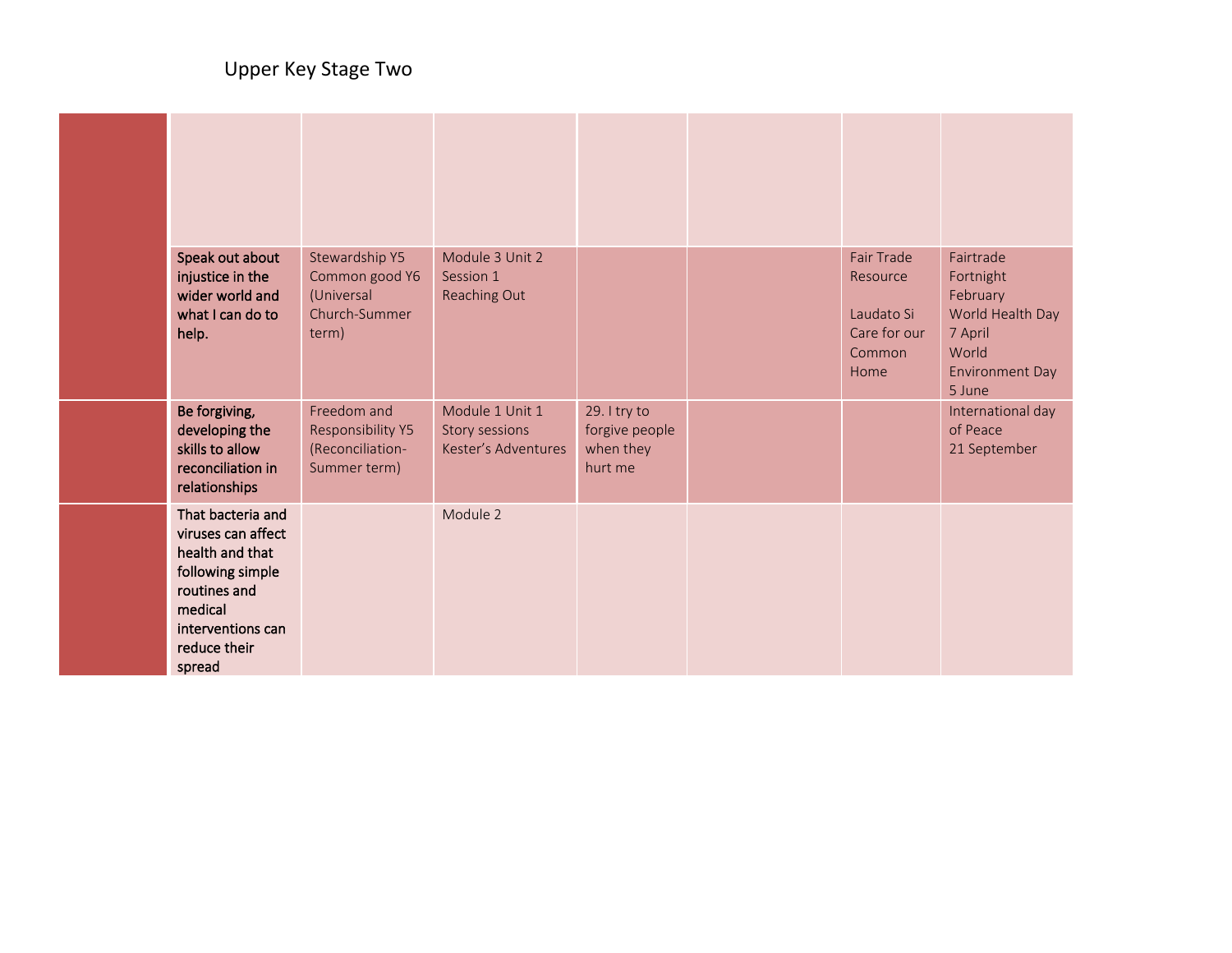# Resources referenced in this document:

Come and See – Sr Victoria Hummel – Matthew James Publishing Co ltd <http://www.comeandseere.co.uk/>

Early Learning Goals from Statutory Framework for Early Years/Foundation Stage

[https://www.gov.uk/government/uploads/system/uploads/attachment\\_data/file/596629/EYFS\\_STATUTORY\\_FRAMEWORK\\_2017.pdf](https://www.gov.uk/government/uploads/system/uploads/attachment_data/file/596629/EYFS_STATUTORY_FRAMEWORK_2017.pdf)

Science Curriculum 2014 <https://www.gov.uk/government/publications/national-curriculum-in-england-science-programmes-of-study>

A Journey in Love – Sr Jude Groden RSM McCrimmon Publishing Co Ltd <http://www.mccrimmons.com/shop/relationships/>

Life to the Full – Ten: Ten Resources (including EYFS resources September 2010) www.tentenresources.co.uk/relationship-education

CAFOD – Catholic Agency for Overseas Development <http://cafod.org.uk/Education/Primary-schools>

Statements to Live By – Nurturing Human Wholeness Through the Distinctive Catholic Tradition – Frank McDermott and Theresa Laverick

<http://www.anamcara.org.uk/Nurturing%20Human%20Whole.html>

Global Calendar

<https://globaldimension.org.uk/calendar/>

\*SDB – Additional resources produced for Year 5 and Year 6 by Sister Dorothy Black

# Suggested additional Resources

All That I Am - Relationships and Sex education for Upper KS2 published by the Archdiocese of Birmingham

<http://all-that-i-am.co.uk/>

Social and Emotional Aspects of Learning (SEAL) published by Department for Education - National Strategies

<http://webarchive.nationalarchives.gov.uk/20110809101133/nsonline.org.uk/node/87009>

PSHE guidance from PSHE Association [https://www.gov.uk/government/publications/personal-social-health-and-economic-education-pshe](file://///dc3/Diocese/Education/Schools/Relationship%20and%20Sex%20Education/Draft%20updated%20%20docs/ph)